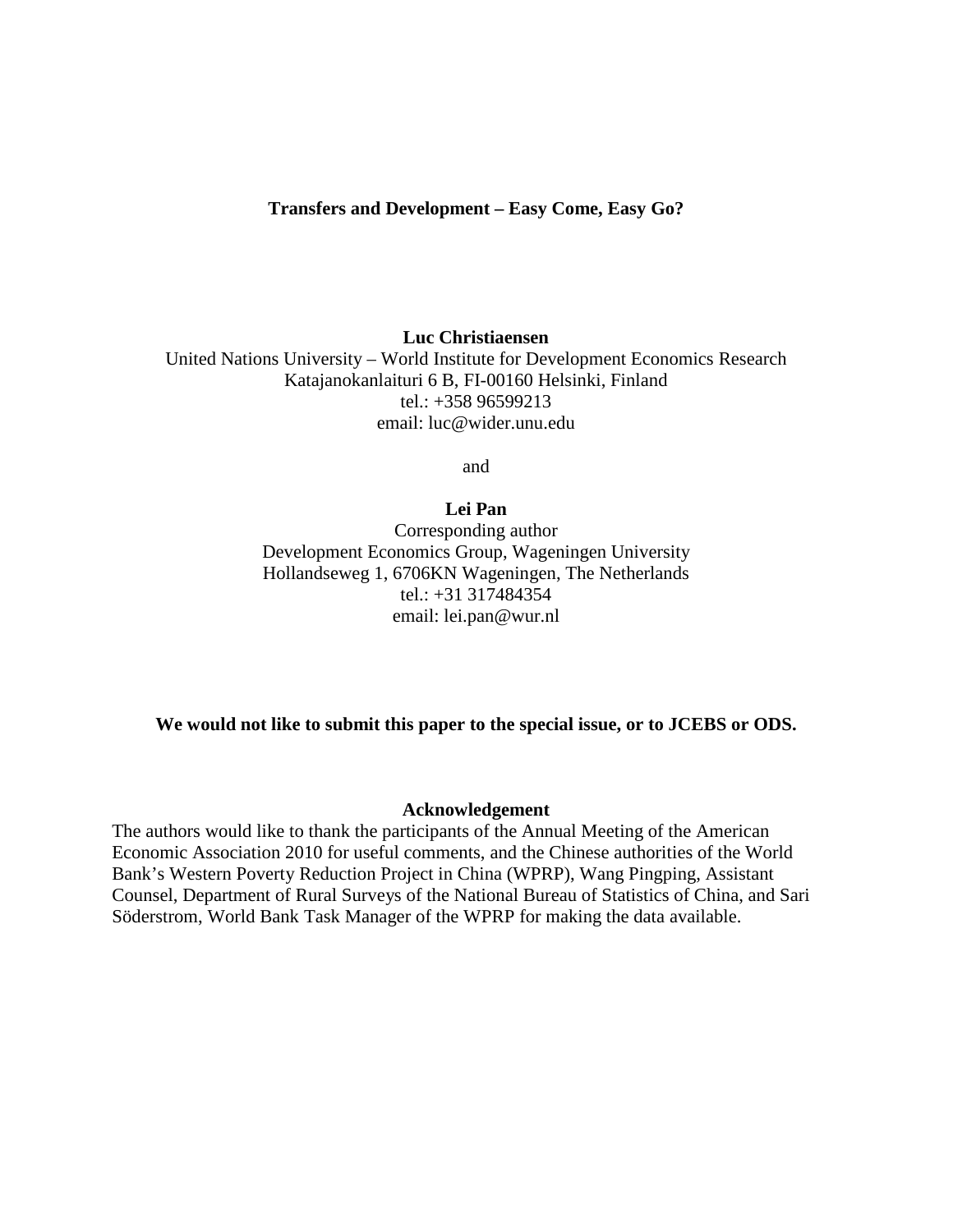## **Transfers and Development – Easy Come, Easy Go?**

April 15, 2010

### **Abstract**

A central behavioral assumption of economic theory is that income is fungible. Yet, Thaler (1999) highlights that people code income in different mental accounts, creating a direct link between spending behaviour and income sources. This paper examines the differences in the marginal propensity to consume from earned and unearned income, a distinction that has not received much attention, using a panel dataset from rural China. The results indicate that households have a higher marginal propensity to consume unearned income and a higher marginal propensity to invest earned income. There is also larger propensity to spend (transitory) unearned income on non-basic consumption goods and (permanent) earned income on basic consumption goods. Together these results lend credence to the age-old saying 'Easy come, easy go'. Heeding this advice might be time well spent in future theoretical and empirical research.

### **1 Spending and the Origins of Income**

Folk wisdom holds that income that is easily earned, is also easily spent, a notion that is as powerful as it is simple, and one that resonates throughout the world's cultures and languages — 'Easy come, easy go' (English), 'Как нажито, так и прожито' (Russian), 'Lai de rong yi, qu de kuai' (Chinese). Yet, a central behavioral assumption of economic theory is that income is fungible.<sup>1</sup> In this view, consumption behavior does not depend on how income has been obtained, but only on the total amount. In technical terms, the marginal propensity to consume (MPC) is independent of the source of income. Can the economic profession discard century old folk wisdom as an anomaly? Or does it fundamentally alter economic models and policy recommendations?

Following the pioneering work by Thaler (1985, 1990) the fungibility assumption is increasingly challenged by behavioral economists. Building on insights from cognitive psychology, they argue that people compartmentalize spending into different budget categories (e.g. food, housing, luxuries, investments) and total income into different mental accounts such as a current income, a future income and an asset account. Further important categorizations of current income concern whether income gains are large or small, transient or permanent and

 1 Fungibility is the notion that money has no labels and that all sources of income can be (indistinguishably) collapsed in one number.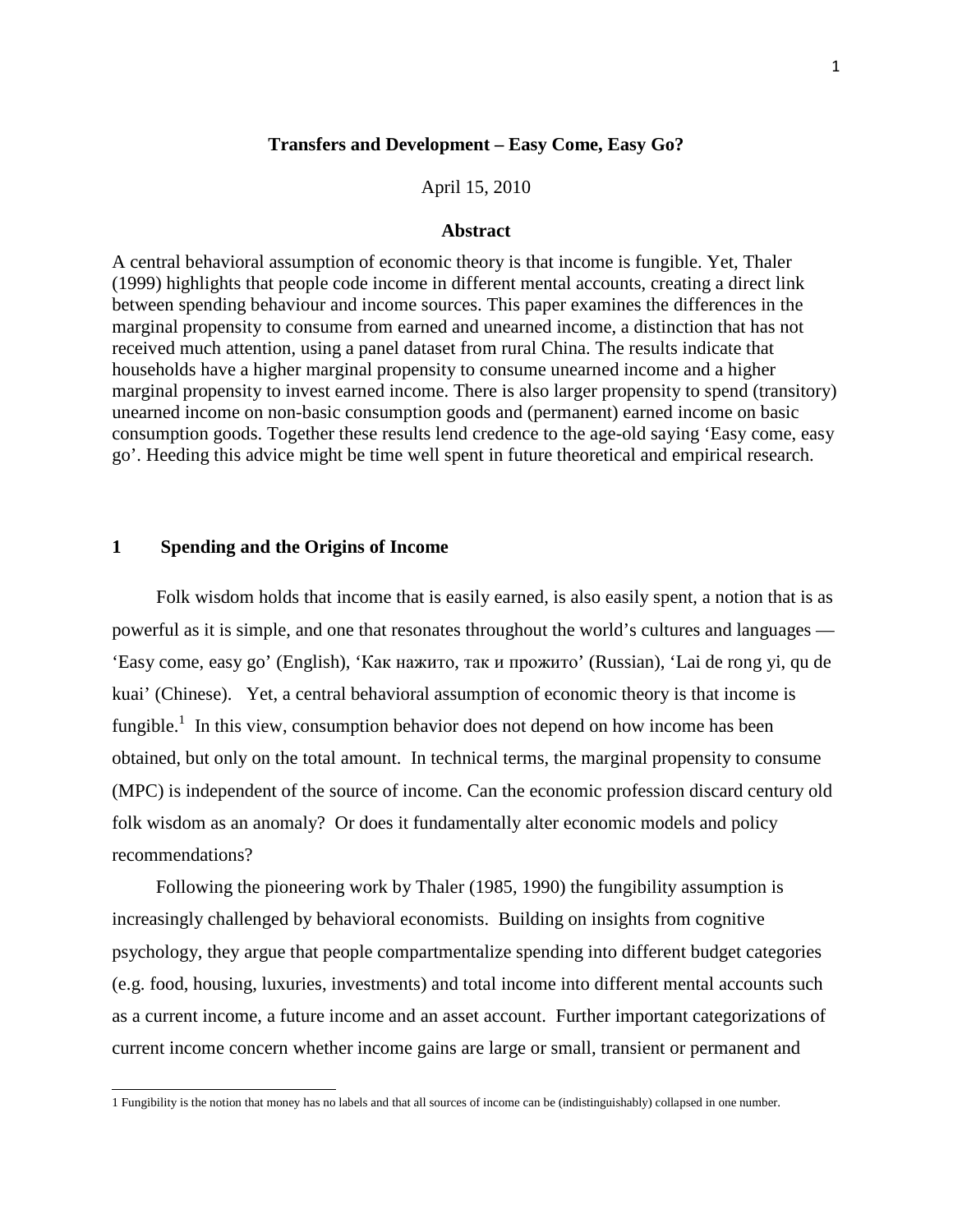expected or unexpected. The mere existence of such accounts would be inconsequential if people would not act upon them, i.e. if they were perfectly fungible (substitutable). The empirical evidence reviewed by Thaler (1999) suggests however that they are not and thus that mental accounts matter, beyond being mere anomalies.

One example of the existence of mental accounts, which has been receiving more attention lately, is the 'fly-paper" or "labeling effect', a phenomenon whereby people change their consumption behavior in line with the suggestion of the label (Abeler and Marklein, 2008). Kooreman (2000) finds for example that the MPC of child clothing out of exogenous child benefits in the Netherlands is substantially larger than the MPC of child clothing out of other income sources.<sup>2</sup> Other studies explore how income windfalls affect consumption and saving behavior (Imbens, Rubin, and Sacerdote, 2001; Agarwal, Liu, and Souleles, 2007; Kuhn et al., 2008) and how the MPC out of windfalls also depends on the size of the gains, with the MPC from small unexpected income gains typically much larger than the MPC from large income gains (Thaler, 1999).

This paper focuses on a form of mental accounting which has received much less attention so far, despite age-old folk wisdom to the contrary, the coding of income in line with the amount of effort dispensed.<sup>3</sup> A better understanding of whether the amount of dispensed effort affects spending and investment behavior can have important implications for the design of many policy interventions. For example, massive programs are being developed in many transforming countries to stem the growing rural-urban divide. Yet, is it more efficient to do so through (unconditional or conditional) transfers (e.g. China- Harmonious Socialist Countryside<sup>4</sup> program; Brazil—Bolsa Familia) or through employment guarantee schemes as in India? Similarly, are stimulus packages in times of economic crises aimed at providing employment (Trabajar,

 2 Similarly, recent studies of school feeding (Jacoby, 2002; Afridi, 2005) and supplementary nutrition (Islam and Hoddinott, 2009) programs find that a substantial part of the supplementary feeding 'sticks' with the targeted child (like a fly-paper). Because these transfers are inframarginal, parents would be expected to reallocate the transfer away from the child.

<sup>3</sup> Incipient studies include Zhu et al. (2008) who find for example that the marginal propensity to save out of remittances in rural China is only half that out of other sources of income based on cross-sectional data. Hoffman (2007) finds that mosquito nets received by a household as a transfer in Uganda are more likely to be used by vulnerable members of the household, but purchased nets are more likely to be used by income earners in the household. Households treat purchased and free goods differently.

<sup>4</sup> An important component of China's 11th five year plan (2005-2010) is the construction of an harmonious socialist countryside, more recently also through a dramatic increase in land based subsidies to farmers since 2005. As a result, agricultural subsidies are now more than twice those in the United States in per acre terms, even though the transfers are only a couple of percent in relation to average rural incomes but 10 to 15 percent of the income of the rural poor.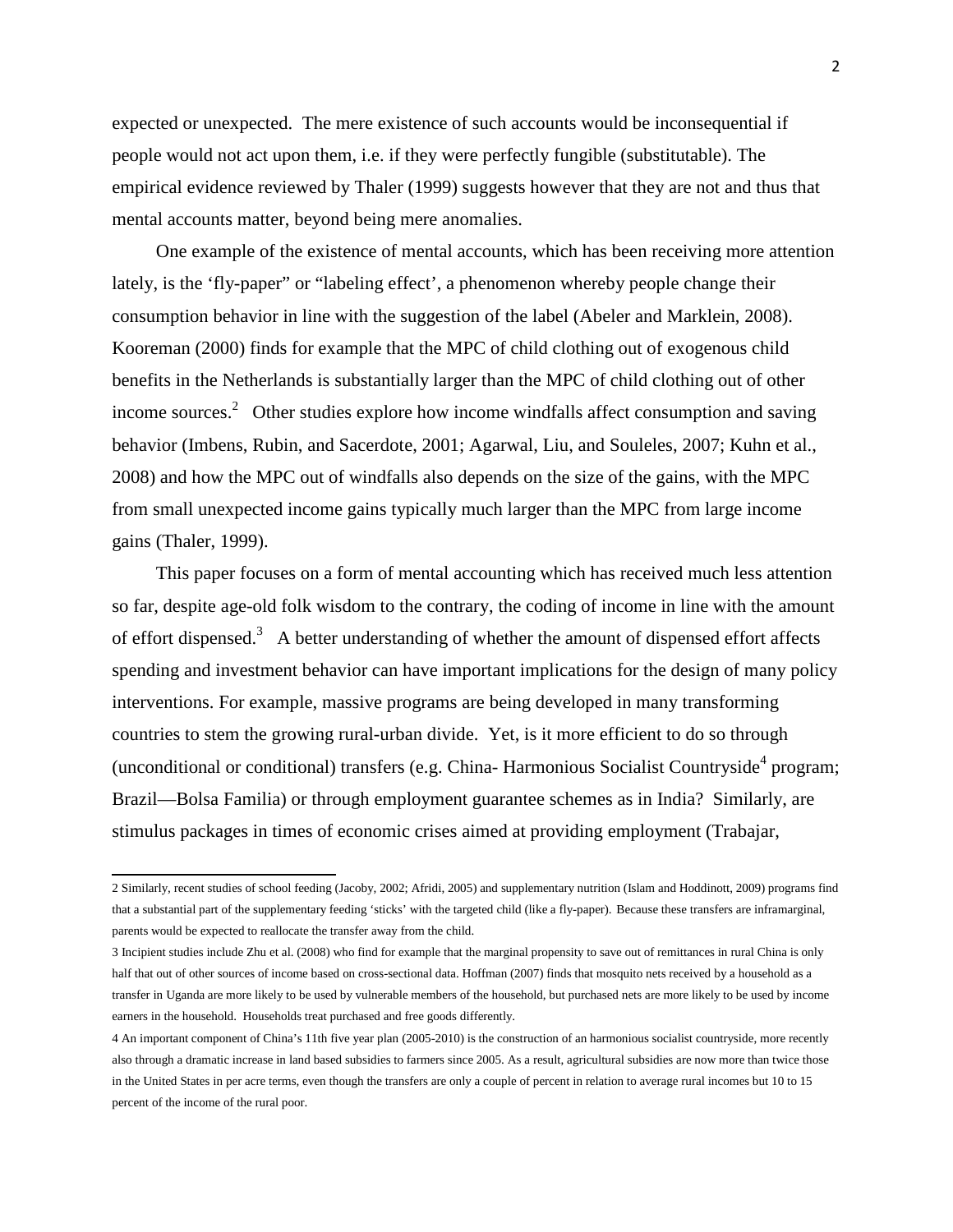Argentina) more effective in stimulating demand than packages aimed at transferring money to households (China's stimulus package). At the macro-level, the findings bear on the ongoing debate about aid effectiveness. They provide a behavioral interpretation of why aid may be less effective in fostering development than say migration or trade (Moffitt, 1984), and inform the debate about the optimality of different aid modalities such as grants, loans as well as the more innovative forms of development finance (Gupta et al. 2003; Odedokun 2003; Girishankar,  $2009$ ).<sup>5</sup>

In particular, the paper examines whether the marginal propensity to consume, invest and save from earned incomes is different from that of unearned incomes controlling for loans and returns to other assets. The effect of two other categorizations of income is further explored, i.e. the effect of small versus large income gains and the effects on spending of permanent/regular and transitory/irregular income. The latter has received a lot of attention since Friedman (1957) established the permanent income hypothesis. It implies that the MPC out of transitory income is low (transitory income is largely saved), while the MPC of permanent income is high (Paxson, 1992; Kuhn et al., 2008). The review by Thaler (1990) of many studies of life-cycle consumption profiles in developed countries suggests however that current consumption tracks current income too closely for the permanent income hypothesis to hold, even after accounting for imperfections in credit markets.

Unlike the majority of the studies reviewed above, the empirical application of this paper is to a developing country setting, i.e. rural China. Household fixed effects and time varying village fixed effects panel regression techniques are applied to a 5 year household panel of 1500 rural households from two provinces in western China, Gansu and Inner Mongolia, to estimate the differences in MPCs, marginal propensity to invest (MPIs) and marginal propensity to save (MPSs) across different income categories. Estimates thus reflect revealed preferences, as opposed to stated preferences or experimental settings, and these differences can be non-trivial.<sup>6</sup>

The results indicate that households have a higher marginal propensity to consume unearned income and a higher marginal propensity to invest (permanent) earned income and

 5 Nonetheless, while suggestive, care must be taken in interpreting the results in this context. The findings presented here concern microbehavior at the household level, while the aid debate concerns decision-making processes at more aggregate levels such as local or national governments.

<sup>6</sup> This is nicely illustrated by the large discrepancy in demand for index based insurance observed in experimental settings versus field trials revealed in the papers presented at the I4 conference at FAO in January 2010 (http://www.basis.wisc.edu/i4/agenda.html).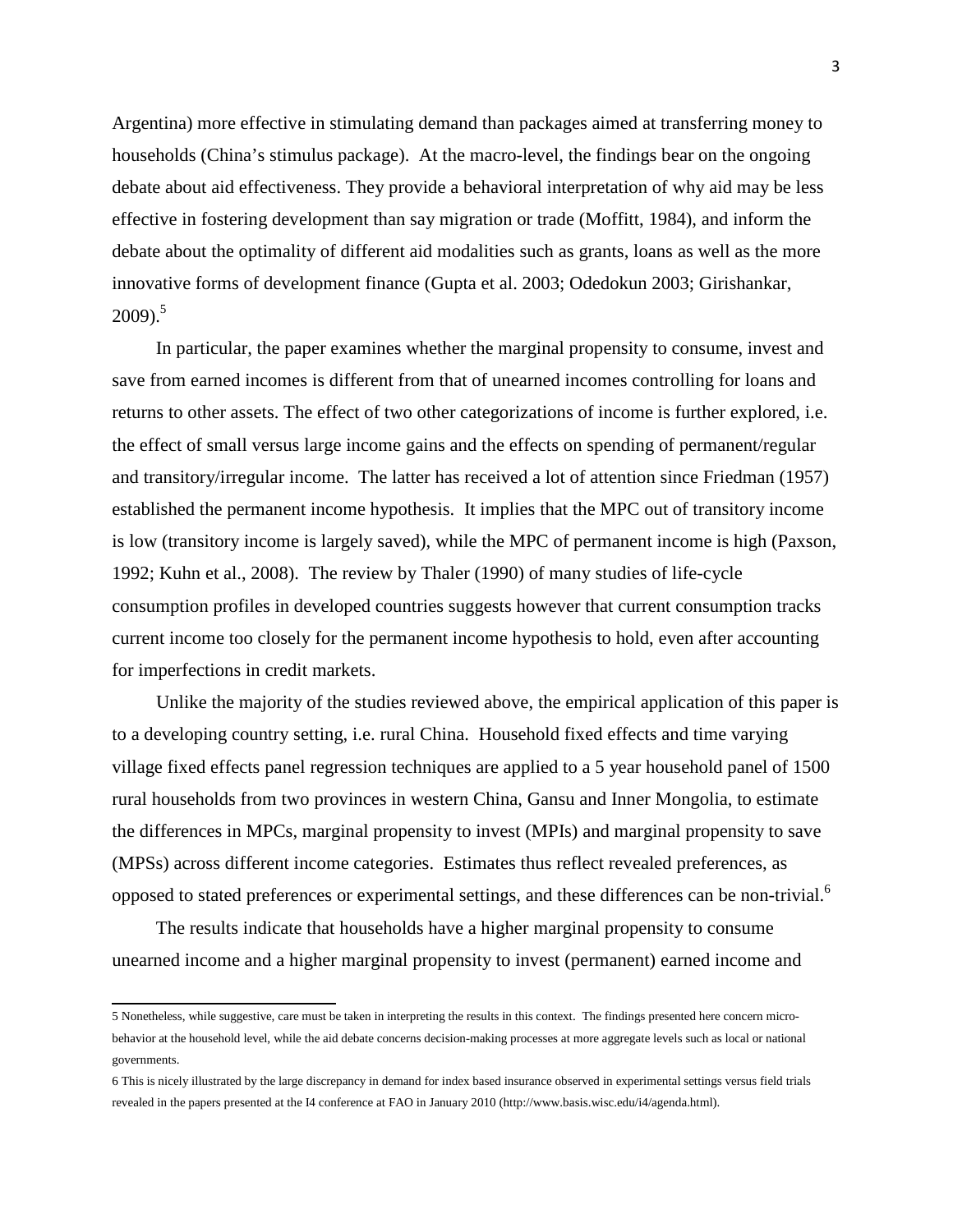loans. The majority of the households also have a higher marginal propensity to save (transitory) earned income. Unearned income gains (especially transitory ones) are more likely spent on nonbasic consumption items such as tobacco, liquor, and other non-food and non-clothing consumption items than earned income gains. Permanent earned income gains on the other hand are at least as likely being spent on basic consumption items such as staples, water and fuel or on education. Gifts are mainly financed from unearned income and loans, consistent with the reciprocity principle. The findings are not much affected by the size of household income per capita, and the gender composition of the household. Together these results lend some credence to the age-old saying 'Easy come, easy go'.

In what follows, the data used in the study are described in Section 2. Section 3 explores theoretically how mental accounting affect consumption behaviour. The empirical strategy is reviewed in Section 4. The base results and a series of extensions are presented in Section 5. Section 6 concludes the paper.

### **2 Income, Consumption and Investment among Rural Households in China**

The data were collected by the National Bureau of Statistics of the Government of China as part of the monitoring and evaluation system for the World Bank supported Western Poverty Reduction Project. The project operated in Inner Mongolia and Gansu between 1999 and 2004 and supported households in project villages through the provision of agricultural loans and rural infrastructure. Fifteen project counties were sampled (8 in Inner Mongolia and 7 in Gansu) and within each sample county, 10 villages were sampled in the ratio of 6 project villages to 4 nonproject villages. Within each sample village, 10 households were sampled randomly, yielding a sample of 800 households in Inner Mongolia and 700 in Gansu. Households were surveyed annually between 1999 and 2004. There was no attrition across rounds.

 All data on household consumption, income and loans were collected through the daily diary method, with the exception of the baseline year 1999, when annual recall was used. To ensure comparability, the study is confined to the 2000-2004 panel. Data on household characteristics, e.g., demography, education, and assets were collected in December every year using a recall method.

Income is coded into two categories based on the effort involved in obtaining the income: earned income and unearned income. Earned income (E) includes wage income from temporary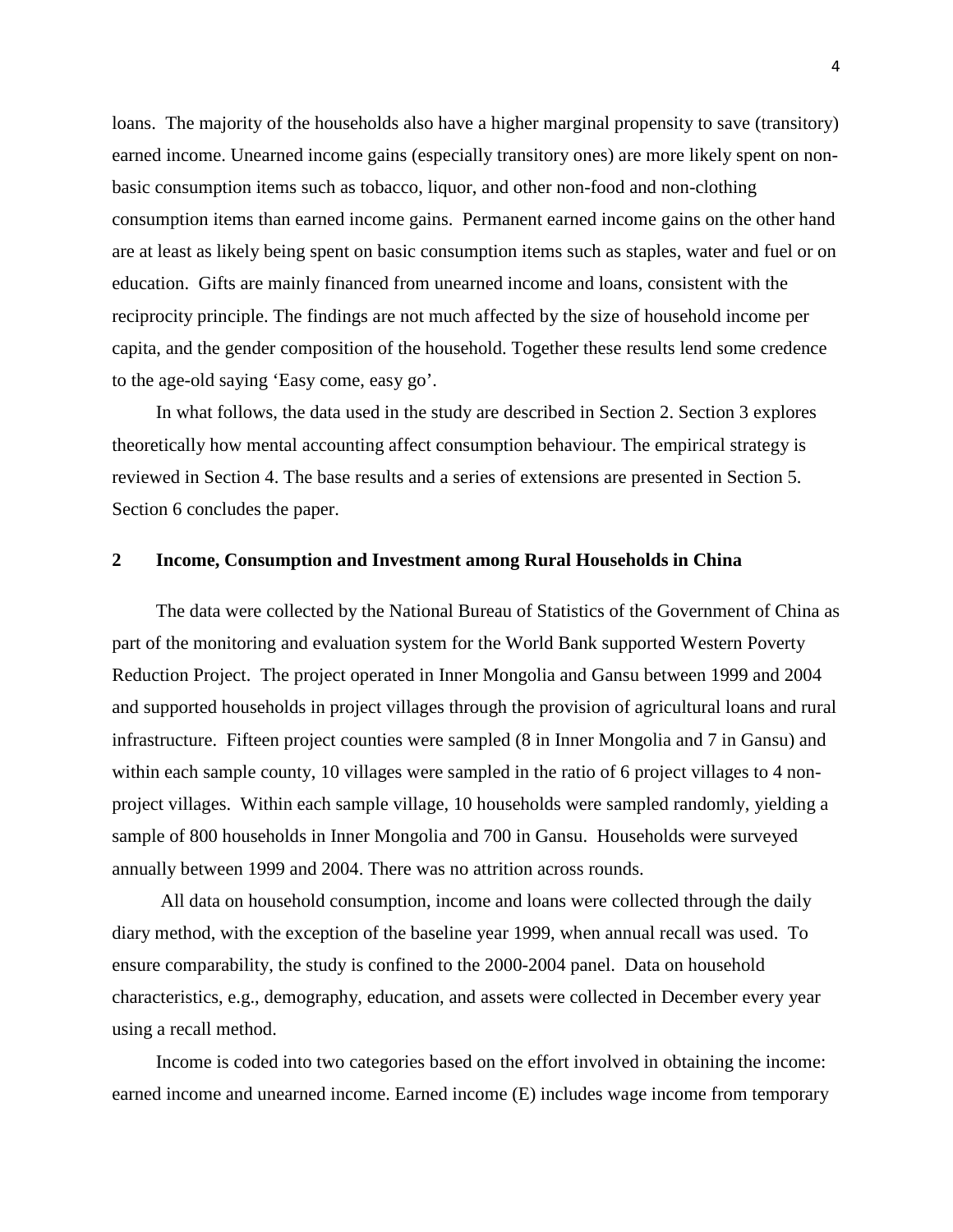migration to urban areas, wage income from participating in off-farm wage-earning activities locally, and income from family business. Farming, forestry, fishery, animal husbandry, construction, transportation, restaurant and other services are all considered as family business, which is the most important earned income. Unearned income  $(U)$  includes remittances<sup>7</sup>, gifts and transfers.

On average, most earned income is derived from family businesses (78% in Gansu and 86% in Inner Mongolia) (Tables 1 and 2). Less than half of the households have wage income. In Gansu wage income from temporary migration is more important than wages earned locally, while in Inner Mongolia it is the opposite. In both provinces, average unearned income is between 300 to 400 Yuan. In Table 3, households are categorized into four groups according to the size of their unearned income and the relative size between their unearned and earned income. The averages of unearned and earned income are presented. While there are only a few households with unearned income bigger than earned income, the size of unearned income is not negligible for the households in the category unearned income bigger than its median and unearned income smaller than earned income (around one third of the households are in this category and on average unearned income amounts to 8%-12% of earned income in this category).

Income is mostly spent on consumption, business and investment. In both provinces, the sum of consumption, business and investment is very close to total income. In our data, consumption includes food, housing, clothing, medicine, education etc. The share of food in total consumption is 53% in Gansu and 42 % in Inner Mongolia, the richer of both provinces. Housing and education are the next biggest ticket items. Investment spending consists of two parts: expenditure on family business and investment in productive assets with the former multiple times bigger than the latter in both provinces.

On a yearly basis, less than 50% of the households took loans in both provinces. In Gansu the average amount of loans is about 8% of the average income, in Inner Mongolia it is 15%. In both provinces, households also hold a significant amount of assets (in the form of financial assets and livestock). Together these two forms of assets amount on average to 38% and 57% of total income in Gansu and Inner Mongolia respectively.

 7 Remittances are sent back by people who are not considered to be household members, while wage income from migrants are from household members who have temporarily migrated to work as wage laborers. The former involves little or no effort from household members.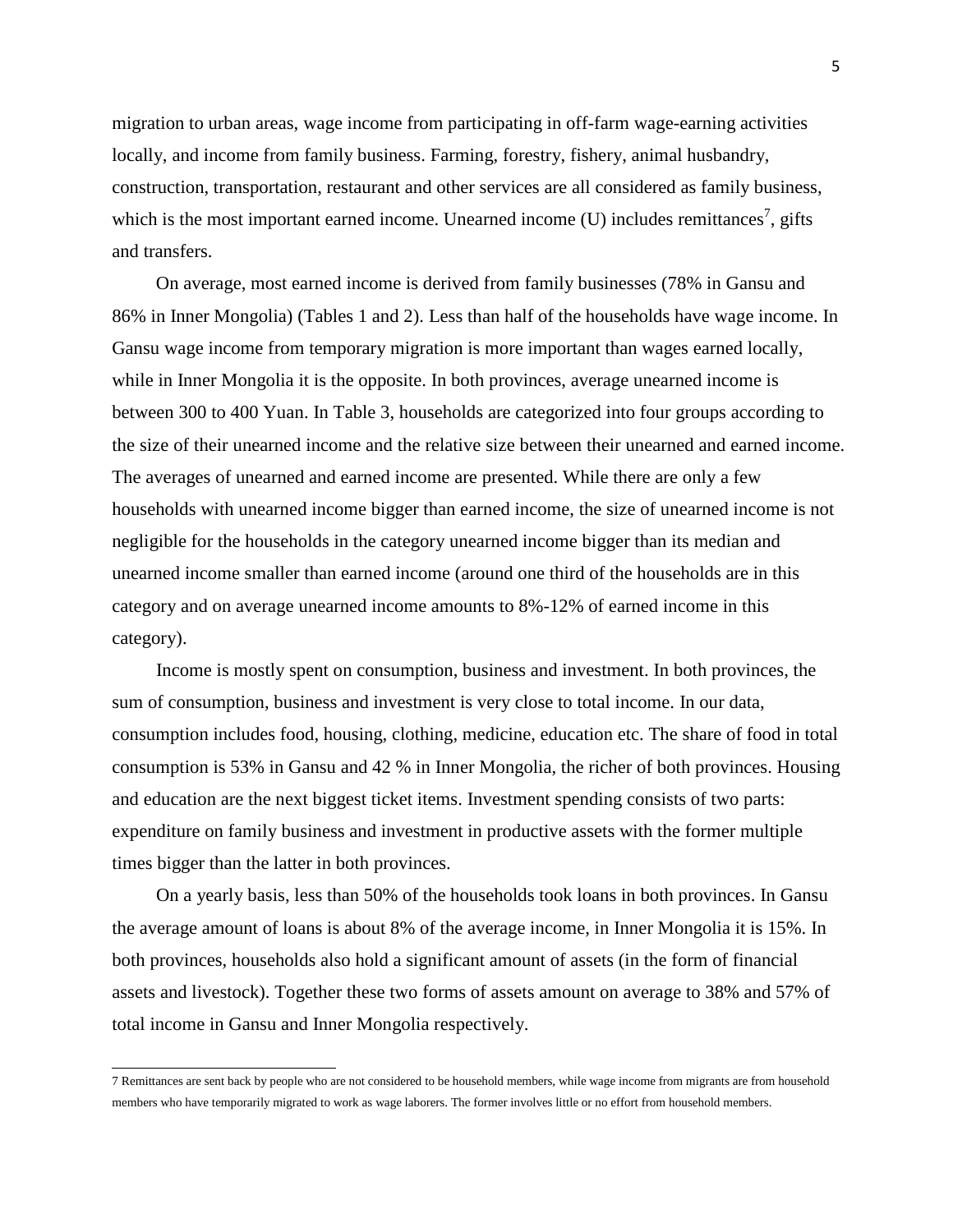#### **3 A Household Utility Optimization Model with Mental Accounts**

Consider a rural household that derives income from multiple sources. Income from farming is the main income for this household, which requires investment in farm inputs and labor. The household can also allocate labor to off-farm self-employment or wage-employment locally or in urban areas. A common characteristic of income from these sources is that they all require effort. This type of income is denoted by *E* , earned income. The household obtains also income from other sources, such as transfer income from the government or other institutions, remittances from migrants who are no longer members of the household, and gifts received from friends or relatives. Income from these sources requires typically little direct effort. It is denoted by *U* , unearned income. The household's total income, *I*, is the sum of the two types of income:  $I = E + U$ .

The household spends its income on various types of expenditures. As a farm household it needs to buy inputs for farming and invest in productive assets. The household also needs to spend on consumption items like food, clothes, liquor, tobacco and medicine. Expenditures on the consumption items are denoted as *c* and those on farm inputs and investment as *b* . For illustrative purposes, assume that the household does not save (or that b captures all income transferred to the next period either through spending on investment items or cash savings) and its initial wealth is equal to zero. Therefore, the only way to finance any type of expenditure is by spending income. Thus:

$$
c = c^e + c^u,\tag{1}
$$

$$
b = b^e + b^u, \tag{2}
$$

where  $c^e$  is earned income spent on consumption,  $c^u$  is unearned income spent on consumption,  $b^e$  is earned income spent on farm inputs and investment,  $b^u$  is unearned income spent on farm inputs and investment. It follows that

$$
E = c^e + b^e,\tag{3}
$$

$$
U = c^u + b^u. \tag{4}
$$

The household derives its utilities from its expenditures. If the household does not mentally put income from different sources into different accounts, it does not matter whether the income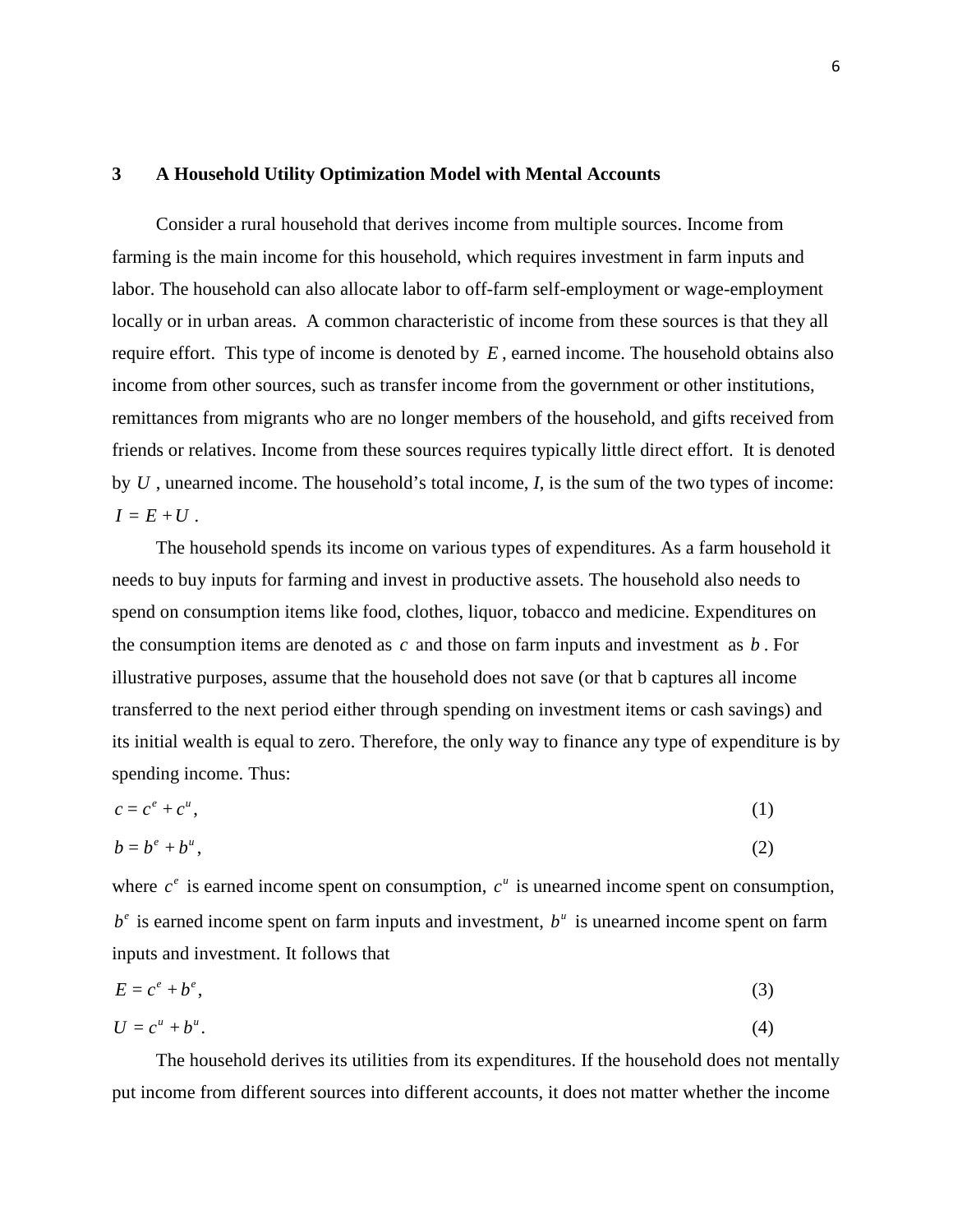spent on consumption or investment items is earned or unearned. Assuming that the household lives for two periods, that the utilities from the two periods are additive, and that the household cannot borrow ( $c_1 \le l_1$ ), the household maximizes

$$
u(c_1) + \beta u(I_2^u + f(I_1 - c_1)),
$$
 subject to  $0 \le c_1 \le I_1,$  (5)

where  $u(.)$  is the (concave) utility function  $f(.)$  is the production function, both displaying concavity and  $\beta$  is the discount rate. Consumption in period one  $c_1$  is the sum of  $c_1^e$  and  $c_1^u$ . Income in period one  $I_1$  is given and is the sum of  $E_1$  and  $U_1$ . Assuming that unearned income in the second period  $I_2^u$  is exogenous and in the absence of borrowing. For simplicity we assume it is known to the household in the first period. In this question, the decision on consumption  $c_1$ depends only on the total income in period one  $I_1$  (and  $\beta$ ,  $I_2^{\mu}$ , the shapes of the utility and production function), but not the composition of  $I_1$ .

When mental accounting exists, households may feel differently about spending or investing/saving earned and unearned income. They may for example prefer to invest earned income given the efforts they put into obtaining it, while they could be less inclined to defer consumption from unearned income (or vice versa). Mentally the household puts earned and unearned income into different accounts, and evaluate the utilities derived from immediate and deferred consumption from earned and unearned income differently. In other words, current consumption of a certain good yields a different utility depending on whether it is financed by earned versus unearned income.

These insights can be captured by representing the household's utility from consumption by  $\lambda u(c^u) + u(c^e)$  (as opposed to  $u(c)$  under the fungibility assumption), with  $c^e$  and  $c^u$  the expenditures from different mental income accounts. The parameter  $\lambda$  captures how the utilities from spending income from different accounts differ. The household's optimization challenge now becomes:

$$
\max \lambda u(c_1^u) + u(c_1^e) + \beta (\lambda u(I_2^u) + u(f(I_1 - c_1^u - c_1^e)))
$$
  
s.t.  $c_1^u \leq I_1^u$ ,  $c_1^e \leq I_1^e$ ,  $c_1^u \geq 0$ ,  $c_1^e \geq 0$ , (6)

As the household's optimization horizon ends in period two, all income from unearned income is consumed ( $c_2^u = I_2^u$ ). The Lagrange function of this optimization problem becomes :

$$
-(\lambda u(c_1^u) + u(c_1^e) + \beta(\lambda u(I_2^u) + u(f(I_1 - c_1^u - c_1^e)))) + \mu_u(c_1^u - I_1^u) + \mu_e(c_1^e - I_1^e) - \mu_1c_1^u - \mu_2c_1^e,
$$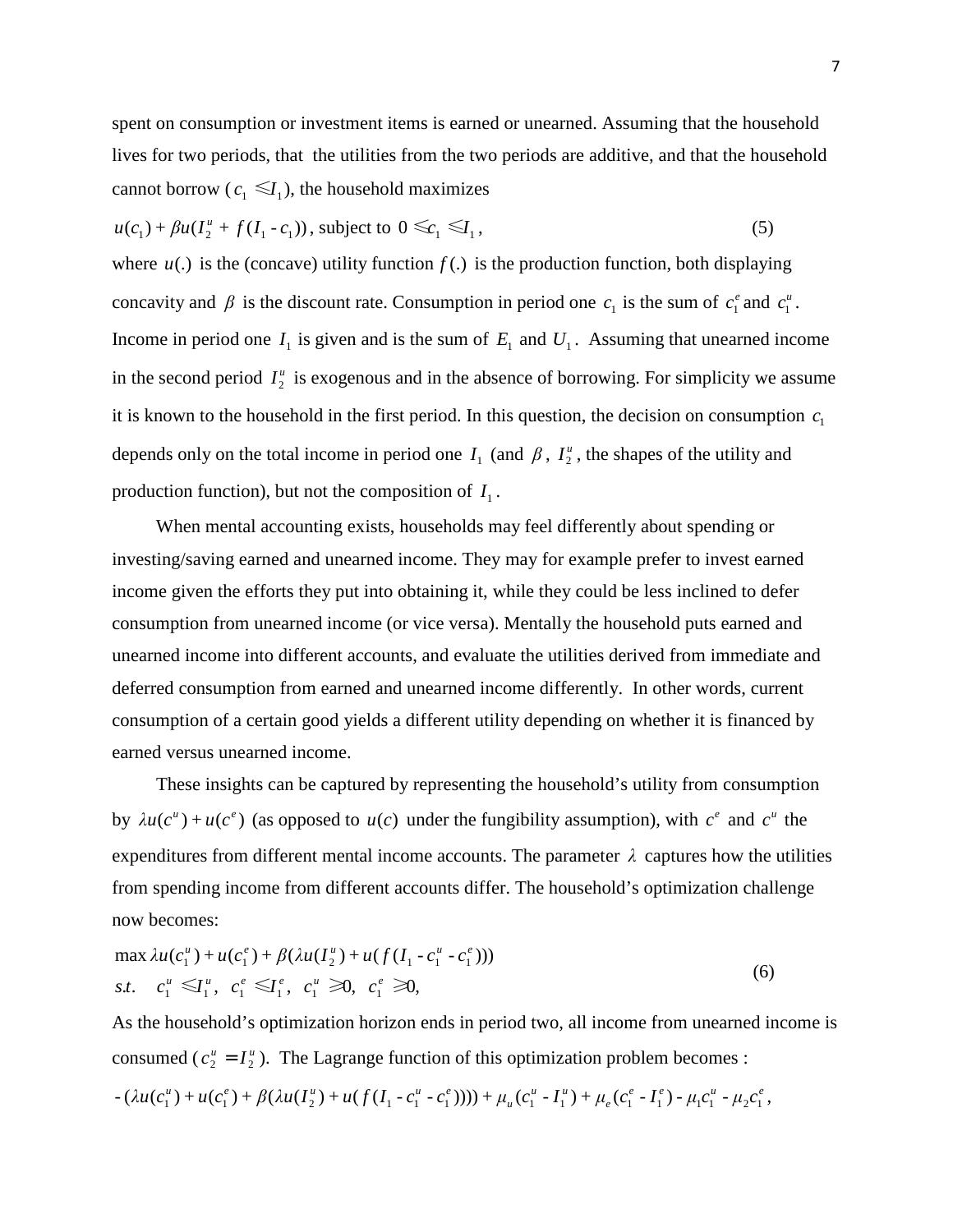where  $\mu_{u}$ ,  $\mu_{e}$ ,  $\mu_{1}$  and  $\mu_{2}$  are the non-negative Lagrange multipliers.

The following conditions need to be satisfied when the utility reaches its optimum:

$$
-\lambda \frac{\partial u}{\partial x_1^u} + \beta \frac{\partial u}{\partial (I_1 - c_1^u - c_1^e)} \frac{\partial (I_1 - c_1^u - c_1^e)}{\partial (I_1 - c_1^u - c_1^e)} + \mu_u - \mu_1 = 0,
$$
  

$$
-\frac{\partial u}{\partial x_1^e} + \beta \frac{\partial u}{\partial (I_1 - c_1^u - c_1^e)} \frac{\partial (I_1 - c_1^u - c_1^e)}{\partial (I_1 - c_1^u - c_1^e)} + \mu_e - \mu_2 = 0,
$$
  

$$
\mu_u (c_1^u - I_1^u) = 0,
$$
  

$$
\mu_e (c_1^e - I_1^e) = 0,
$$
  

$$
\mu_l c_1^u = 0,
$$
  

$$
\mu_2 c_1^e = 0,
$$

Solving these equations yields  $c_1^{*u} = c_1^u(I_1, \beta, \mu_u, \mu_1)$ ,  $c_1^{*u} = c_1^u(I_1, \beta, \mu_u, \mu_1), c_1^{*e} = c_1^e(I_1, \beta, \mu_e, \mu_2)$ , From these conditions the following cases are possible:

*Case 1*:  $\mu_u = 0$ ,  $\mu_e = 0$ ,  $\mu_1 = 0$ ,  $\mu_2 = 0$ .

This represents the interior solution, where none of the constraints binds and the household saves a portion of both its earned and unearned income. If a solution exists,

$$
\frac{\partial c_1^{*u} + c_1^{*e}}{\partial_1^u} = \frac{\partial c_1^{*u} + c_1^{*e}}{\partial_1^u} \frac{\partial_1}{\partial_1^u} \text{ and } \frac{\partial c_1^{*u} + c_1^{*e}}{\partial_1^e} = \frac{\partial c_1^{*u} + c_1^{*e}}{\partial_1^u} \frac{\partial_1}{\partial_1^e}.
$$

Since  $\frac{\partial_1}{\partial_1^u} = \frac{\partial_1}{\partial_1^e}$ , 1 1 1 1  $\hat{a}^{\mu}$  *d*<sup>*e*</sup></sup> *I I I* it follows that  $\frac{f(z_1 - z_1)}{g(u)} = \frac{f(z_1 - z_2)}{g(u)}$  $u \rightarrow e^e$ *u*  $u \rightarrow e^e$ *I*  $c_1^u + c_2^u$ *I*  $c_1^u + c_2^u$ 1  $1 + c_1$ 1  $1 + c_1$  $\partial$  $\partial c_1^u + c_1^e$  $\frac{1}{\partial t_1^u} =$  $\partial c_1^u + c_1^e$ . In this case the MPCs from earned

and unearned income are identical. The household puts earned and unearned income in different accounts but at the margin the source of income does not affect its overall current consumption and thus the amount it transfers to the next period, i.e. its savings/investment. Income from both sources is de facto still fungible.

Case 2: 
$$
\mu_u \neq 0
$$
,  $\mu_e = 0$ ,  $\mu_1 = 0$ ,  $\mu_2 = 0$ .

In this case,  $c_1^{*u} = I_1^u$ , 1  $c_1^{*u} = I_1^u$ , unearned income is only used for consumption,  $\frac{Q_1 + Q_1}{Q_1^u} = 1$  $\partial (c_1^{*u} + c_1^{*e})$ 1 \* 1 \* 1 *u*  $u \rightarrow e^*e$ *I*  $c_1^{*u} + c$ and

$$
0 \leq \frac{\hat{d}c_1^{*u} + c_1^{*e}}{\hat{d}_1^e} \leq 1
$$
. Income is no longer fungiible, the marginal propensity of (total) current consumption differs depending on the source of income.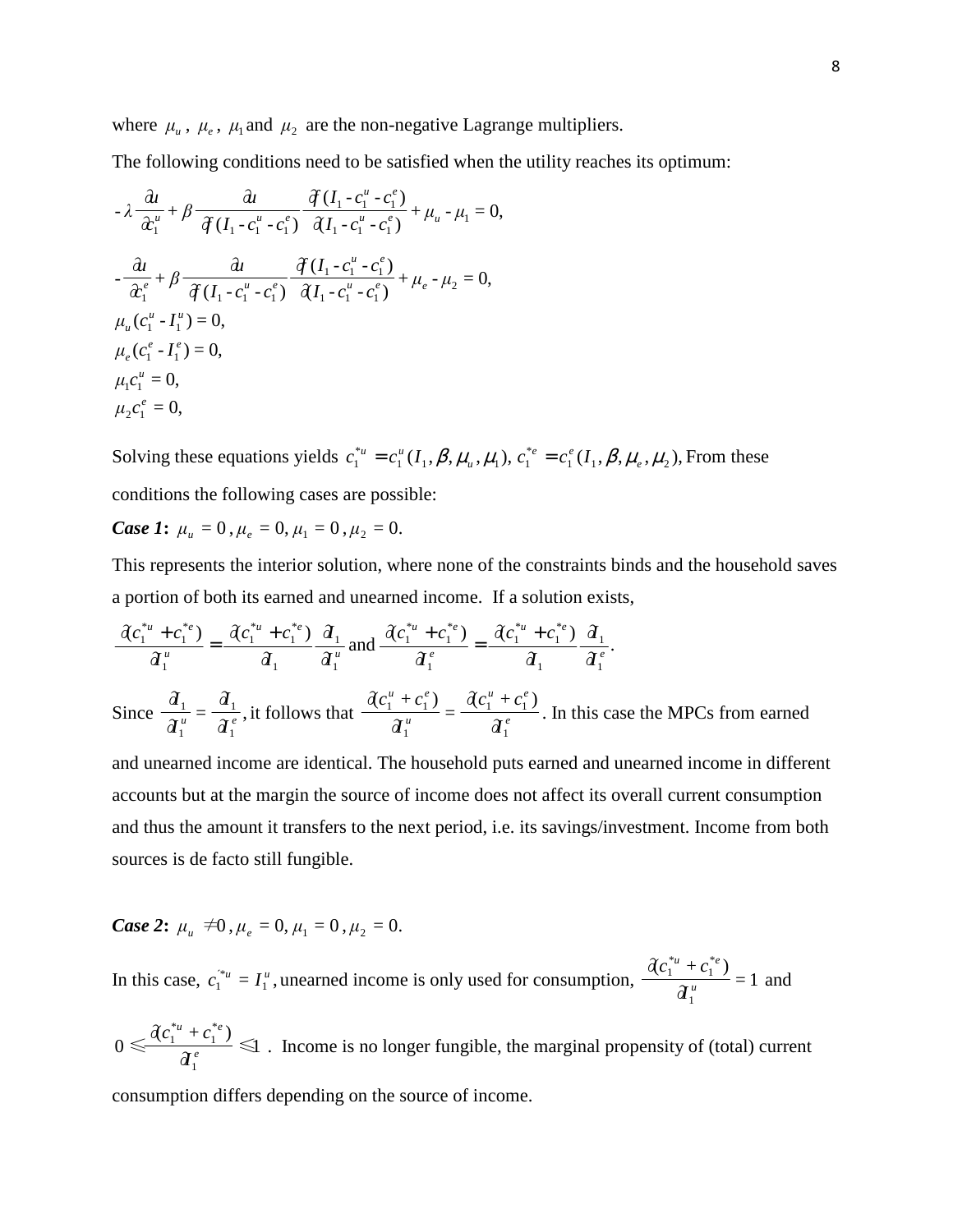*Case* 3:  $\mu_u = 0$ ,  $\mu_e \neq 0$ ,  $\mu_1 = 0$ ,  $\mu_2 = 0$ .

Earned income is only used for consumption (  $0 \le \frac{(\lambda c_1 + c_1)}{d_1^u} \le 1$  $\partial (c_1^{*_u} + c_1^{*_e})$  $0 \leq$ 1 \* 1 \* 1 *u*  $u \rightarrow e^*e$ *I*  $c_1^{*u} + c$ and  $\frac{d(e_1 + e_1)}{d_1} = 1$  $\partial (c_1^{*u} + c_1^{*e})$ 1 \* 1 \* 1 *e*  $u \rightarrow e^*e$ *I*  $c_1^{*u} + c$ ).

*Case 4*:  $\mu_{\mu} = 0$ ,  $\mu_{e} = 0$ ,  $\mu_{1} \neq 0$ ,  $\mu_{2} = 0$ .

Unearned income is only used for investment ( $\frac{(\sqrt{y_1}-y_1)}{a_1^u}=0$  $\partial (c_1^{*u} + c_1^{*e})$ 1 \* 1 \* 1 *u*  $u \rightarrow e^*e$ *I*  $\frac{c_1^{*u} + c_1^{*e}}{a_1^{u}} = 0$  and  $0 \le \frac{\partial c_1^{*u} + c_1^{*e}}{a_1^{e}} \le 1$  $\partial (c_1^{*u} + c_1^{*e})$  $0 \leq$ 1 \* 1 \* 1 *e*  $u \rightarrow e^*e$ *I*  $c_1^{*u} + c$ ).

*Case 5*:  $\mu_{\mu} = 0$ ,  $\mu_{e} = 0$ ,  $\mu_{1} = 0$ ,  $\mu_{2} \neq 0$ .

Earned income is only used for investment ( $0 \le \frac{(\sqrt{c_1} + c_1)}{d_1^u} \le 1$  $\partial (c_1^{*_u} + c_1^{*_e})$  $0 \leq$ 1 \* 1 \* 1 *u*  $u \rightarrow e^*e$ *I*  $c_1^{*u} + c$ and  $\frac{\overline{q}_1^e}{\overline{q}_1^e}=0$  $\partial (c_1^{*u} + c_1^{*e})$ 1 \* 1 \* 1 *e*  $u \rightarrow e^*e$ *I*  $c_1^{*u} + c$ ).

*Case* 6:  $\mu_{\mu} \neq 0$ ,  $\mu_{e} \neq 0$ ,  $\mu_{1} = 0$ ,  $\mu_{2} = 0$ .

Both earned and unearned income are only used for consumption ( $\frac{d(x-1)(y-1)}{d_1^n} = 1$  $\partial (c_1^{*u} + c_1^{*e})$ 1 \* 1 \* 1 *u*  $u \rightarrow e^*e$ *I*  $c_1^{*u} + c$ and

$$
\frac{\partial c_1^{*u} + c_1^{*e}}{\partial_1^e} = 1.
$$

*Case 7*:  $\mu_u \neq 0$ ,  $\mu_e = 0$ ,  $\mu_1 = 0$ ,  $\mu_2 \neq 0$ .

Unearned income is only used for consumption and earned income is only used for investment

$$
(\frac{\partial c_1^{*u}+c_1^{*e}}{\partial_1^{u}}=1 \text{ and } \frac{\partial c_1^{*u}+c_1^{*e}}{\partial_1^{e}}=0).
$$

*Case 8*:  $\mu_u = 0$ ,  $\mu_e \neq 0$ ,  $\mu_1 \neq 0$ ,  $\mu_2 = 0$ .

Earned income is only used for consumption and unearned income is only used for investment

$$
(\frac{\partial c_1^{*u}+c_1^{*e}}{\partial_1^{u}}=0 \text{ and } \frac{\partial c_1^{*u}+c_1^{*e}}{\partial_1^{e}}=1).
$$

*Case 9*:  $\mu_{\mu} = 0$ ,  $\mu_{e} = 0$ ,  $\mu_{1} \neq 0$ ,  $\mu_{2} \neq 0$ .

Both earned and unearned income are used only for investment ( $\frac{(\lambda+1)(\lambda+1)}{d_1^u} = 0$  $\partial (c_1^{*_u} + c_1^{*_e})$ 1 \* 1 \* 1 *u*  $u \rightarrow e^*e$ *I*  $c_1^{*u} + c$ and

$$
\frac{\partial c_1^{*u}+c_1^{*e}}{\partial_1^e}=0.
$$

Income is fungible in cases 1, 6 and 9, and fungibility is possible (though not likely) in cases 2 to 5. In cases 7 and 8 income is not fungible. To fix ideas, the decision making of a few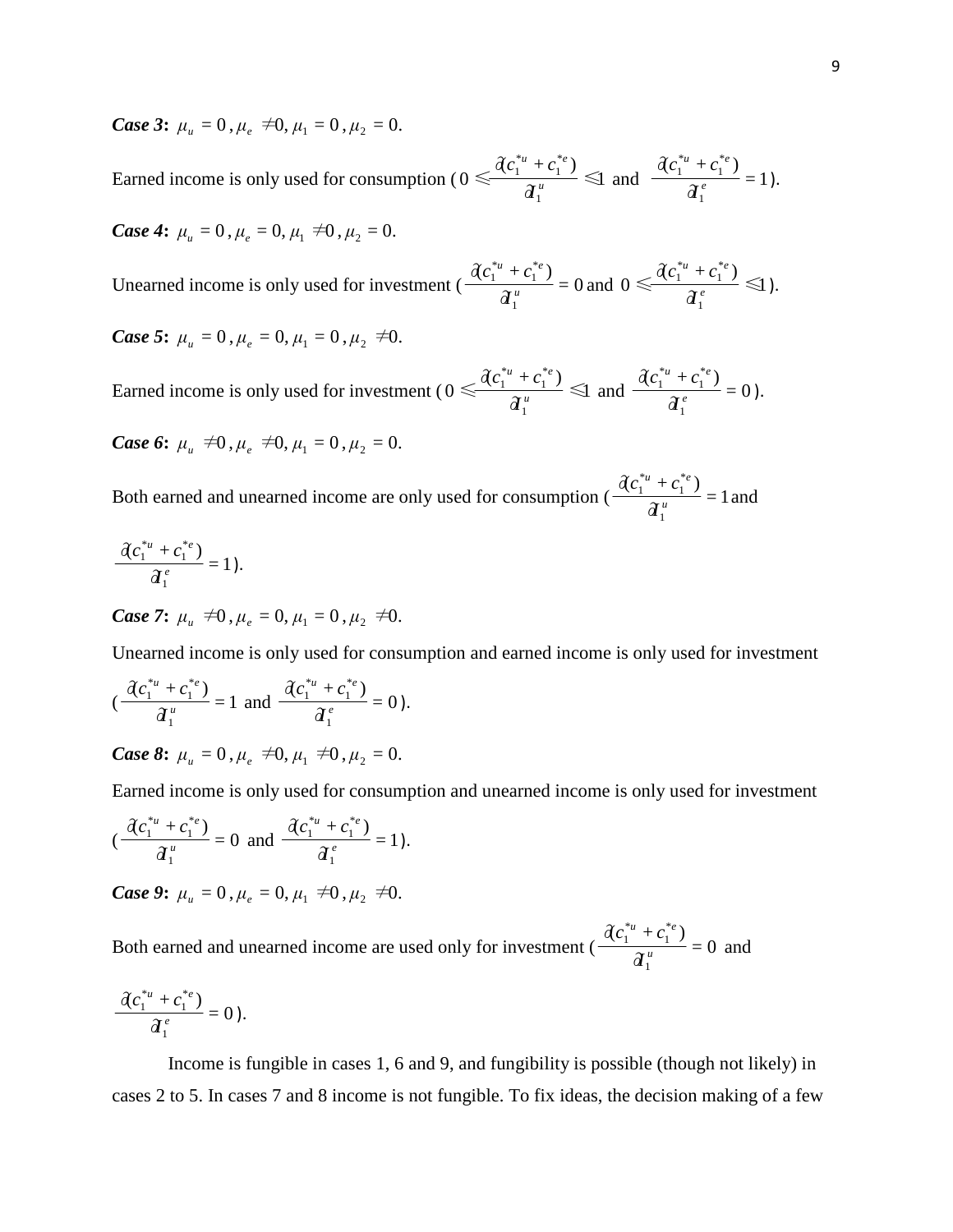typical households in the data is illustrated using specific utility and production functions. The average incomes (shown in Table 3) are used as  $I_1^{\mu}$  and  $I_1^{\rho}$  to calculate the optimal consumption and investment/ saving. Figure 1 shows the results. When unearned income is smaller than earned income (first and last categories in each province), unearned income is only used for consumption and earned income is used for both consumption and investment. This is a special

case of Case 2 in our model 
$$
(\frac{\partial c_1^{*u} + c_1^{*e}}{\partial_1^u}) = 1
$$
 and  $0 < \frac{\partial c_1^{*u} + c_1^{*e}}{\partial_1^e} < 1$ ). When unearned income  
is bigger than earned income (scenario 2), for small  $\lambda$  it is the fungible Case 1 in our model and  
for big  $\lambda$  it is Case 2  $(\frac{\partial c_1^{*u} + c_1^{*e}}{\partial_1^u}) = 1$  and  $0 < \frac{\partial c_1^{*u} + c_1^{*e}}{\partial_1^e} < 1$ ). In Gansu when  $\lambda$  is very close  
to one we observe Case 3  $(0 < \frac{\partial c_1^{*u} + c_1^{*e}}{\partial_1^u}) < 1$  and  $\frac{\partial c_1^{*u} + c_1^{*e}}{\partial_1^e} = 1$  as well, but this case does

1

1

not appear in Inner Mongolia.

The graphs illustrate that the relative size between earned and unearned income is a factor which determines whether income is fungible. When unearned income is bigger than earned income, fungibility of income becomes more likely. In this situation the MPI/MPS of unearned income will be higher (compared to the situation when unearned income is smaller than earned income) since unearned income is less likely to be spent entirely on consumption. When unearned income is smaller than earned income, unearned income is more likely to be spent entirely on consumption. In this situation the MPC of unearned income will be bigger compared to the situation when unearned income is bigger than earned income. The parameter  $\lambda$  also affects the fungibility of income. The bigger the  $\lambda$ , the less likely income is fungible. Households with different initial  $I_1^{\mu}$  and  $I_2^{\rho}$  and different characteristics will end up in different cases (with fungible or non-fungible income). The observed spending behavior will be a weighted average of spending behavior from all types of households.

## **4 An Empirical Strategy to Compare MPCs across Income Sources**

 Whether household spending behavior on consumption depends on the source of income can be tested using the following equation: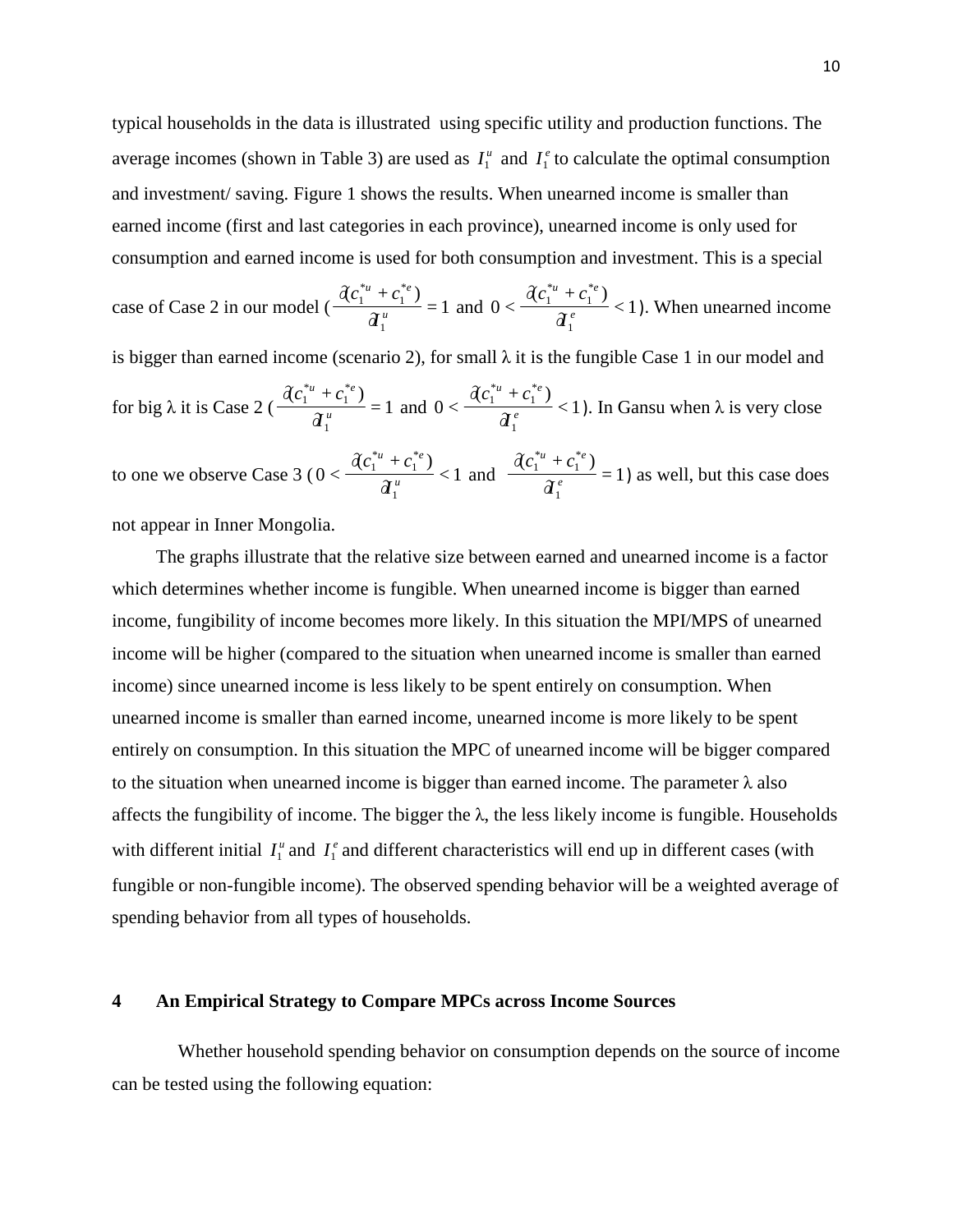$$
C_{\nu ht} = \alpha_0 + \alpha_1 U_{\nu ht} + \alpha_2 E_{\nu ht} + e_{\nu ht},\tag{7}
$$

where  $C_{vht}$  is the consumption of household *h* living in village *v* at time *t* and  $e_{vht}$  is the error term. When income is fungible, the MPC from the earned income is equal to that from the unearned income ( $\alpha_1 = \alpha_2$ ).

 Direct application of (7) to the data is problematic. First, consumption may not only depend on income but also on credit and (returns to) assets, which are likely correlated with income itself. Second, households are located in different villages. Local policies, facilities and cultural characteristics that are specific to locations may simultaneously affect household income and spending. Third, households are different. For example, a household with extensive social networks may receive and send out more gifts and transfers than a less well-connected household. We do not observe social networks directly in our data. Households also have different demographic characteristics, which may affect the composition of their income as well as their spending behavior.

These considerations are accommodated by augmenting equation (7) with loans taken during *t*, the asset position at *t-1*, time varying village dummies, household fixed effects, and a series of time varying household characteristics:

$$
C_{vht} = \alpha_1 U_{vht} + \alpha_2 E_{vht} + \alpha_3 L_{vht} + \alpha_4 A_{vht-1} + \alpha_5 L i v_{vht-1} + \sum_{i=1}^{m} \alpha_i^H H_{vht,i} + \sum_{j=1}^{n} \alpha_j^V V_{jt}
$$
  
+  $u_{vh} + e_{vht}$ , (8)

where  $L_{vht}$  denote the loans incurred in *t*,  $A_{vht-1}$  the household's financial assets at the beginning of year *t*,  $\text{Liv}_{\text{vht-1}}$  the value of livestock at the beginning of year *t*, *n* the number of villages, and  $V_{jt}$  is the set of village-year dummies. The latter term controls for all time variant community characteristics (including changes in relative prices and the overall macro-economic conditions).

 Time invariant unobserved household heterogeneity (including preferences) is controlled for through the inclusion of household dummies, while  $H_{vht}$  captures the  $m$  most important remaining time variant household characteristics that may also affect consumption behavior (and income). These include demographic characteristics of the household such as household size and dependency ratio, and the number of disabled household members as well as the gender, age, and education of the household head. A control for the household occupation is also included (a business household who owns a shop or a factory may be more inclined to invest its income in its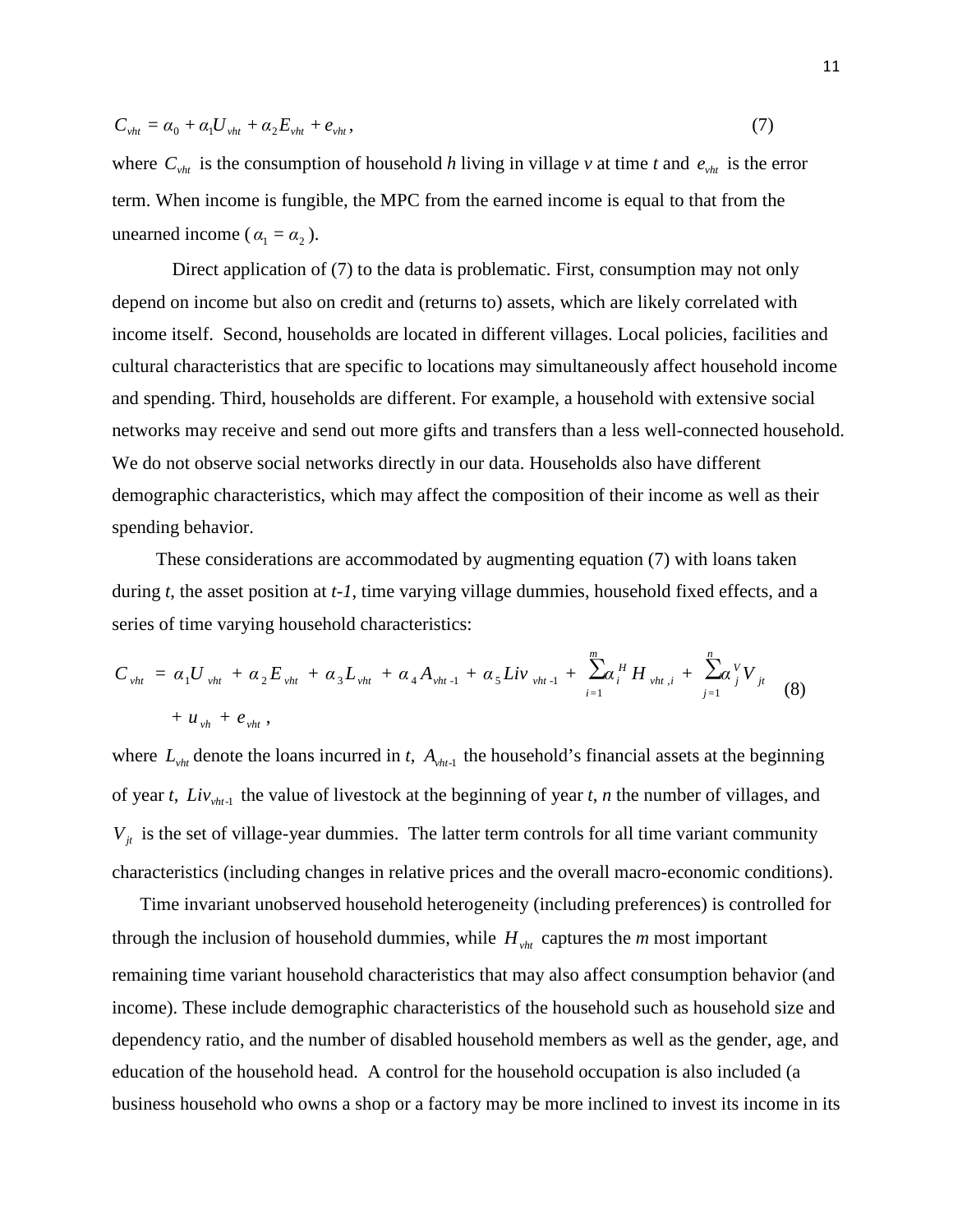business than to consume it) as well as whether the household belongs to the rural cadres (which may provide them with easier access to transfers).

One important consideration is the gender composition of the household, which has been widely documented to affect consumption behavior of the household (income earned by women being more likely to be spent on food and human capital investment than income earned by men). It may also affect saving behavior. If the income composition of the household is further affected by the gender composition of the household--households with a majority of women could for example be more (or less) likely to receive transfers—then differences in marginal propensity to consume from earned and unearned income may be attributed erroneously to mental accounting based on the effort involved in obtaining the income as opposed to the maintenance of separate accounts along gender lines (Duflo and Udry, 2004). To the extent that the gender composition of the household remains constant during the period under study (2000-2004), this would not affect our results, given the inclusion of household fixed effects. Nonetheless, the female labor ratio is also included to further control for any changes in the gender composition over time. Table 4 provides a description of the different household characteristics  $H_{vht}$ . The existence of reciprocity in gift giving—income received as gift being more likely to be spent as gifts—has been documented before (Sobel, 2005). To explore whether the marginal propensity to consume now differs between earned and unearned income beyond gift giving, gifts given are excluded from the overall expenditure measure examined here. How the marginal propensity to give gifts differs between earned and unearned income will be studied separately in the later discussions.

Equation (8) forms the base equation and it is first estimated using Ordinary Least Squares (OLS). The linear specification in (8) permits easy testing of the fungibility assumption. Fungibility between unearned income and earned income implies  $\alpha_1 = \alpha_2$ . Inclusion of household fixed effects obviously protects better against potential bias from unobserved heterogeneity, but it may also reduce efficiency. More importantly, inclusion of household fixed effects forces identification of the MPC from transitory income, while OLS estimates without household fixed effects identify the MPCs from variations across households in both transitory and permanent income. The potential effect of the temporary nature of income will be explored more directly in an extension to (8) discussed below.

 Similar models as in (8) are estimated to test whether the spending behavior on business and investment and saving in financial assets depends on income sources: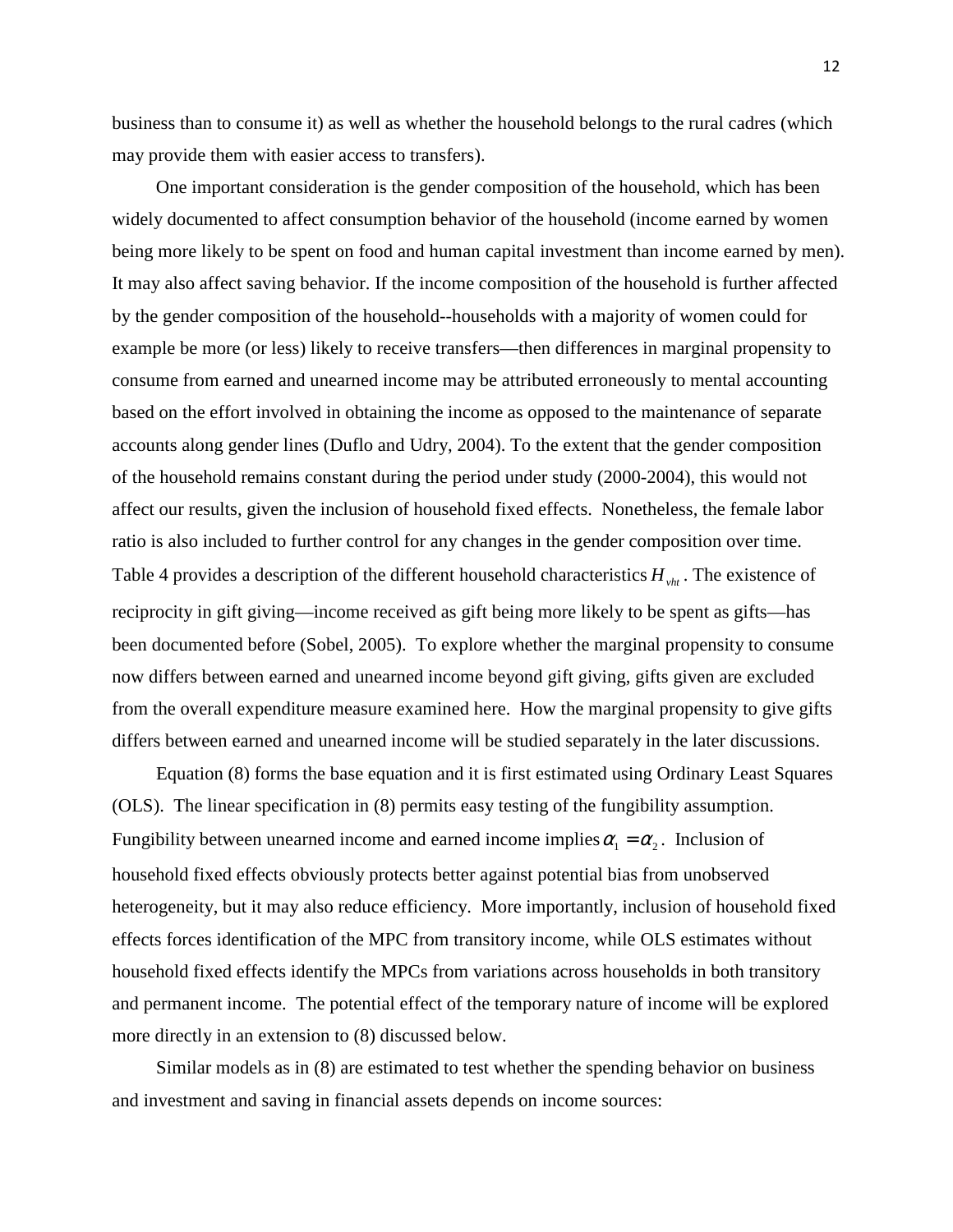$$
B_{vht} = \beta_1 U_{vht-1} + \beta_2 E_{vht-1} + \beta_3 L_{vht} + \beta_4 A_{vht-2} + \beta_5 Liv_{vht-2} + \sum_{i=1}^{m} \beta_i^H H_{vht,i} + \sum_{j=1}^{n} \beta_j^V V_{jt}
$$
  
+  $u_{vh} + e_{vht}$ , (9)

$$
A_{vht} - A_{vht-1} = \gamma_1 U_{vht} + \gamma_2 E_{vht} + \gamma_3 L_{vht} + \gamma_4 A_{vht-2} + \gamma_5 Liv_{vht-1} + \sum_{i=1}^{m} \gamma_i^H H_{vht,i} + \sum_{j=1}^{n} \gamma_j^V V_{jt} + u_{vh} + e_{vht},
$$

The parameters  $\beta_1$ ,  $\beta_2$  and  $\beta_3$  measure the marginal propensity to invest (MPI) from the two sources of income and credit respectively. Income is lagged and assets are lagged twice, as rural households incur most of their expenditure on family business and productive assets before the farming season at the beginning of the year. The parameters  $\gamma_1$ ,  $\gamma_2$  and  $\gamma_3$  measure the marginal propensity to save (MPS) from the two sources of income and credit respectively. Savings *Avht* may depend on the household's initial savings  $A_{vht-1}$ . Since  $\gamma_4$  is not the variable of interest in this paper and to mitigate the usual econometric issue of dynamic panel data models,  $A_{vht-2}$  is used to capture the impact of initial asset level  $A_{\nu h t-1}$ .

Five extensions to equations (8)-(10) are explored: 1) whether the anticipation of income (temporary versus permanent) affects its marginal propensity to consume or invest; 2) whether the nature of the consumption (e.g. necessity or luxury) or investment good affects the MPCs and MPIs from income sources differently, as opposed to the more aggregate distinction between aggregated consumption and investment; 3) the sensitivity of MPC to income per capita levels the poor being more likely to spend than invest than the rich; 4) gender differences in MPCs from different income sources; 5) sensitivity to the size of the income gains (the windfall argument) and the size of the loans (e.g. small loans for shock mitigation versus big loans for investment).

First, Friedman's theory of permanent income predicts that a household's consumption only depends on its permanent income. Paxson (1992) tests this theory and finds that households save most of their transitory income but not their permanent income. If earned income in our sample is mostly permanent and unearned income mostly transitory, the findings might simply reflect the durability of the income gains, and not the efforts dispensed. If so, the MPC from

(10)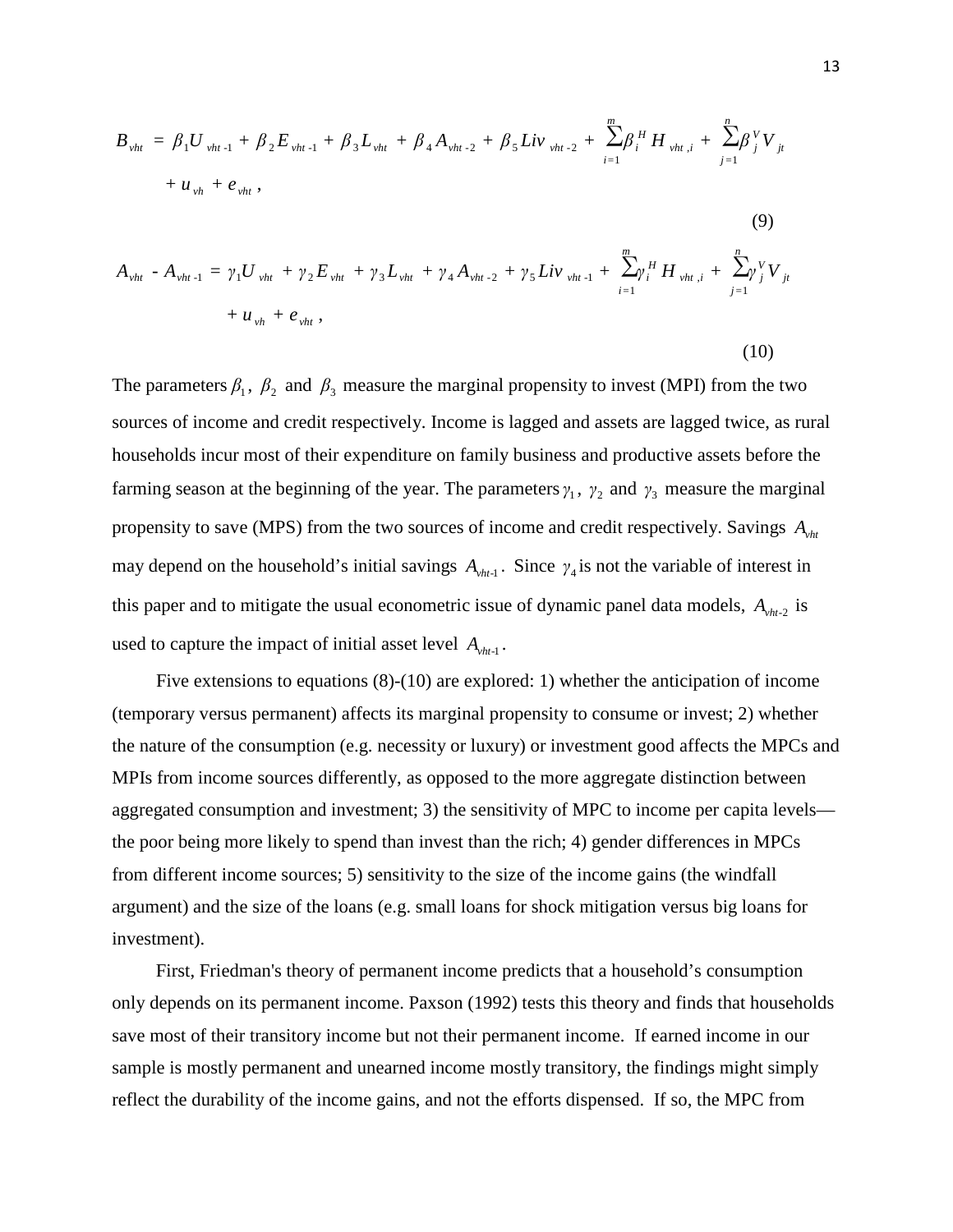unearned income should be smaller than the MPC from earned income. To explore this further, earned and unearned income are separated into a permanent part and a transitory part as follows:

$$
E_{vht} = \sum_{j=1}^{n} \eta_j (t \times V_j) + v_{vh}^e + r_{vht}^e, \qquad U_{vht} = \sum_{j=1}^{n} \rho_j (t \times V_j) + v_{vh}^u + r_{vht}^u, \qquad (11)
$$

where  $V_j$  is village dummies,  $v_{vh}^e$  and  $v_{vh}^u$  are household fixed effects,  $r_{vh}^e$  and  $r_{vh}^u$  are error terms. Define

$$
EP_{vht} = \sum_{j=1}^{p} \eta_j (t \times V_j) + v_{vh}^e, \qquad ET_{vht} = r_{vht}^e,
$$
  
\n
$$
UP_{vht} = \sum_{j=1}^{p} \rho_j (t \times V_j) + v_{vh}^u, \qquad UT_{vht} = r_{vht}^u,
$$
\n(12)

where  $EP_{vht}$  is earned permanent income,  $ET_{vht}$  is earned transitory income,  $UP_{vht}$  is unearned permanent income, and *UTvht* is unearned transitory income.

Permanent income is the household fixed effect plus a village specific time trend and the difference between observed income and estimated permanent income is the transitory income. Considering that transitory income may be correlated across year, the error terms are modeled to follow an AR(1) process:

$$
r_{vht}^e = \rho r_{vht-1}^e + f_{vht}^e, \qquad r_{vht}^u = \rho r_{vht-1}^u + f_{vht}^u,
$$
\n(13)

where  $f_{vht}^e$  and  $f_{vht}^u$  are identically independently distributed and follow normal distributions with the means equal to zero. The following equations are then estimated to explore the effect of the durability of income gains on consumption, investment and saving behavior:

$$
C_{vht} = \varphi_{1,}UP_{vht} + \varphi_{2}UT_{vht} + \varphi_{3}EP_{vht} + \varphi_{4}ET_{vht} + \varphi_{5}L_{vht} + \varphi_{6}A_{vht-1} + \varphi_{7}Liv_{vht-1} + \sum_{i=1}^{m} \varphi_{i}^{H}H_{vht,i} + \sum_{j=1}^{n} \varphi_{j}^{V}V_{jt} + e_{vht},
$$
  

$$
B_{vht} = \psi_{1}UP_{vht-1} + \psi_{2}UT_{vht-1} + \psi_{3}EP_{vht-1} + \psi_{4}ET_{vht-1} + \psi_{5}L_{vht} + \psi_{6}A_{vht-2} + \psi_{7}Liv_{vht-2} + \sum_{i=1}^{m} \psi_{i}^{H}H_{vht,i} + \sum_{j=1}^{n} \psi_{j}^{V}V_{jt} + e_{vht},
$$
  

$$
A_{vht} - A_{vht-1} = \kappa_{1}UP_{vht} + \kappa_{2}UT_{vht} + \kappa_{3}EP_{vht} + \kappa_{4}ET_{vht} + \kappa_{5}L_{vht} + \kappa_{6}A_{vht-2} + \kappa_{6}Liv_{vht-1} + \sum_{i=1}^{m} \kappa_{i}^{H}H_{vht,i} + \sum_{j=1}^{n} \kappa_{j}^{V}V_{jt} + e_{vht},
$$
 (14)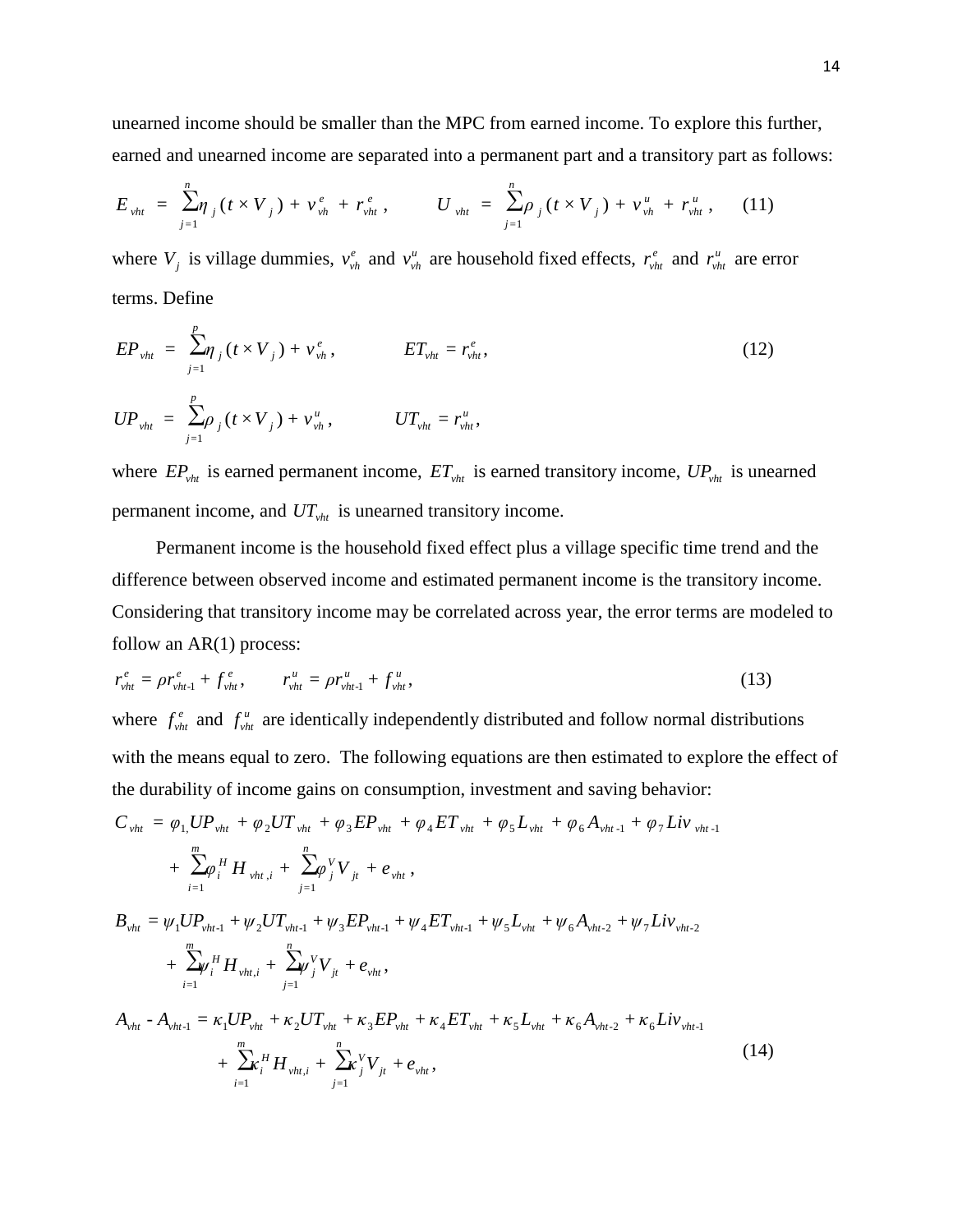Second, to explore whether the source of income affects spending (and investment) behavior differently across consumption (investment) items—for example earned income more likely going to necessities and unearned income more likely going to entertainment and luxuries—equations (8) - (10) are re-estimated by consumption (investment) item:

$$
CI_{vht,k} = \theta_{1,k}U_{vht} + \theta_{2,k}E_{vht} + \theta_{3,k}L_{vht} + \theta_{4,k}A_{vht-1} + \theta_{5,k}Liv_{vht-1} + \sum_{i=1}^{m} \theta_{i,k}^{H}H_{vht,i} + \sum_{j=1}^{n} \theta_{j,k}^{V}V_{jt} + u_{vh} + e_{vht},
$$
  
\n
$$
BI_{vht,l} = \sigma_{1,l}U_{vht-1} + \sigma_{2,l}E_{vht-1} + \sigma_{3,l}L_{vht} + \sigma_{4,l}A_{vht-2} + \sigma_{5,l}Liv_{vht-2} + \sum_{i=1}^{m} \theta_{i,l}^{H}H_{vht,i} + \sum_{j=1}^{n} \sigma_{j,l}^{V}V_{jt} + u_{vh} + e_{vht}
$$
\n(15)

where  $CI_{vht,k}$  and  $BI_{vht,l}$  denote consumption item and business and investment item respectively. Comparison of the parameters  $\theta_{1,k}$  and  $\theta_{2,k}$  provides a test of whether the MPC on item *k* is different across earned and unearned income. Similarly, comparison of  $\sigma_{1,l}$  and  $\sigma_{2,l}$  permits testing whether the MPI on item *l* is equal across income sources.

Third, it is possible that differences in MPCs and MPIs across income sources are driven by need, i.e. the mental accounts might be more likely to bind quicker for the poor than for the rich. To test this, specification (16) is re-estimated with both income sources and loans interacted with income per capita percentiles.

Fourth, while inclusion of the gender composition of the household protects against omitted variable bias, the MPCs to consume or save out of earned and unearned income may still be sensitive to the gender composition of the household. To test this, interaction terms are included between the female-labor ratio and the earned and unearned income terms as well as the loans taken.

Fifth, to explore further whether the size of the unearned income and loans matters, unearned income and loans are interacted with dummy variables indicating whether they are larger than their  $90<sup>th</sup>$  percentile to test whether these large values are driving our results.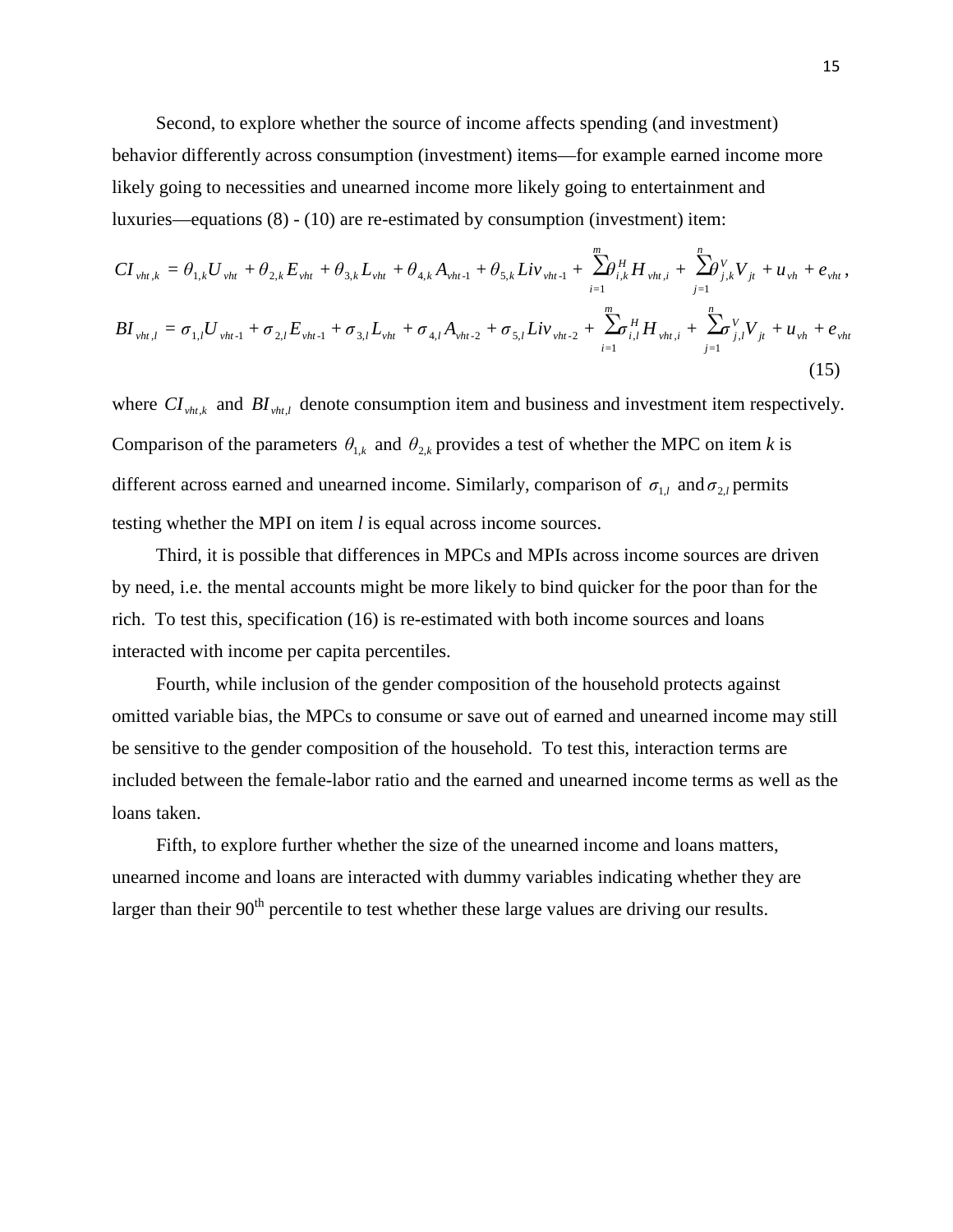## **5 The Empirics of Income Fungibility**

# **5.1 Households consume more from unearned income and invest/save more from earned income**

The estimated marginal propensity of immediate consumptions (MPCs) (as opposed to deferred consumption through saving/investment) from different income sources are presented in Table 5.<sup>8</sup> For both provinces, the OLS estimates are presented first, followed by the within estimates (column FE). Column PT presents the estimated MPCs and MPIs/MPSs with earned and unearned income decomposed in their transitory and permanent parts. Two panels are presented, one for the full sample, and one excluding households with large unearned income relative to earned income, which the theory predicts to behave differently from other households. There are only few such households (23 and 47 in Gansu and Inner Mongolia respectively, or 0.8 and 1.5 percent of the sample).

Reflective of the existence of mental accounts according to the earned/unearned nature of income, the OLS findings suggest that the MPC from unearned income is one and a half times bigger than that from earned income in both provinces.<sup>9</sup> The within estimates even suggest a difference of a factor three. The within estimates implicitly control for a household's permanent income through the inclusion of household fixed effects, in essence identifying the estimated coefficients from transitory income. This would suggest that it is especially the MPC from *transitory* unearned income that is larger. Decomposing earned and unearned income in their permanent and transitory components respectively (columns PT) provides some support for this. An increase in transitory unearned income is two and a half to three times more likely to be consumed than an increase in transitory earned income.

Yet, the difference increases to more than a factor four when excluding those few observations whose transitory income is on average at least twice as large as its earned income (PT estimates, panel 2). Furthermore, the marginal propensity to consume from unearned permanent income also increases, which, with the MPC from earned income remaining unaffected, results in a statistically significant difference in MPC from unearned income over earned income of a factor 1.5 in Gansu. The gap in MPC from unearned and earned income also

 8 The consumption variable does not include gifts given

<sup>9</sup> The p-values from a Wald test of the equality of the coefficients are provided at the bottom of the tables.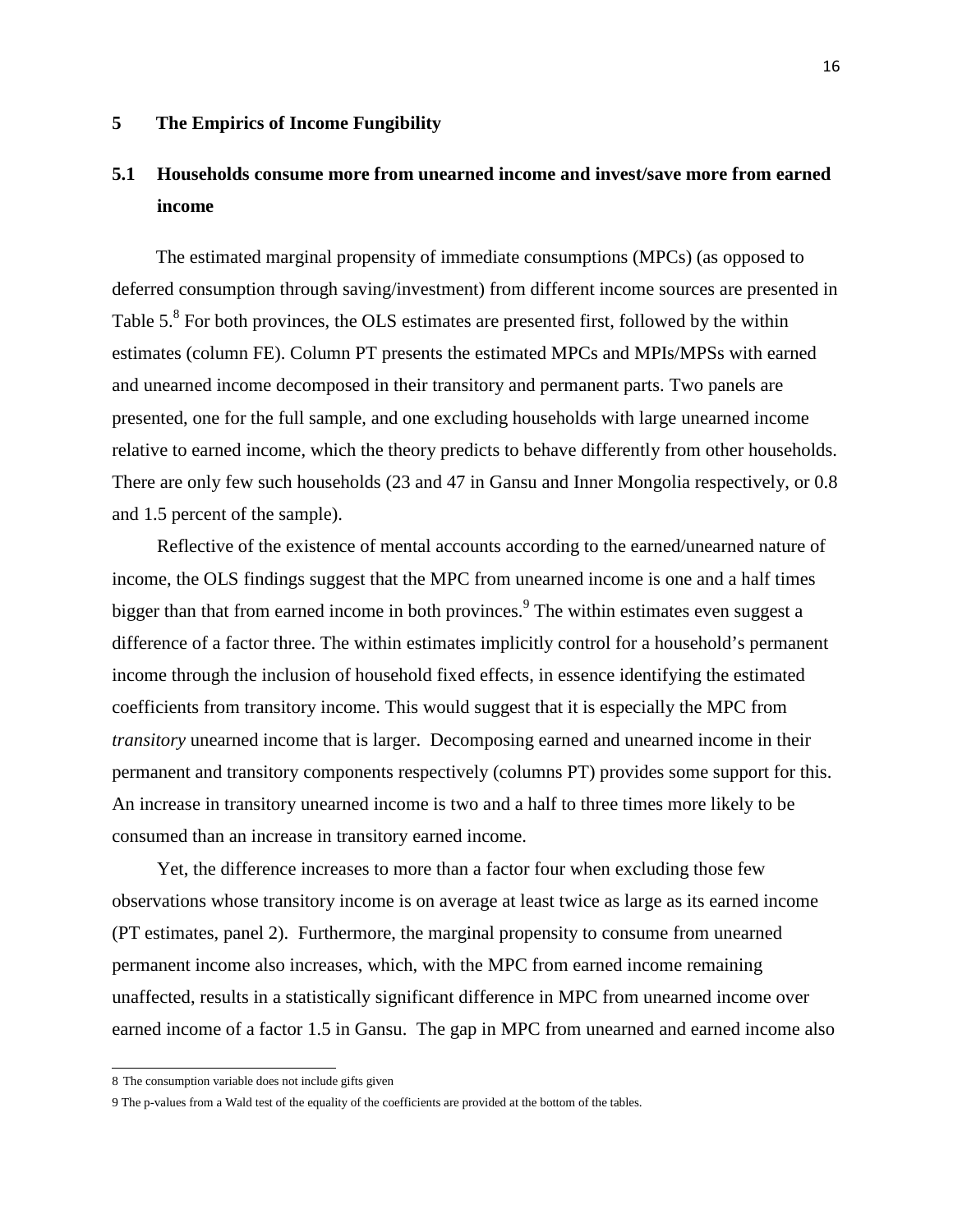increases to a factor 1.9 in IM, though at a p-value of 17 percent the difference remains statistically insignificant. When unearned income largely exceeds earned income, a larger share of unearned income is saved for the next period, reducing the marginal propensity of immediate consumption, as predicted by the theoretical model in section 3. For about 99 percent of the sample however, the MPC from unearned income is substantially larger than the MPC from earned income, more so when it concerns unearned transitory income, but plausibly also when unearned income is more permanent.

Finally, as predicted by the permanent income hypothesis, the marginal propensity to consume is larger from permanent than from transitory income, though this only holds when income is earned and not when income is unearned. Whether income is earned or unearned affects consumption/saving decisions beyond their permanent or transitory nature.

These core results regarding the larger MPC from unearned income are mirrored in a lower MPI/MPS from unearned income and a larger MPI/MPS from earned income (Table 6). This is most clear cut for Inner Mongolia, where the marginal propensity to invest or save unearned income is not statistically different from zero. In Gansu however, a substantial part of unearned income is also deferred through saving in financial assets. Yet, as discussed above, it concerns here also households whose unearned income largely exceeds its earned incomes. When excluding these 23 observations (Table 6, panel 2), the MPS from unearned income is no longer statistically different from zero, and only earned income is invested or saved. It furthermore appears that it is permanent earned income that is invested (or spent on inputs in the family business), while transitory earned income is saved in more liquid financial assets.

The MPC's from loans on total consumption are around 0.19-0.27 (Tables 5 and 6), slightly higher than those from earned income, but well below these from unearned income. However, with an MPC of 0.2-0.3 it is clear that many loans are not only taken for investment purposes, but also for consumption purposes. This is more the case in Gansu (the poorer of the two provinces), where the MPC and the MPI from loans are about the same, than in Inner Mongolia, where the MPI from loans is more than twice the MPC from loans.

Overall, the estimated results reported in Tables 5 and 6 point to a higher MPC for current consumption from unearned income<sup>10</sup> and a larger marginal propensity to invest/save

 10 IIt could be argued that the larger marginal propensity to immediately consume unearned income follows from the fact that it largely consists of transfers given to compensate for (earned) income shocks. Yet, the FE estimates already control for covariant shocks through the time varying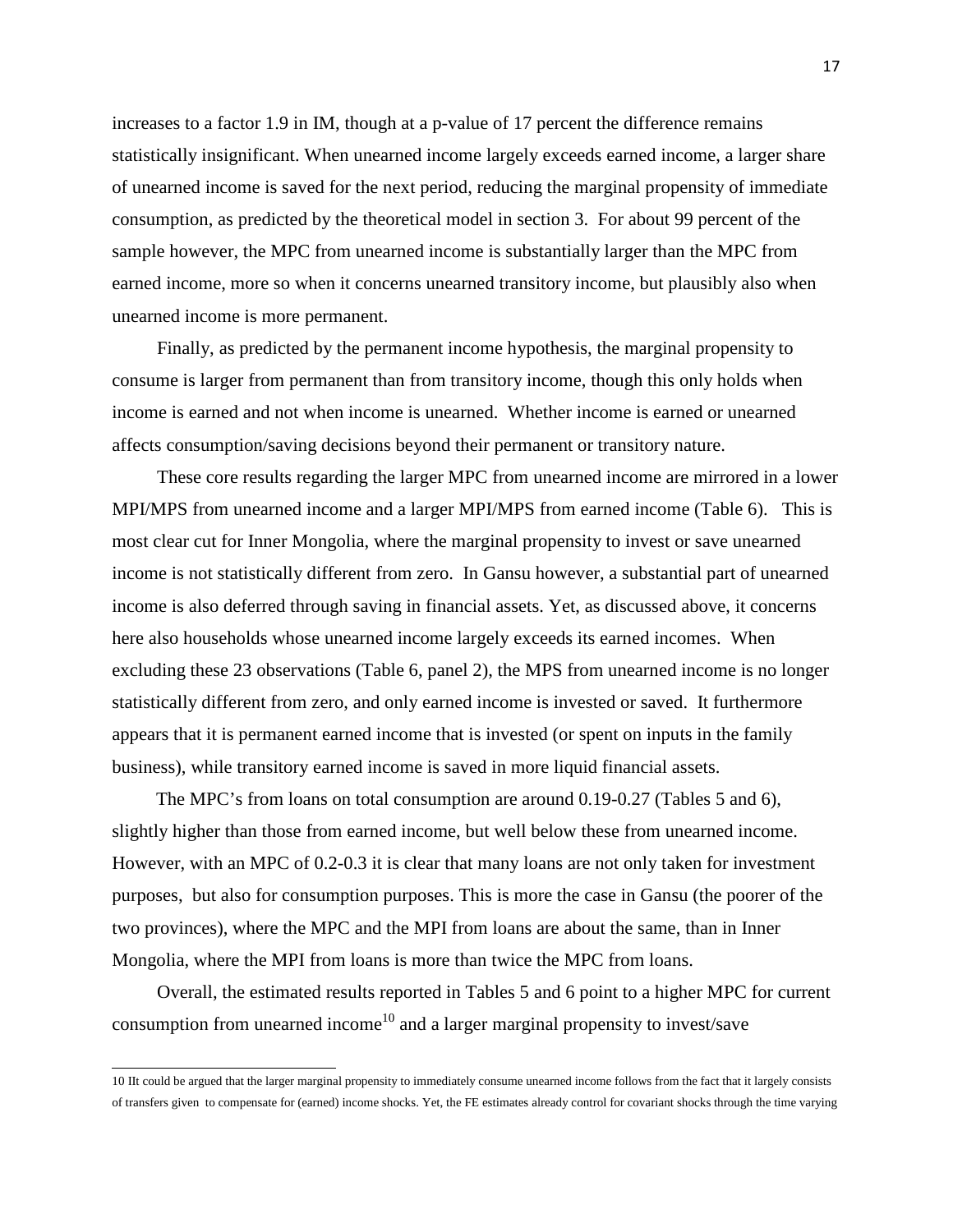(MPI+MPS) from earned income. These distinctions in the MPC and MPS/I from earned and unearned income are clear when earned income is larger than unearned income as in most of the sample $<sup>11</sup>$  and more pronounced when income is transitory, than when income is permanent.</sup> .

#### **5.2 Unearned income is more likely spent on non-basic consumption items**

Comparing the MPC from earned and unearned income across different consumption items it emerges that for a number of non-basic consumption goods (though not all), the MPC is larger from unearned income (especially transitory unearned income) than from earned income (Table 7). This holds especially for spending on non-staple food $12$ , tobacco and other non-food spending, but also for spending on liquor and clothing in (richer) Inner Mongolia, and housing (durables) in (poorer) Gansu.

The MPC for spending from earned and unearned income on staple foods is not statistically different. Nonetheless, the decline in MPC from earned income in going from OLS to within estimates suggests the MPC on staple foods from permanent income is larger. When explicitly considering the sustainability of the income gain, it becomes clear that the MPC from permanent earned income on staple foods is larger than this from permanent unearned income (coefficients on unearned permanent income are not statistically significant). Staple foods are not financed from loans. In Inner Mongolia, the MPCs from earned income on housing (nondurables) are bigger than those from unearned income, while in Gansu, the MPCs from unearned income on durables are bigger than those from earned income, indicating that earned income is more likely to be used for basic consumption items like fuel, gas etc. while unearned income is more likely used for larger non-basic consumption items such as furniture and home improvement. Similarly, the MPC from earned income on education is at least as large as that

 village level effects as well as idiosyncratic shocks through the inclusion of the disability status of the household members (which changes over time). Moreover, if despite these controls, there was still such omitted variable bias based on the exclusion of idiosyncratic shocks, our current estimates of the MPC on unearned income are biased downward (shocks positively correlated with unearned income and negatively correlated with consumption (only partial smoothing)) and the current estimate of MPC on earned income would be biased upward (shocks were negatively correlated with earned income and negatively correlated with consumption). The current gap in MPC from unearned and earned income would thus in effect be a lower bound. Moreover, re-estimation removing relief funds from unearned incomes does not change the results. Similarly, removing pensions from unearned income does not change the results.

<sup>11</sup> As discussed before, the only exception is the a few households with bigger unearned income than earned income, who save a significant portion of their unearned income.

<sup>12</sup> Staple food includes grains, potatoes and beans.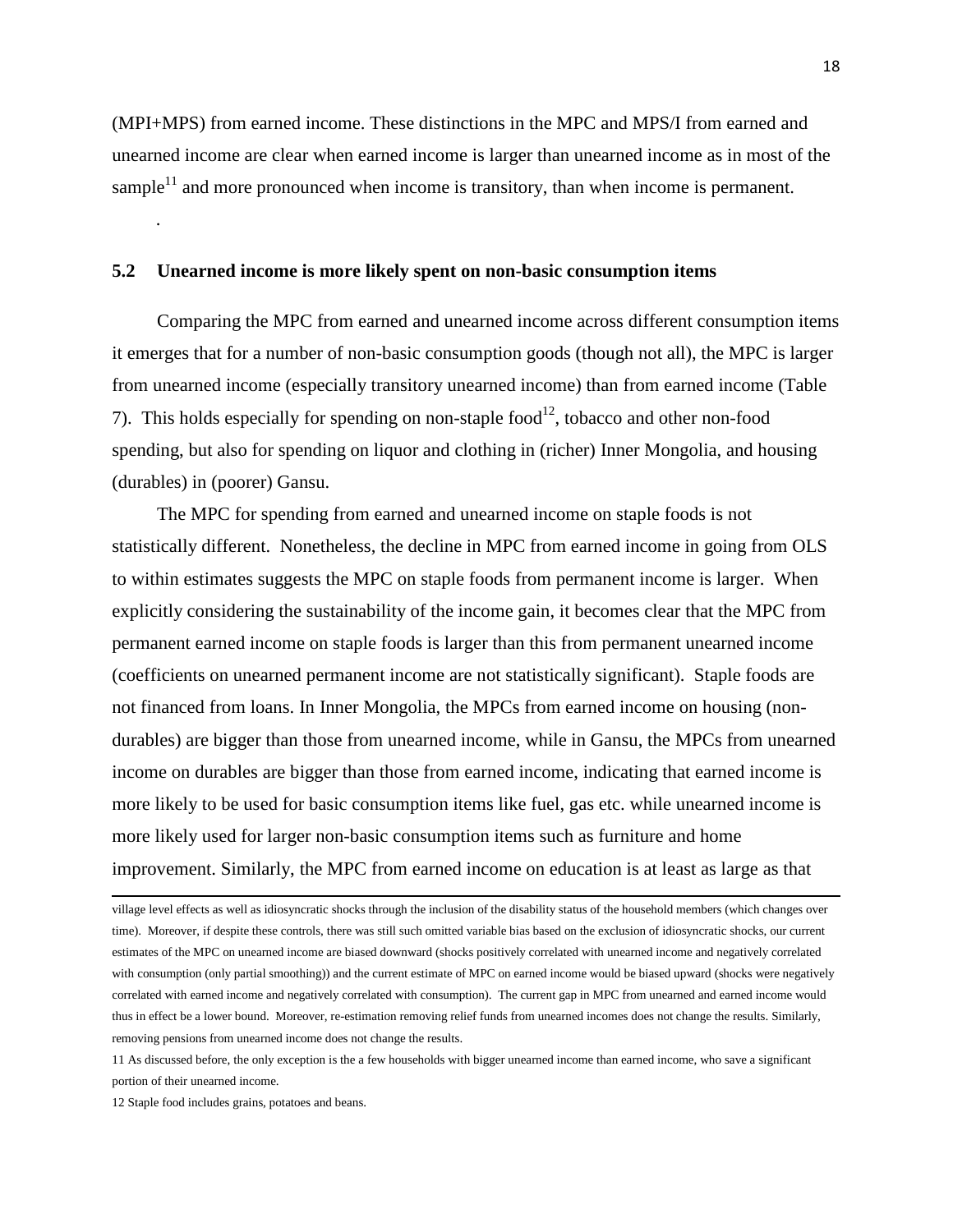from unearned income, and the MPC from permanent earned income on education is larger.<sup>13</sup> The MPC from loans on education is as large as the MPC from earned income.

Gifts are only financed from unearned income, not from earned income, consistent with the reciprocity hypothesis raised before. Loans are also used to finance gifts and medicines. The MPC from loans is largest for consumption items like housing, but loans are not used to finance staples. But, as indicated before, loans are mostly spent to finance (variable) family business expenditures (in Gansu) and investment in productive assets (in Inner Mongolia). The marginal propensity to invest in the family business from (permanent) earned income is largest in Inner Mongolia.

In conclusion, there is a tendency for unearned income (and especially transitory unearned income) to be spent more easily on non-basic consumption goods, while permanent gains in earned incomes are spent more on basic consumption goods such as staple foods, housing (nondurables) and education. Gifts are totally financed from unearned incomes and loans, not unlike what is predicted by the age-old saying "What goes around, comes around."<sup>14</sup>

# **5.3 Core pattern of consuming unearned and investing earned incomes largely unaffected by the income level of households<sup>15</sup>**

Does the difference in MPC from earned and unearned income differ depending on how rich the household is? Specifications so far have assumed MPC, MPI and MPS constant across income per capita levels. This assumption is tested through the inclusion of interactions between income and loans variables and dummies indicating the below  $25<sup>th</sup>$  percentile,  $25<sup>th</sup>$  -50<sup>th</sup> percentile and above  $75<sup>th</sup>$  percentile income per capita percentiles of the household (Table 8).

The results of households in the middle group and the richest 25 percentiles are consistent with our earlier findings. Households are more likely to spend their unearned income on

 13 In Gansu, this is already hinted at by the higher OLS estimate of the MPC on education compared with the within estimate.

<sup>14</sup> Excluding observations with unearned income bigger than earned income does not change the results on investment items (family business and investment on productive assets). In general, the MPCs of unearned income become slightly bigger for almost all consumption items. This change is however not big enough to affect the discussions of the results in the main text. The only exception is gifts. The results for Gansu are largely unchanged. However, in Inner Mongolia unearned income is not used for gifts and gifts are financed only by loans once we only use a sub-sample of the data. This may indicate that the reciprocity of gifts only occurs for households with relatively big unearned income. The results are available from the authors upon request.

<sup>15</sup> In all robustness checks excluding observations with unearned income bigger than earned income do not affect the results of living expenditures and investment. The MPSs of unearned income become insignificant and small in all cases. The MPSs of earned income remain almost unchanged. Results are not reported but available upon request.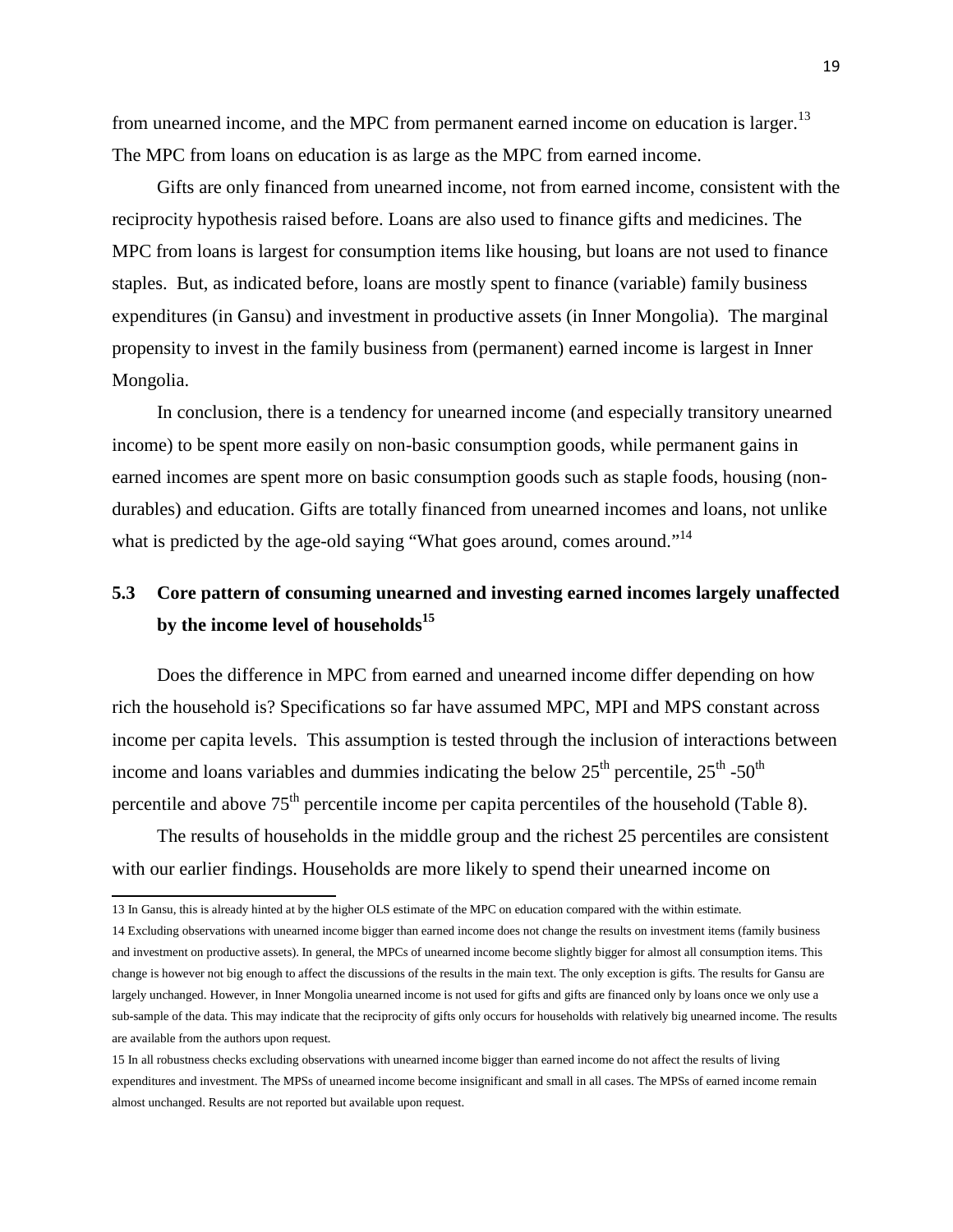consumption, and they are more likely to spend earned (permanent) income on their business and investment and saving. The poorest 25 percentiles follow the same pattern (larger for the MPC of unearned income and larger for the MPI of earned income) though the coefficients are not significant in most of the cases. While the marginal propensity to save of unearned income is large in Gansu, it is driven by a few observations with unearned income bigger than earned income.

The poorest 25 percentiles rely more heavily on loans to finance consumption. The MPC from loans are 0.44 and 0.34 for these households in Gansu and Inner Mongolia respectively. Nonetheless, even for these poor households, loans still contribute significantly to business and investment spending. In Gansu, some of the loans are even saved.

# **5.4 Consumption and investment patterns largely robust to gender composition of household**

While explicit control of the gender composition of the household helps mitigate concerns that the results are driven by maintaining different accounts across gender lines as opposed to across unearned and earned income, the propensity to keep different mental accounts of earned and unearned income ( $\lambda$ ) may also differ by gender. To explore this, the different income sources are interacted with the female-labor ratio within the household (Table 9). The effect of the gender composition of the household are subsequently tested at two points, the  $25<sup>th</sup>$  and  $75<sup>th</sup>$ percentile of the female labor ratio in each province. The proposition that the MPC from unearned income largely exceeds this of earned income holds irrespective of the gender composition of the household. Both unearned income and the interaction term between unearned income and female labor ratio are not significant in the business and investment regression either (at least for the OLS estimates), suggesting that unearned income does not contribute to investment even after controlling for gender composition. Gender composition does not significantly affect the behavior of saving as financial assets as the interaction terms are all not significant in the third panel of Table 9.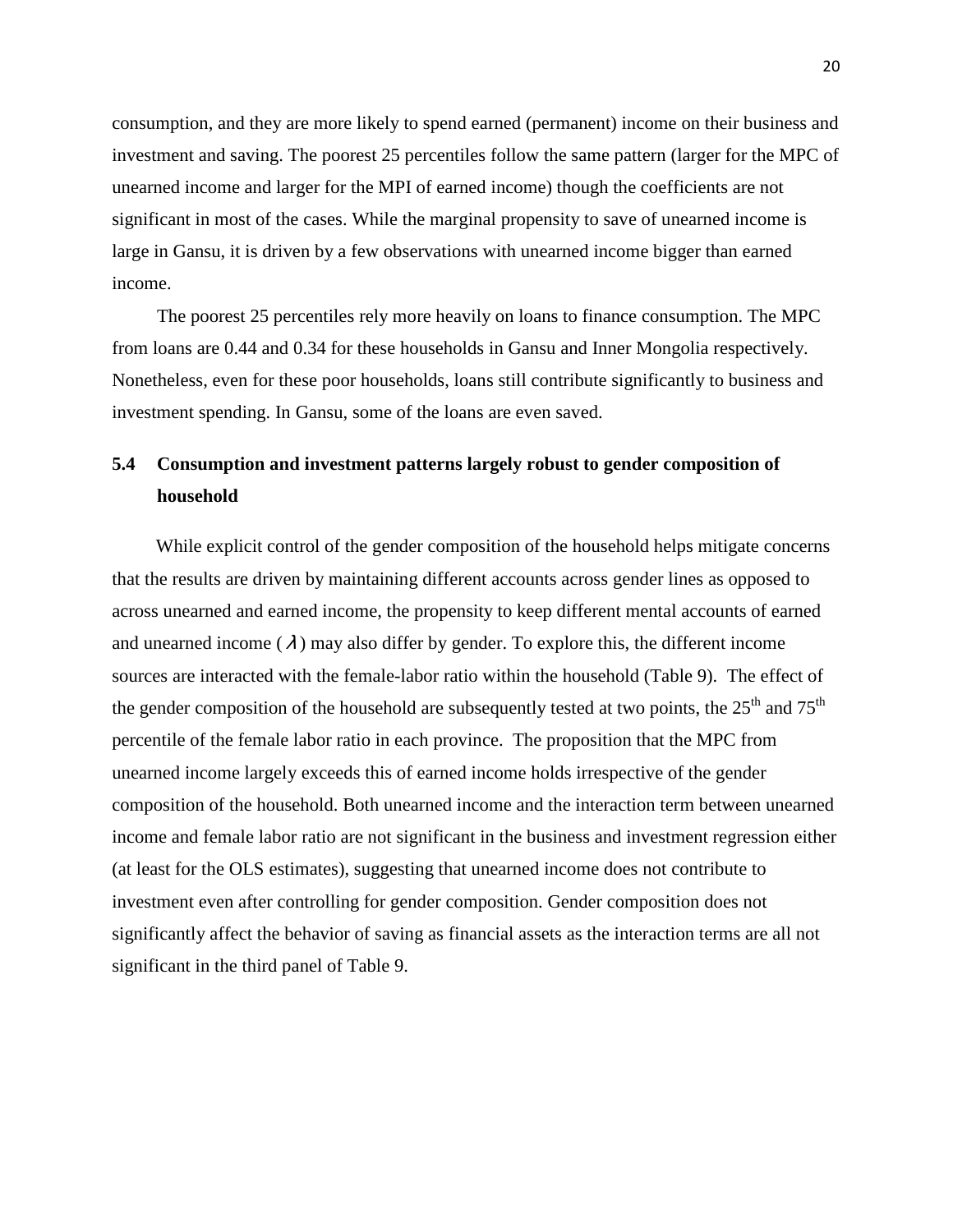#### **6 Conclusion**

Behavioral economists are calling attention to consumption phenomena that violate the income fungibility assumption underpinning most economic modeling and policy advice. They argue that people code income in different mental accounts, establishing an explicit link between the source of income and spending behavior. This paper explores the existence of such accounts with respect to the effort dispensed in earning income. This link has not received much conceptual or empirical attention in (development) economics.

Estimation of the marginal propensity to consume, invest and save among households in rural China supports the notion that unearned income tends to be consumed more (and even more so when it is transitory). Earned income on the other hand (especially when it is permanent) tends to be invested and saved more. Unearned income gains (especially transitory ones) are also more likely spent on non-staple foods and non-basic consumption items such as tobacco, liquor, and other non-food and non-clothing consumption items than earned income gains. Permanent earned income gains on the other hand are at least as likely being spent on basic consumption items such as staple foods or on education. Gifts are mainly financed from unearned income and loans, consistent with the reciprocity principle.

These results hold controlling for time invariant unobserved household heterogeneity (including of preferences) and time variant village characteristics and are largely robust to the household's income position and its gender composition. Together these revealed preferences lend support to the psychologically grounded choice theory of mental accounting. They further bear on important policy debates such as the modalities of stimulus packages and safety nets (e.g. employment generating programs or unconditional cash transfers) and aid programs (loans or grants). Heeding the much ignored age-old saying 'Easy come, easy go' might be time well spent in future theoretical and empirical work.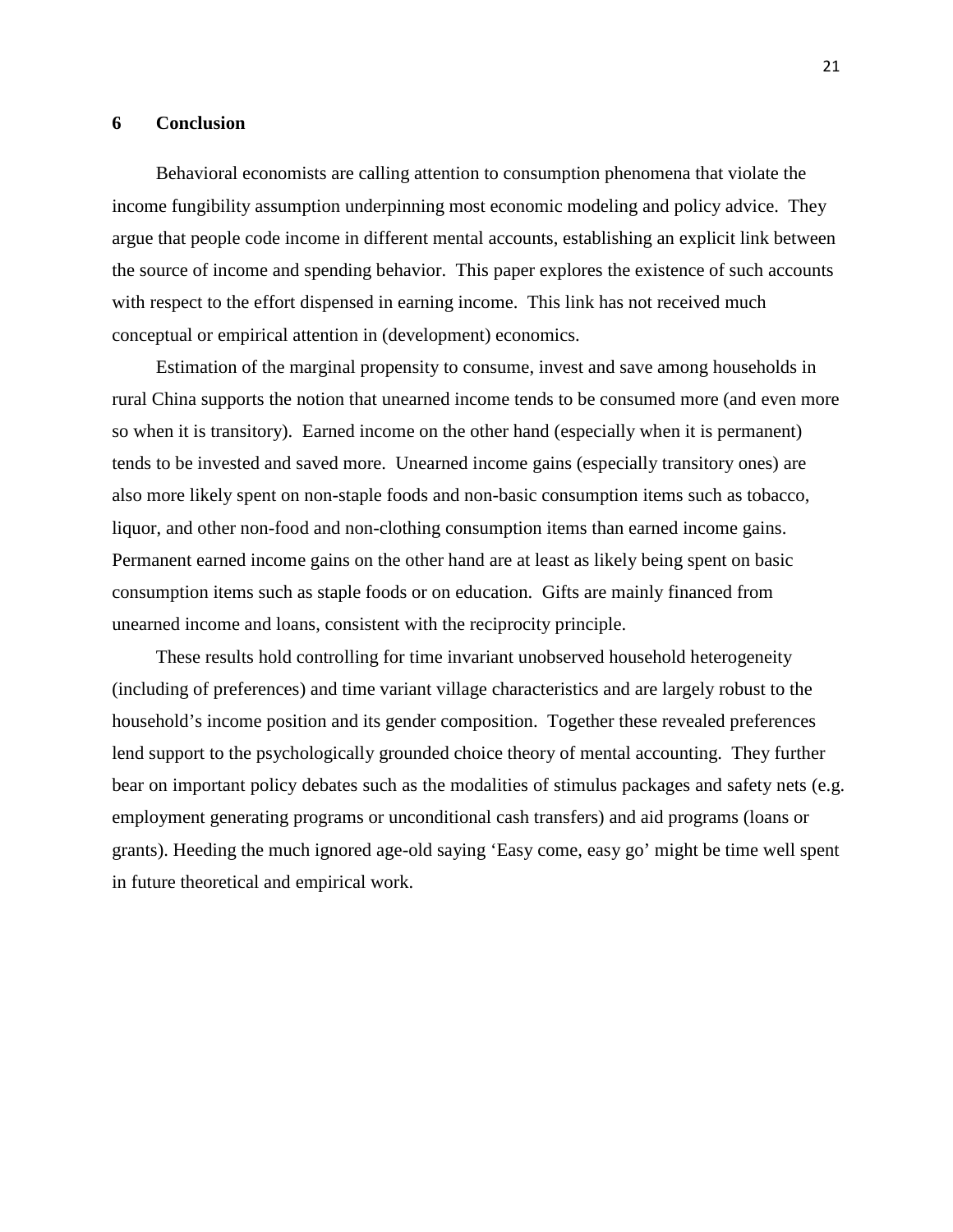## **References**

Abeler, Johannes, and Felix, Marklein. 2008. "Fungibility, Labels and Consumption." *IZA Discussion Paper 3500.*

Afridi, Faranza. 2005. "Public Transfers and Intra-Household Resource Allocation: Evidence from a Supplementary School Feeding Program." *Working Paper, University of Michigan, Ann Harbor.*

Agarwal, Sumit, Chunlin, Liu, and Nicholas, Souleles. 2007. "The Reaction of Consumer Spending and Debt to Tax Rebates—Evidence from Consumer Credit Data." *Journal of Political Economy* 115-6: 986-1019.

Duflo, Esther, and Christopher, Udry. 2004. Intrahousehold Resource Allocation in Cote d'Ivoire: Social Norms, Separate Accounts and Consumption Choices. *NBER Working Paper Series 10498.*

Friedman, Milton. 1957. *A Theory of the Consumption Function*. Princeton University Press. Girishankar, Navin. 2009. "Innovating Development Finance – From Financing Sources to Financial Solutions". *World Bank Policy Research Working Paper 5111*: World Bank: Washington D.C.

Gupta, Sanjeev, Benedict Clements, Alexander Pivovarsky, and Erwin R. Tiongson. 2003. "Foreign Aid and Revenue Response: Does the Composition of Aid Matter?" Edited by Sanjeev Gupta, Benedict Clements, and Gabriela Inchauste, *Helping Countries Develop: The Role of Fiscal Policy*. Washington: International Monetary Fund.

Hoffman, Vivian. 2007. "Mental accounts, gender, or both: The intrahousehold allocation of free and purchased mosquito nets." Working paper, Cornell University.

Imbens, G., D., Rubin, and B., Sacerdote. 2001. "Estimating the Effect of Unearned Income on Labor Earnings, Savings and Consumption: Evidence from a Survey of Lottery Players." *American Economic Review* 91-4: 778-794.

Islam, Mahnaz, and John, Hoddinott. 2009. "Evidence of Intrahousehold Flypaper Effects from a Nutrition Intervention in Rural Guatemala." *Economic Development and Cultural Change* 57-2: 215-37.

Jacoby, Hanan. 2002. "Is There an Intrahousehold 'Flypaper' Effect? Evidence from a School Feeding Programme. " *Economic Journal* 112: 196-221.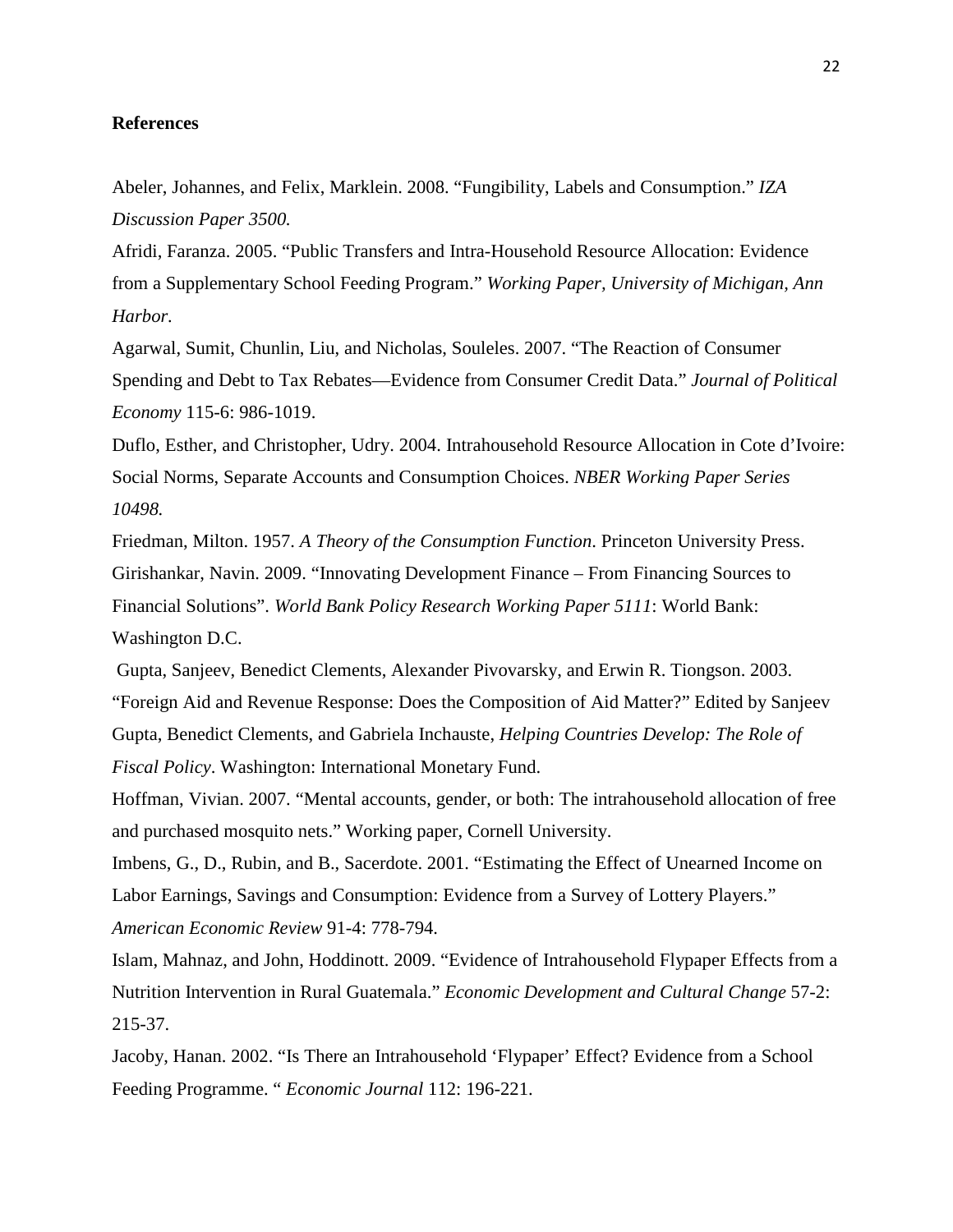Kooreman, Peter. 2000. "The Labeling Effect of a Child Benefit System." *American Economic Review* 90-3: 571-583.

Kuhn, Peter, Peter, Kooreman, Adriaan, Soetevent, Arie Kapteyn. 2008. "The Own and Social Effects of an Unexpected Income Shock." *Tinbergen Institute Discussion Paper* 48-1, Erasmus Universiteit Rotterdam.

Moffitt, Robert. 1984. "The Effects of Grant-in-Aid on State and Local Expenditures: The Case of AFDC." *Journal of Public Economics* 23: 279-305.

Odedokun, Matthew. 2003. "Economics and Politics of Official Loans versus Grants: Panoramic Issues and Empirical Evidence." Discussion Paper No. 2003/04, World Institute for Development Economics Research, Helsinki, Finland.

Paxson, Christina H. 1992. "Using weather variability to estimate the response of savings to transitory income in Thailand." *American Economic Review* 82: 15-33.

Sobel, Joel. 2005. Interdependent Preferences and Reciprocity. Journal of Economic Literature, 43 June: 392-436.

Thaler, Richard. 1985. "Mental accounting and consumer choice." *Marketing Science* 4: 199-213. ----, 1990. "Anomalies: Saving, Fungibility, and Mental Accounts." *Journal of Economic Perspectives* 4-1: 193-205.

---. 1999. "Mental accounting matters." *Journal of Behavioral Decision Making* 12: 183-206. Zhu, Yu, Zhongmin, Wu, Meiyan Wang, Yang, Du, and Fang, Cai. 2008. "*Do Migrants Really Save More? Understanding the Impact of Remittances on Savings in Rural China"*, mimeographed.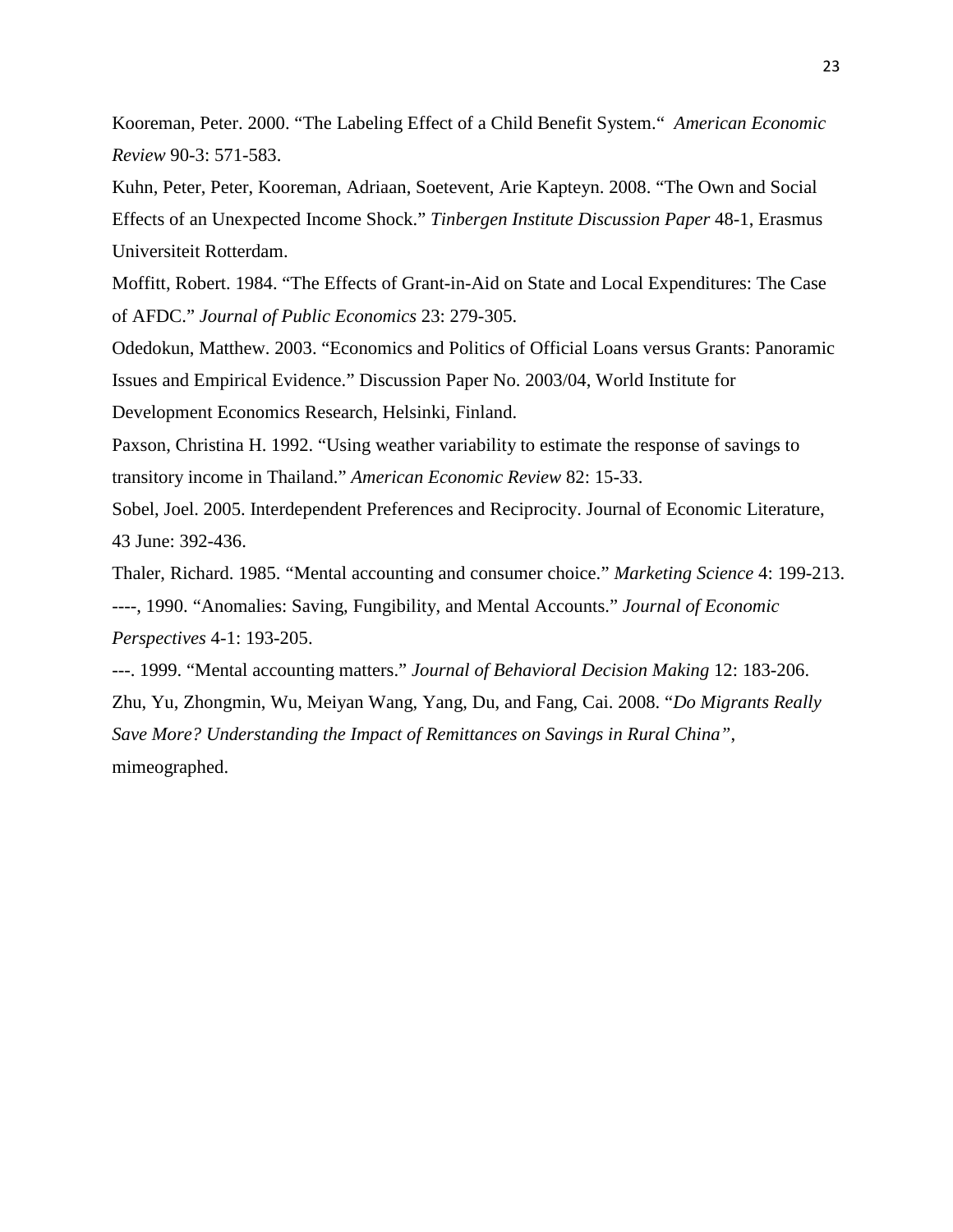**Table 1: Summary statistics (Gansu)** 

| Variables                               | ${\bf N}$ | mean             | sd               | min              | median           | max              |
|-----------------------------------------|-----------|------------------|------------------|------------------|------------------|------------------|
| Total income                            | 3,500     | 6,360            | 3,907            | $\boldsymbol{0}$ | 5,598            | 87,533           |
| Earned income                           | 3,500     | 5,962            | 3,536            | $\boldsymbol{0}$ | 5,269            | 86,092           |
| Wage income from migrants               | 3,500     | 827              | 1,483            | $\boldsymbol{0}$ | $\boldsymbol{0}$ | 17,480           |
| Other wage income                       | 3,500     | 513              | 1,185            | $\boldsymbol{0}$ | $\boldsymbol{0}$ | 12,955           |
| Income from family business             | 3,500     | 4,623            | 3,332            | $\boldsymbol{0}$ | 3,930            | 86,092           |
| Unearned income                         | 3,500     | 363              | 1,705            | $\boldsymbol{0}$ | 34               | 79,858           |
| Remittances                             | 3,500     | 128              | 611              | $\boldsymbol{0}$ | $\boldsymbol{0}$ | 18,634           |
| Gifts                                   | 3,500     | 95               | 638              | $\boldsymbol{0}$ | $\boldsymbol{0}$ | 19,980           |
| Other transfers <sup>1)</sup>           | 3,500     | 141              | 1,443            | $\boldsymbol{0}$ | 17               | 79,858           |
| Survey subsidy                          | 2,100     | 27               | 40               | $\boldsymbol{0}$ | 23               | 528              |
| Relief funds                            | 3,500     | $\boldsymbol{2}$ | 38               | $\boldsymbol{0}$ | $\boldsymbol{0}$ | 1,408            |
| Insurance                               | 2,100     | $\boldsymbol{0}$ | 3                | $\boldsymbol{0}$ | $\boldsymbol{0}$ | 113              |
| Pension                                 | 3,500     | 19               | 313              | $\boldsymbol{0}$ | $\boldsymbol{0}$ | 8,977            |
| Injury (death) compensation             | 1,400     | 59               | 2,135            | $\boldsymbol{0}$ | $\boldsymbol{0}$ | 79,858           |
| Money for supporting the old            | 1,400     | $\,8\,$          | 110              | $\boldsymbol{0}$ | $\boldsymbol{0}$ | 1,851            |
| Reimbursement of medical cost           | 1,400     | $\boldsymbol{0}$ | $\boldsymbol{0}$ | $\boldsymbol{0}$ | $\boldsymbol{0}$ | $\boldsymbol{0}$ |
| Tax refund                              | 1,400     | $\boldsymbol{0}$ | 3                | $\boldsymbol{0}$ | $\boldsymbol{0}$ | 41               |
| Forestry subsidy (Tuigenhuanlin)        | 1,400     | 17               | 97               | $\boldsymbol{0}$ | $\boldsymbol{0}$ | 1,516            |
| Total consumption                       | 3,500     | 4,381            | 2,950            | 633              | 3,621            | 51,675           |
| Food                                    | 3,500     | 2,337            | 1,435            | 404              | 2,116            | 50,809           |
| Staple food <sup>2)</sup>               | 3,500     | 1,208            | 1,095            | $\boldsymbol{0}$ | 1,076            | 50,430           |
| Non-staple food                         | 3,500     | 624              | 476              | $\boldsymbol{0}$ | 531              | 7,829            |
| Entertainment                           | 3,500     | 93               | 302              | $\boldsymbol{0}$ | 5                | 2,989            |
| Education                               | 3,500     | 396              | 1,101            | $\boldsymbol{0}$ | 92               | 15,179           |
| Liquor                                  | 3,500     | 109              | 146              | $\boldsymbol{0}$ | 64               | 1,979            |
| Tobacco                                 | 3,500     | 122              | 140              | $\boldsymbol{0}$ | 82               | 1,958            |
| Money to non-residential family members | 3,500     | 21               | 146              | $\boldsymbol{0}$ | $\boldsymbol{0}$ | 4,505            |
| Gifts sent out                          | 3,500     | 86               | 645              | $\boldsymbol{0}$ | $\boldsymbol{0}$ | 17,904           |
| Other consumption                       | 3,500     | 1,423            | 1,723            | 10               | 910              | 29,195           |
| Clothing                                | 3,500     | 203              | 193              | $\boldsymbol{0}$ | 153              | 2,623            |
| Housing - durables $3)$                 | 3,500     | 272              | 965              | $\boldsymbol{0}$ | $\boldsymbol{0}$ | 27,972           |
| Housing - non-durables                  | 3,500     | 505              | 812              | $\boldsymbol{0}$ | 318              | 13,880           |
| Medicine                                | 3,500     | 223              | 702              | $\boldsymbol{0}$ | 74               | 18,143           |
| Transportation                          | 3,500     | 164              | 559              | $\boldsymbol{0}$ | 19               | 10,729           |
| Business and investment                 | 3,500     | 1,282            | 1,735            | $\boldsymbol{0}$ | 873              | 24,998           |
| Family business                         | 3,500     | 1,128            | 1,253            | $\boldsymbol{0}$ | 844              | 24,710           |
| Productive assets                       | 3,500     | 154              | 1,006            | $\mathbf{0}$     | $\boldsymbol{0}$ | 22,523           |
| <b>Taxes</b>                            | 3,500     | 148              | 189              | $\boldsymbol{0}$ | 111              | 5,631            |
| Loans                                   | 3,500     | 490              | 2,202            | $\boldsymbol{0}$ | $\boldsymbol{0}$ | 75,075           |
| Financial assets <sup>4)</sup>          | 3,500     | 1,462            | 2,020            | $\boldsymbol{0}$ | 781              | 26,405           |
| Livestock                               | 3,500     | 953              | 953              | $\boldsymbol{0}$ | 887              | 14,985           |

Note. - The unit is Yuan (1 Yuan is around 0.12 Dollar). All values are in 1999 price of Gansu.

1) While all items were recorded in all years, subclassification of survey subsidy and insurance was only available in 2000-2002, and subclassification of the last five items of other transfers was only available in 2003-2004. 2) Staple food includes grains, potatoes and beans. 3) Housing – durables include materials for building and decorating houses, costs of purchasing houses, furniture and housing facilities. Housing – non-durables include costs of electricity, water, fuel, and daily necessities. 4) Financial assets include deposit in banks, cash at home, bonds and stocks.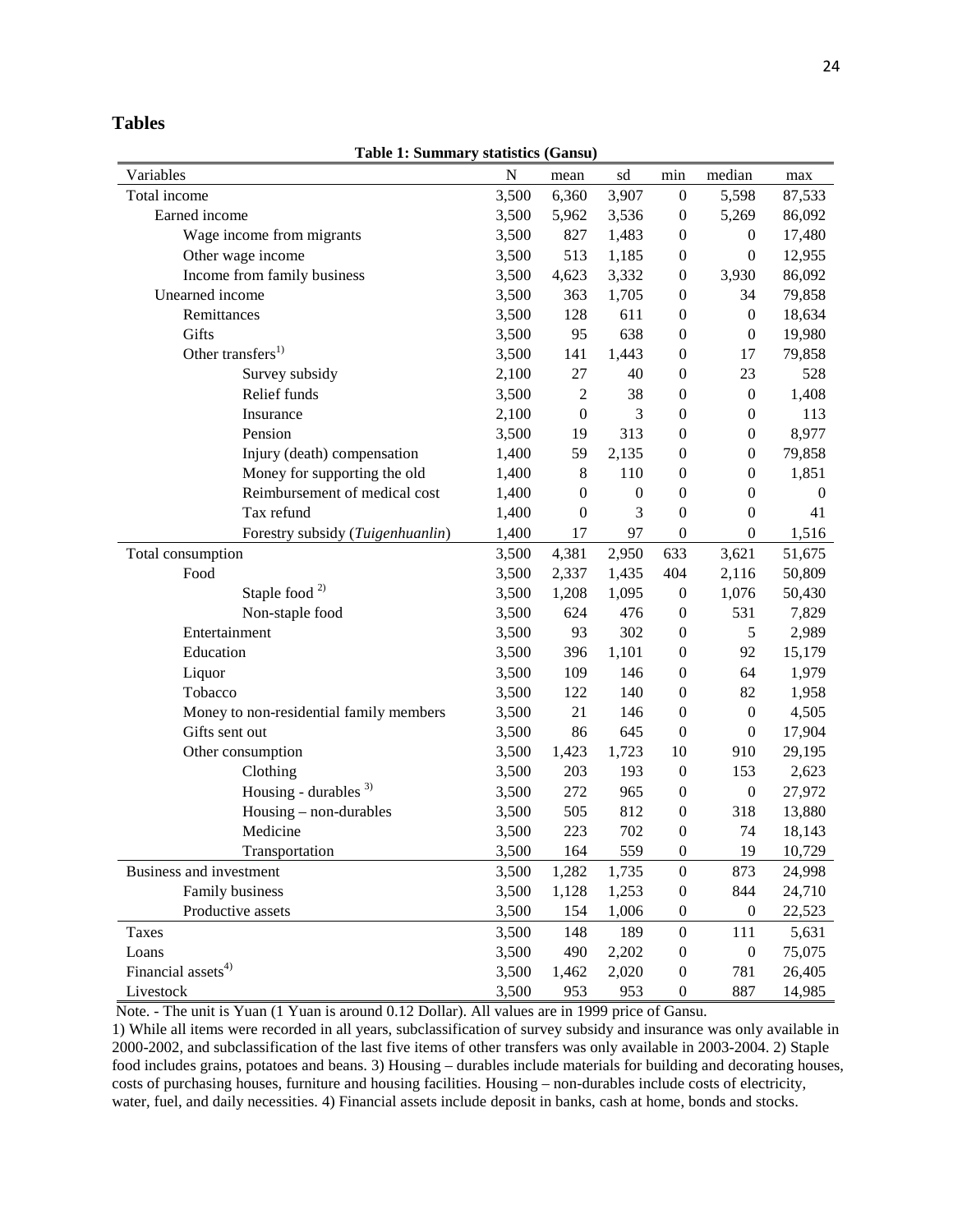| Variables<br>median<br>N<br>sd<br>min<br>mean<br>max<br>Total income<br>4,000<br>5,972<br>357<br>70,047<br>9,716<br>8,626<br>Earned income<br>4,000<br>5,816<br>49<br>68,631<br>9,331<br>8,277<br>Wage income from migrants<br>4,000<br>328<br>17,349<br>1,146<br>$\boldsymbol{0}$<br>$\boldsymbol{0}$<br>Other wage income<br>4,000<br>669<br>1,429<br>$\boldsymbol{0}$<br>$\boldsymbol{0}$<br>12,687<br>Income from family business<br>4,000<br>8,334<br>5,676<br>$\boldsymbol{0}$<br>7,308<br>68,631<br>Unearned income<br>4,000<br>329<br>990<br>22,444<br>$\boldsymbol{0}$<br>64<br>208<br>7,807<br>4,000<br>20<br>$\boldsymbol{0}$<br>Remittances<br>$\boldsymbol{0}$<br>Gifts<br>4,000<br>834<br>$\boldsymbol{0}$<br>22,388<br>119<br>$\boldsymbol{0}$<br>Other transfers <sup>1)</sup><br>4,000<br>483<br>56<br>10,815<br>190<br>$\mathbf{0}$<br>48<br>52<br>56<br>741<br>Survey subsidy<br>2,400<br>$\mathbf{0}$<br>Relief funds<br>22<br>672<br>4,000<br>1<br>$\mathbf{0}$<br>$\boldsymbol{0}$<br>2,400<br>$\boldsymbol{0}$<br>Insurance<br>$\boldsymbol{0}$<br>$\boldsymbol{0}$<br>$\boldsymbol{0}$<br>$\boldsymbol{0}$<br>Pension<br>4,000<br>2<br>$\overline{0}$<br>$\boldsymbol{0}$<br>$\boldsymbol{0}$<br>136<br>1,600<br>$\boldsymbol{0}$<br>$\overline{4}$<br>$\boldsymbol{0}$<br>$\boldsymbol{0}$<br>153<br>Injury (death) compensation<br>Money for supporting the old<br>$\overline{4}$<br>75<br>$\boldsymbol{0}$<br>$\boldsymbol{0}$<br>2,056<br>1,600<br>3<br>Reimbursement of medical cost<br>$\boldsymbol{0}$<br>$\boldsymbol{0}$<br>$\boldsymbol{0}$<br>117<br>1,600<br>Tax refund<br>3<br>34<br>$\boldsymbol{0}$<br>718<br>1,600<br>$\boldsymbol{0}$<br>278<br>1,600<br>94<br>$\boldsymbol{0}$<br>3,186<br>Forestry subsidy (Tuigenhuanlin)<br>$\boldsymbol{0}$<br>3,720<br>45,919<br>Total consumption<br>4,000<br>5,452<br>288<br>4,438<br>105<br>Food<br>4,000<br>2,297<br>885<br>2,171<br>8,817<br>Staple food <sup>2)</sup><br>4,000<br>838<br>402<br>787<br>4,438<br>$\boldsymbol{0}$<br>Non-staple food<br>4,000<br>884<br>481<br>835<br>8,100<br>$\boldsymbol{0}$<br>Entertainment<br>4,000<br>134<br>338<br>$\boldsymbol{0}$<br>32<br>8,227<br>Education<br>4,000<br>630<br>1,329<br>154<br>13,713<br>$\mathbf{0}$<br>Liquor<br>4,000<br>135<br>143<br>94<br>1,467<br>$\mathbf{0}$<br>101<br>2,430<br>Tobacco<br>4,000<br>136<br>141<br>$\mathbf{0}$<br>86<br>747<br>Money sent to non-residential family members<br>4,000<br>$\boldsymbol{0}$<br>$\boldsymbol{0}$<br>25,563<br>4,000<br>312<br>$\boldsymbol{0}$<br>54<br>27,529<br>Gifts sent out<br>1,110<br>4,000<br>1,961<br>2,492<br>12<br>1,218<br>38,795<br>Other consumption |
|-------------------------------------------------------------------------------------------------------------------------------------------------------------------------------------------------------------------------------------------------------------------------------------------------------------------------------------------------------------------------------------------------------------------------------------------------------------------------------------------------------------------------------------------------------------------------------------------------------------------------------------------------------------------------------------------------------------------------------------------------------------------------------------------------------------------------------------------------------------------------------------------------------------------------------------------------------------------------------------------------------------------------------------------------------------------------------------------------------------------------------------------------------------------------------------------------------------------------------------------------------------------------------------------------------------------------------------------------------------------------------------------------------------------------------------------------------------------------------------------------------------------------------------------------------------------------------------------------------------------------------------------------------------------------------------------------------------------------------------------------------------------------------------------------------------------------------------------------------------------------------------------------------------------------------------------------------------------------------------------------------------------------------------------------------------------------------------------------------------------------------------------------------------------------------------------------------------------------------------------------------------------------------------------------------------------------------------------------------------------------------------------------------------------------------------------------------------------------------------------------------------------------------------------------------------------------------------------------------------------------------------------------------------------------|
|                                                                                                                                                                                                                                                                                                                                                                                                                                                                                                                                                                                                                                                                                                                                                                                                                                                                                                                                                                                                                                                                                                                                                                                                                                                                                                                                                                                                                                                                                                                                                                                                                                                                                                                                                                                                                                                                                                                                                                                                                                                                                                                                                                                                                                                                                                                                                                                                                                                                                                                                                                                                                                                                         |
|                                                                                                                                                                                                                                                                                                                                                                                                                                                                                                                                                                                                                                                                                                                                                                                                                                                                                                                                                                                                                                                                                                                                                                                                                                                                                                                                                                                                                                                                                                                                                                                                                                                                                                                                                                                                                                                                                                                                                                                                                                                                                                                                                                                                                                                                                                                                                                                                                                                                                                                                                                                                                                                                         |
|                                                                                                                                                                                                                                                                                                                                                                                                                                                                                                                                                                                                                                                                                                                                                                                                                                                                                                                                                                                                                                                                                                                                                                                                                                                                                                                                                                                                                                                                                                                                                                                                                                                                                                                                                                                                                                                                                                                                                                                                                                                                                                                                                                                                                                                                                                                                                                                                                                                                                                                                                                                                                                                                         |
|                                                                                                                                                                                                                                                                                                                                                                                                                                                                                                                                                                                                                                                                                                                                                                                                                                                                                                                                                                                                                                                                                                                                                                                                                                                                                                                                                                                                                                                                                                                                                                                                                                                                                                                                                                                                                                                                                                                                                                                                                                                                                                                                                                                                                                                                                                                                                                                                                                                                                                                                                                                                                                                                         |
|                                                                                                                                                                                                                                                                                                                                                                                                                                                                                                                                                                                                                                                                                                                                                                                                                                                                                                                                                                                                                                                                                                                                                                                                                                                                                                                                                                                                                                                                                                                                                                                                                                                                                                                                                                                                                                                                                                                                                                                                                                                                                                                                                                                                                                                                                                                                                                                                                                                                                                                                                                                                                                                                         |
|                                                                                                                                                                                                                                                                                                                                                                                                                                                                                                                                                                                                                                                                                                                                                                                                                                                                                                                                                                                                                                                                                                                                                                                                                                                                                                                                                                                                                                                                                                                                                                                                                                                                                                                                                                                                                                                                                                                                                                                                                                                                                                                                                                                                                                                                                                                                                                                                                                                                                                                                                                                                                                                                         |
|                                                                                                                                                                                                                                                                                                                                                                                                                                                                                                                                                                                                                                                                                                                                                                                                                                                                                                                                                                                                                                                                                                                                                                                                                                                                                                                                                                                                                                                                                                                                                                                                                                                                                                                                                                                                                                                                                                                                                                                                                                                                                                                                                                                                                                                                                                                                                                                                                                                                                                                                                                                                                                                                         |
|                                                                                                                                                                                                                                                                                                                                                                                                                                                                                                                                                                                                                                                                                                                                                                                                                                                                                                                                                                                                                                                                                                                                                                                                                                                                                                                                                                                                                                                                                                                                                                                                                                                                                                                                                                                                                                                                                                                                                                                                                                                                                                                                                                                                                                                                                                                                                                                                                                                                                                                                                                                                                                                                         |
|                                                                                                                                                                                                                                                                                                                                                                                                                                                                                                                                                                                                                                                                                                                                                                                                                                                                                                                                                                                                                                                                                                                                                                                                                                                                                                                                                                                                                                                                                                                                                                                                                                                                                                                                                                                                                                                                                                                                                                                                                                                                                                                                                                                                                                                                                                                                                                                                                                                                                                                                                                                                                                                                         |
|                                                                                                                                                                                                                                                                                                                                                                                                                                                                                                                                                                                                                                                                                                                                                                                                                                                                                                                                                                                                                                                                                                                                                                                                                                                                                                                                                                                                                                                                                                                                                                                                                                                                                                                                                                                                                                                                                                                                                                                                                                                                                                                                                                                                                                                                                                                                                                                                                                                                                                                                                                                                                                                                         |
|                                                                                                                                                                                                                                                                                                                                                                                                                                                                                                                                                                                                                                                                                                                                                                                                                                                                                                                                                                                                                                                                                                                                                                                                                                                                                                                                                                                                                                                                                                                                                                                                                                                                                                                                                                                                                                                                                                                                                                                                                                                                                                                                                                                                                                                                                                                                                                                                                                                                                                                                                                                                                                                                         |
|                                                                                                                                                                                                                                                                                                                                                                                                                                                                                                                                                                                                                                                                                                                                                                                                                                                                                                                                                                                                                                                                                                                                                                                                                                                                                                                                                                                                                                                                                                                                                                                                                                                                                                                                                                                                                                                                                                                                                                                                                                                                                                                                                                                                                                                                                                                                                                                                                                                                                                                                                                                                                                                                         |
|                                                                                                                                                                                                                                                                                                                                                                                                                                                                                                                                                                                                                                                                                                                                                                                                                                                                                                                                                                                                                                                                                                                                                                                                                                                                                                                                                                                                                                                                                                                                                                                                                                                                                                                                                                                                                                                                                                                                                                                                                                                                                                                                                                                                                                                                                                                                                                                                                                                                                                                                                                                                                                                                         |
|                                                                                                                                                                                                                                                                                                                                                                                                                                                                                                                                                                                                                                                                                                                                                                                                                                                                                                                                                                                                                                                                                                                                                                                                                                                                                                                                                                                                                                                                                                                                                                                                                                                                                                                                                                                                                                                                                                                                                                                                                                                                                                                                                                                                                                                                                                                                                                                                                                                                                                                                                                                                                                                                         |
|                                                                                                                                                                                                                                                                                                                                                                                                                                                                                                                                                                                                                                                                                                                                                                                                                                                                                                                                                                                                                                                                                                                                                                                                                                                                                                                                                                                                                                                                                                                                                                                                                                                                                                                                                                                                                                                                                                                                                                                                                                                                                                                                                                                                                                                                                                                                                                                                                                                                                                                                                                                                                                                                         |
|                                                                                                                                                                                                                                                                                                                                                                                                                                                                                                                                                                                                                                                                                                                                                                                                                                                                                                                                                                                                                                                                                                                                                                                                                                                                                                                                                                                                                                                                                                                                                                                                                                                                                                                                                                                                                                                                                                                                                                                                                                                                                                                                                                                                                                                                                                                                                                                                                                                                                                                                                                                                                                                                         |
|                                                                                                                                                                                                                                                                                                                                                                                                                                                                                                                                                                                                                                                                                                                                                                                                                                                                                                                                                                                                                                                                                                                                                                                                                                                                                                                                                                                                                                                                                                                                                                                                                                                                                                                                                                                                                                                                                                                                                                                                                                                                                                                                                                                                                                                                                                                                                                                                                                                                                                                                                                                                                                                                         |
|                                                                                                                                                                                                                                                                                                                                                                                                                                                                                                                                                                                                                                                                                                                                                                                                                                                                                                                                                                                                                                                                                                                                                                                                                                                                                                                                                                                                                                                                                                                                                                                                                                                                                                                                                                                                                                                                                                                                                                                                                                                                                                                                                                                                                                                                                                                                                                                                                                                                                                                                                                                                                                                                         |
|                                                                                                                                                                                                                                                                                                                                                                                                                                                                                                                                                                                                                                                                                                                                                                                                                                                                                                                                                                                                                                                                                                                                                                                                                                                                                                                                                                                                                                                                                                                                                                                                                                                                                                                                                                                                                                                                                                                                                                                                                                                                                                                                                                                                                                                                                                                                                                                                                                                                                                                                                                                                                                                                         |
|                                                                                                                                                                                                                                                                                                                                                                                                                                                                                                                                                                                                                                                                                                                                                                                                                                                                                                                                                                                                                                                                                                                                                                                                                                                                                                                                                                                                                                                                                                                                                                                                                                                                                                                                                                                                                                                                                                                                                                                                                                                                                                                                                                                                                                                                                                                                                                                                                                                                                                                                                                                                                                                                         |
|                                                                                                                                                                                                                                                                                                                                                                                                                                                                                                                                                                                                                                                                                                                                                                                                                                                                                                                                                                                                                                                                                                                                                                                                                                                                                                                                                                                                                                                                                                                                                                                                                                                                                                                                                                                                                                                                                                                                                                                                                                                                                                                                                                                                                                                                                                                                                                                                                                                                                                                                                                                                                                                                         |
|                                                                                                                                                                                                                                                                                                                                                                                                                                                                                                                                                                                                                                                                                                                                                                                                                                                                                                                                                                                                                                                                                                                                                                                                                                                                                                                                                                                                                                                                                                                                                                                                                                                                                                                                                                                                                                                                                                                                                                                                                                                                                                                                                                                                                                                                                                                                                                                                                                                                                                                                                                                                                                                                         |
|                                                                                                                                                                                                                                                                                                                                                                                                                                                                                                                                                                                                                                                                                                                                                                                                                                                                                                                                                                                                                                                                                                                                                                                                                                                                                                                                                                                                                                                                                                                                                                                                                                                                                                                                                                                                                                                                                                                                                                                                                                                                                                                                                                                                                                                                                                                                                                                                                                                                                                                                                                                                                                                                         |
|                                                                                                                                                                                                                                                                                                                                                                                                                                                                                                                                                                                                                                                                                                                                                                                                                                                                                                                                                                                                                                                                                                                                                                                                                                                                                                                                                                                                                                                                                                                                                                                                                                                                                                                                                                                                                                                                                                                                                                                                                                                                                                                                                                                                                                                                                                                                                                                                                                                                                                                                                                                                                                                                         |
|                                                                                                                                                                                                                                                                                                                                                                                                                                                                                                                                                                                                                                                                                                                                                                                                                                                                                                                                                                                                                                                                                                                                                                                                                                                                                                                                                                                                                                                                                                                                                                                                                                                                                                                                                                                                                                                                                                                                                                                                                                                                                                                                                                                                                                                                                                                                                                                                                                                                                                                                                                                                                                                                         |
|                                                                                                                                                                                                                                                                                                                                                                                                                                                                                                                                                                                                                                                                                                                                                                                                                                                                                                                                                                                                                                                                                                                                                                                                                                                                                                                                                                                                                                                                                                                                                                                                                                                                                                                                                                                                                                                                                                                                                                                                                                                                                                                                                                                                                                                                                                                                                                                                                                                                                                                                                                                                                                                                         |
|                                                                                                                                                                                                                                                                                                                                                                                                                                                                                                                                                                                                                                                                                                                                                                                                                                                                                                                                                                                                                                                                                                                                                                                                                                                                                                                                                                                                                                                                                                                                                                                                                                                                                                                                                                                                                                                                                                                                                                                                                                                                                                                                                                                                                                                                                                                                                                                                                                                                                                                                                                                                                                                                         |
|                                                                                                                                                                                                                                                                                                                                                                                                                                                                                                                                                                                                                                                                                                                                                                                                                                                                                                                                                                                                                                                                                                                                                                                                                                                                                                                                                                                                                                                                                                                                                                                                                                                                                                                                                                                                                                                                                                                                                                                                                                                                                                                                                                                                                                                                                                                                                                                                                                                                                                                                                                                                                                                                         |
|                                                                                                                                                                                                                                                                                                                                                                                                                                                                                                                                                                                                                                                                                                                                                                                                                                                                                                                                                                                                                                                                                                                                                                                                                                                                                                                                                                                                                                                                                                                                                                                                                                                                                                                                                                                                                                                                                                                                                                                                                                                                                                                                                                                                                                                                                                                                                                                                                                                                                                                                                                                                                                                                         |
|                                                                                                                                                                                                                                                                                                                                                                                                                                                                                                                                                                                                                                                                                                                                                                                                                                                                                                                                                                                                                                                                                                                                                                                                                                                                                                                                                                                                                                                                                                                                                                                                                                                                                                                                                                                                                                                                                                                                                                                                                                                                                                                                                                                                                                                                                                                                                                                                                                                                                                                                                                                                                                                                         |
| 4,000<br>346<br>342<br>$\boldsymbol{0}$<br>265<br>5,016<br>Clothing                                                                                                                                                                                                                                                                                                                                                                                                                                                                                                                                                                                                                                                                                                                                                                                                                                                                                                                                                                                                                                                                                                                                                                                                                                                                                                                                                                                                                                                                                                                                                                                                                                                                                                                                                                                                                                                                                                                                                                                                                                                                                                                                                                                                                                                                                                                                                                                                                                                                                                                                                                                                     |
| Housing – durables $3$ )<br>4,000<br>270<br>1,247<br>$\boldsymbol{0}$<br>$\boldsymbol{0}$<br>28,346                                                                                                                                                                                                                                                                                                                                                                                                                                                                                                                                                                                                                                                                                                                                                                                                                                                                                                                                                                                                                                                                                                                                                                                                                                                                                                                                                                                                                                                                                                                                                                                                                                                                                                                                                                                                                                                                                                                                                                                                                                                                                                                                                                                                                                                                                                                                                                                                                                                                                                                                                                     |
| $H \text{ousing} - \text{non-durables}$<br>504<br>579<br>10,453<br>4,000<br>$\boldsymbol{0}$<br>367                                                                                                                                                                                                                                                                                                                                                                                                                                                                                                                                                                                                                                                                                                                                                                                                                                                                                                                                                                                                                                                                                                                                                                                                                                                                                                                                                                                                                                                                                                                                                                                                                                                                                                                                                                                                                                                                                                                                                                                                                                                                                                                                                                                                                                                                                                                                                                                                                                                                                                                                                                     |
| Medicine<br>4,000<br>327<br>999<br>92<br>21,465<br>$\boldsymbol{0}$                                                                                                                                                                                                                                                                                                                                                                                                                                                                                                                                                                                                                                                                                                                                                                                                                                                                                                                                                                                                                                                                                                                                                                                                                                                                                                                                                                                                                                                                                                                                                                                                                                                                                                                                                                                                                                                                                                                                                                                                                                                                                                                                                                                                                                                                                                                                                                                                                                                                                                                                                                                                     |
| 95<br>4,000<br>410<br>996<br>$\boldsymbol{0}$<br>21,842<br>Transportation                                                                                                                                                                                                                                                                                                                                                                                                                                                                                                                                                                                                                                                                                                                                                                                                                                                                                                                                                                                                                                                                                                                                                                                                                                                                                                                                                                                                                                                                                                                                                                                                                                                                                                                                                                                                                                                                                                                                                                                                                                                                                                                                                                                                                                                                                                                                                                                                                                                                                                                                                                                               |
| 4,000<br>4,414<br>Business and investment<br>4,090<br>$\boldsymbol{0}$<br>2,836<br>62,242                                                                                                                                                                                                                                                                                                                                                                                                                                                                                                                                                                                                                                                                                                                                                                                                                                                                                                                                                                                                                                                                                                                                                                                                                                                                                                                                                                                                                                                                                                                                                                                                                                                                                                                                                                                                                                                                                                                                                                                                                                                                                                                                                                                                                                                                                                                                                                                                                                                                                                                                                                               |
| Family business<br>4,000<br>3,415<br>3,264<br>2,580<br>58,057<br>$\boldsymbol{0}$                                                                                                                                                                                                                                                                                                                                                                                                                                                                                                                                                                                                                                                                                                                                                                                                                                                                                                                                                                                                                                                                                                                                                                                                                                                                                                                                                                                                                                                                                                                                                                                                                                                                                                                                                                                                                                                                                                                                                                                                                                                                                                                                                                                                                                                                                                                                                                                                                                                                                                                                                                                       |
| Productive assets<br>4,000<br>673<br>2,679<br>45,008<br>$\mathbf{0}$<br>$\boldsymbol{0}$                                                                                                                                                                                                                                                                                                                                                                                                                                                                                                                                                                                                                                                                                                                                                                                                                                                                                                                                                                                                                                                                                                                                                                                                                                                                                                                                                                                                                                                                                                                                                                                                                                                                                                                                                                                                                                                                                                                                                                                                                                                                                                                                                                                                                                                                                                                                                                                                                                                                                                                                                                                |
| 482<br>201<br>7,964<br>Taxes<br>4,000<br>349<br>$\boldsymbol{0}$                                                                                                                                                                                                                                                                                                                                                                                                                                                                                                                                                                                                                                                                                                                                                                                                                                                                                                                                                                                                                                                                                                                                                                                                                                                                                                                                                                                                                                                                                                                                                                                                                                                                                                                                                                                                                                                                                                                                                                                                                                                                                                                                                                                                                                                                                                                                                                                                                                                                                                                                                                                                        |
| 4,000<br>1,404<br>3,358<br>63,800<br>Loans<br>$\boldsymbol{0}$<br>$\boldsymbol{0}$                                                                                                                                                                                                                                                                                                                                                                                                                                                                                                                                                                                                                                                                                                                                                                                                                                                                                                                                                                                                                                                                                                                                                                                                                                                                                                                                                                                                                                                                                                                                                                                                                                                                                                                                                                                                                                                                                                                                                                                                                                                                                                                                                                                                                                                                                                                                                                                                                                                                                                                                                                                      |
| Financial assets <sup>4)</sup><br>4,000<br>2,784<br>3,357<br>1703<br>33,646<br>$\overline{c}$                                                                                                                                                                                                                                                                                                                                                                                                                                                                                                                                                                                                                                                                                                                                                                                                                                                                                                                                                                                                                                                                                                                                                                                                                                                                                                                                                                                                                                                                                                                                                                                                                                                                                                                                                                                                                                                                                                                                                                                                                                                                                                                                                                                                                                                                                                                                                                                                                                                                                                                                                                           |
| Livestock<br>4,000<br>1,285<br>3,948<br>694<br>61,763<br>$\boldsymbol{0}$                                                                                                                                                                                                                                                                                                                                                                                                                                                                                                                                                                                                                                                                                                                                                                                                                                                                                                                                                                                                                                                                                                                                                                                                                                                                                                                                                                                                                                                                                                                                                                                                                                                                                                                                                                                                                                                                                                                                                                                                                                                                                                                                                                                                                                                                                                                                                                                                                                                                                                                                                                                               |

**Table 2: Summary statistics (Inner Mongolia)**

 Note. - The unit is Yuan (1 Yuan is around 0.12 Dollar). All values are in 1999 price of Inner Mongolia. 1) While all items were recorded in all years, subclassification of survey subsidy and insurance was only available in 2000-2002, and subclassification of the last five items of other transfers was only available in 2003-2004. 2) Staple food includes grains, potatoes and beans. 3) Housing – durables include materials for building and decorating houses, costs of purchasing houses, furniture and housing facilities. Housing – non-durables include costs of electricity, water, fuel, and daily necessities. 4) Financial assets include deposit in banks, cash at home, bonds and stocks.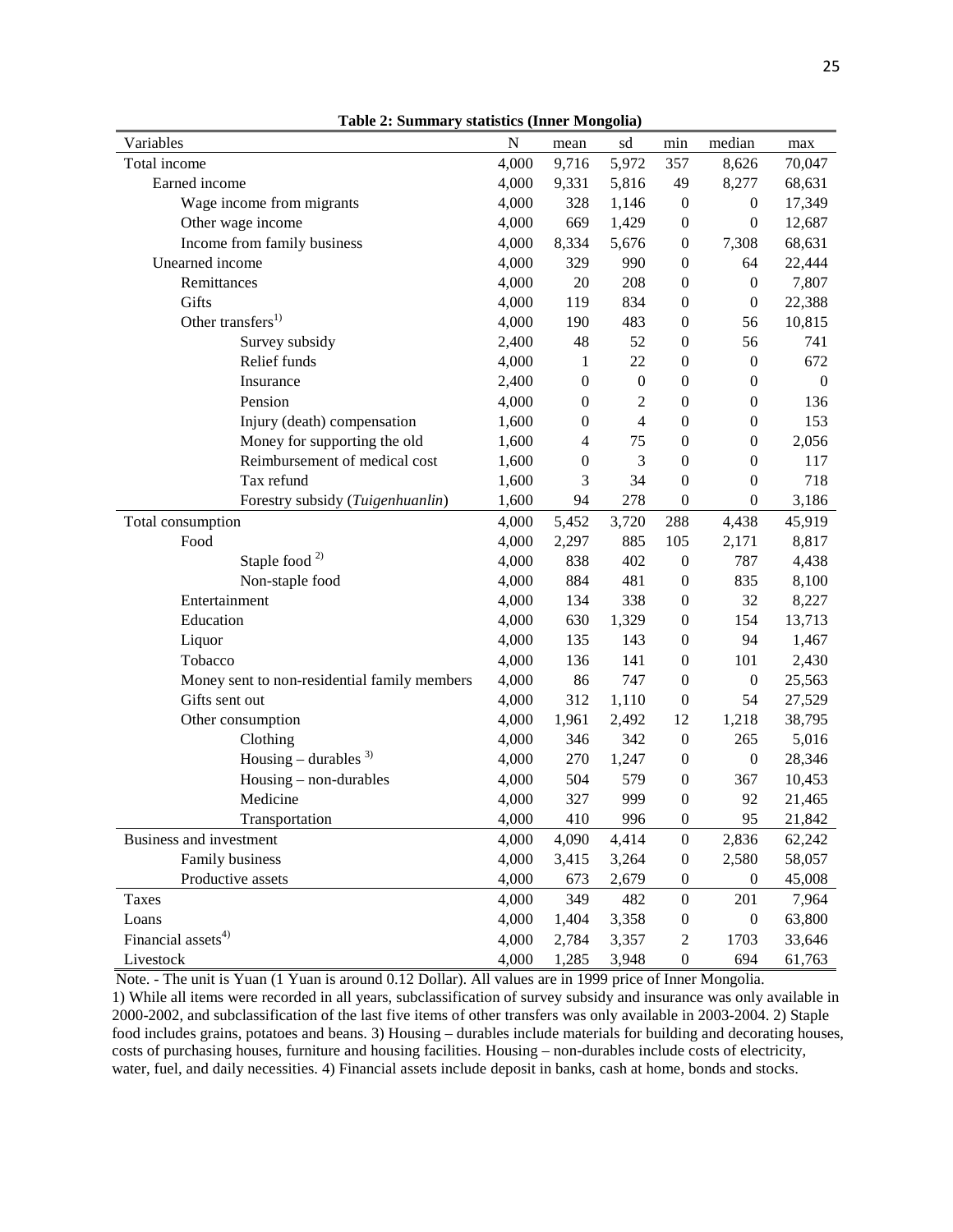|                           |               | <b>Unearned</b>             | <b>Unearned</b> |
|---------------------------|---------------|-----------------------------|-----------------|
|                           |               | income $\leq$ median $^{1}$ | income>median   |
| Gansu                     |               |                             |                 |
| Unearned $\langle$ Earned | Avg. unearned | 32(1,127)                   | 810 (1,080)     |
|                           | Avg. earned   | 6,040(1,127)                | 6,415 (1,080)   |
| Unearned $>$ Earned       | Avg. unearned | 50(1)                       | 7,627(47)       |
|                           | Avg. earned   | 7(1)                        | 3,076(47)       |
| <b>Inner Mongolia</b>     |               |                             |                 |
| Unearned $\langle$ Earned | Avg. unearned | 66 (1,308)                  | 833 (1,286)     |
|                           | Avg. earned   | 9,191 (1,308)               | 10,145(1,286)   |
| Unearned $>$ Earned       | Avg. unearned | NA(0)                       | 6,922(23)       |
|                           | Avg. earned   | NA(0)                       | 3,596(23)       |

**Table 3: Average unearned and earned income in each group** 

Note. – The number of observations in each group is in the bracket.

1) "Median" is the median of unearned income of all observations from the province with non-zero unearned income.

| variables                 | explanation                                                 | $N^{1)}$ | mean  | sd    | min              | max            |
|---------------------------|-------------------------------------------------------------|----------|-------|-------|------------------|----------------|
| Gansu                     |                                                             |          |       |       |                  |                |
| <b>Business household</b> | Dummy:=1 if household is a business                         | 3,500    | 0.07  | 0.26  | $\boldsymbol{0}$ | 1              |
|                           | household; 0 if not                                         |          |       |       |                  |                |
| Rural cadres' household   | Dummy:=1 if household is a cadres'                          | 3,500    | 0.07  | 0.25  | $\boldsymbol{0}$ | 1              |
|                           | household; 0 if not                                         |          |       |       |                  |                |
| Household size            | Size of the household                                       | 3,500    | 4.77  | 1.34  | $\mathbf{0}$     | 10             |
| Female labor ratio        | Female 16<=age<=60/household labor                          | 3,500    | 0.48  | 0.15  | $\mathbf{0}$     | $\mathbf{1}$   |
| Dependency ratio          | (household size - member                                    | 3,500    | 0.29  | 0.21  | $\mathbf{0}$     | 1              |
|                           | 16 <= age <= 60)/member 16 <= age <= 60                     |          |       |       |                  |                |
| Gender household head     | Dummy:=1 if gender of household head                        | 3,497    | 1.00  | 0.06  | $\mathbf{0}$     | 1              |
|                           | is male; 0 if not                                           |          |       |       |                  |                |
| Age household head        | Age of household head                                       | 3,497    | 41.88 | 11.10 | 5                | 83             |
| Education level household | Years of education                                          | 3,486    | 6.85  | 3.66  | $\mathbf{0}$     | 16             |
| head                      |                                                             |          |       |       |                  |                |
| No. of disabled people    | No. of disabled people 16 <= age <= 60                      | 3,500    | 0.07  | 0.29  | $\mathbf{0}$     | 3              |
| <b>Inner Mongolia</b>     |                                                             |          |       |       |                  |                |
| <b>Business household</b> | Dummy:=1 if household is a business                         | 4,000    | 0.03  | 0.18  | $\boldsymbol{0}$ | $\mathbf{1}$   |
|                           | household; 0 if not                                         |          |       |       |                  |                |
| Rural cadres' household   | Dummy:=1 if household is a cadres'                          | 4,000    | 0.04  | 0.19  | $\boldsymbol{0}$ | $\mathbf{1}$   |
|                           | household; 0 if not                                         |          |       |       |                  |                |
| Household size            | Size of the household                                       | 4,000    | 3.72  | 0.98  | 1                | $\,8\,$        |
| Female labor ratio        | Female 16<=age<=60/household labor                          | 4,000    | 0.48  | 0.15  | $\mathbf{0}$     | 1              |
| Dependency ratio          | (household size - member                                    | 4,000    | 0.22  | 0.20  | $\mathbf{0}$     | 1              |
|                           | $16 \leq$ =age $\leq$ =60)/member $16 \leq$ =age $\leq$ =60 |          |       |       |                  |                |
| Gender household head     | Dummy:=1 if gender of household head                        | 3,995    | 0.99  | 0.09  | $\mathbf{0}$     | 1              |
|                           | is male; 0 if not                                           |          |       |       |                  |                |
| Age household head        | Age of household head                                       | 3,995    | 44.10 | 8.89  | 23               | 78             |
| Education level household | Years of education                                          | 3,995    | 8.25  | 2.50  | $\boldsymbol{0}$ | 16             |
| head                      |                                                             |          |       |       |                  |                |
| No. of disabled people    | No. of disabled people 16 <= age <= 60                      | 4,000    | 0.08  | 0.40  | $\mathbf{0}$     | $\overline{4}$ |

**Table 4: Descriptive statistics of the control variables** 

<sup>1)</sup> Based on all 5 survey rounds in 2000-2004. The difference in the number of observations is due to missing values.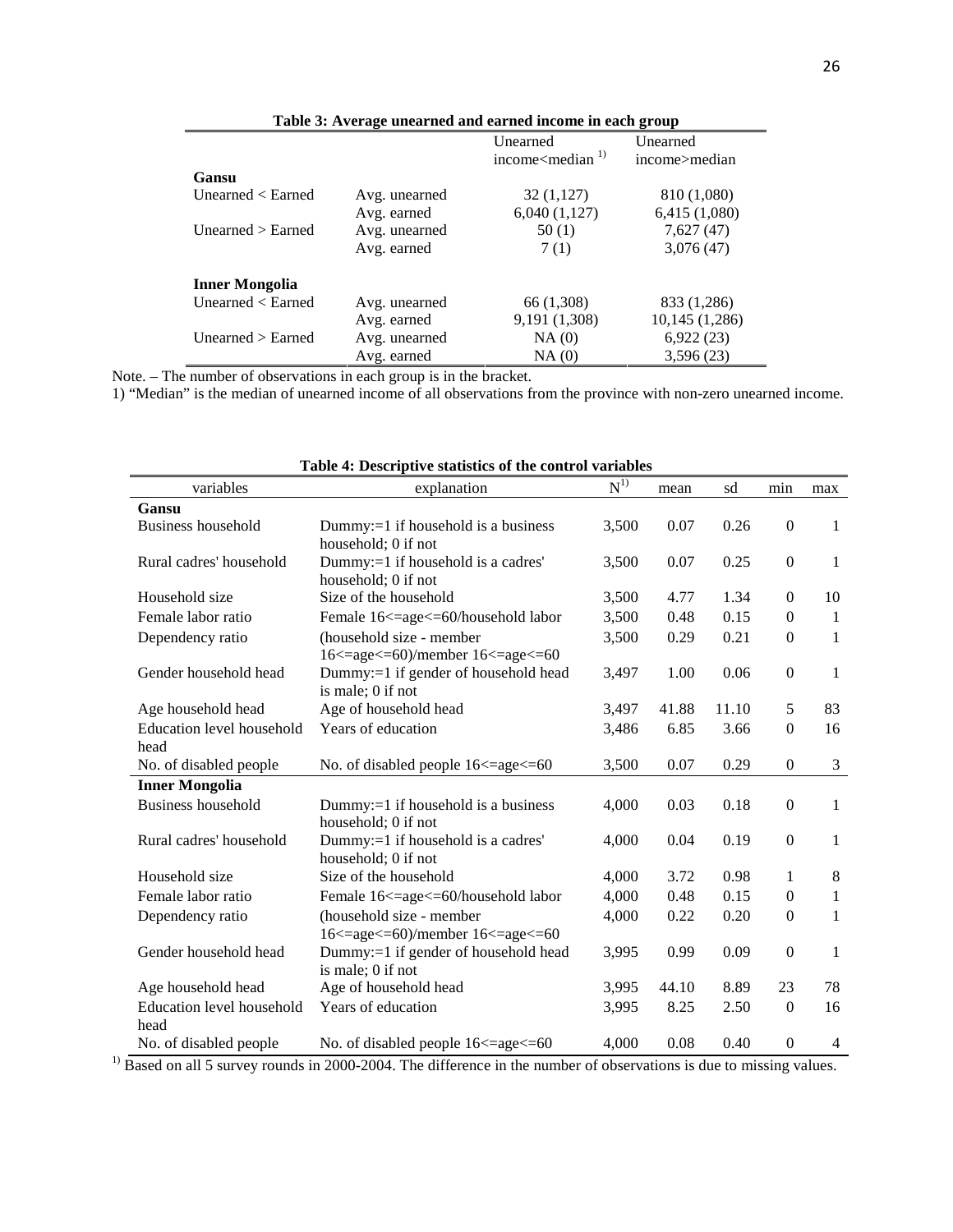| Consumption (exclusive gifts given)                                                        |            | Gansu      |            |            | Inner Mongolia |            |
|--------------------------------------------------------------------------------------------|------------|------------|------------|------------|----------------|------------|
|                                                                                            | <b>OLS</b> | <b>FE</b>  | PT         | <b>OLS</b> | FE             | PT         |
| Panel 1: Living expenditures (full sample)                                                 |            |            |            |            |                |            |
| Unearned permanent income                                                                  |            |            | $0.473***$ |            |                | $0.319**$  |
|                                                                                            |            |            | (0.081)    |            |                | (0.116)    |
| Unearned (transitory) income                                                               | $0.465***$ | $0.436***$ | $0.471***$ | $0.327***$ | $0.339***$     | 0.334***   |
|                                                                                            | (0.082)    | (0.076)    | (0.081)    | (0.068)    | (0.070)        | (0.075)    |
| Earned permanent income                                                                    |            |            | $0.390***$ |            |                | $0.244***$ |
|                                                                                            |            |            | (0.035)    |            |                | (0.025)    |
| Earned (transitory) income                                                                 | $0.252***$ | $0.155***$ | $0.146***$ | $0.194***$ | $0.124***$     | $0.133***$ |
|                                                                                            | (0.041)    | (0.042)    | (0.041)    | (0.019)    | (0.025)        | (0.023)    |
| Loans                                                                                      | $0.277***$ | $0.240***$ | $0.275***$ | $0.193***$ | $0.197***$     | $0.188***$ |
|                                                                                            | (0.075)    | (0.062)    | (0.072)    | (0.043)    | (0.044)        | (0.042)    |
| Unearned (permanent) = Earned (permanent) <sup>1)</sup>                                    | 0.013      | 0.001      | 0.329      | 0.061      | 0.003          | 0.533      |
| Unearned transitory = Earned transitory                                                    |            |            | 0.000      |            |                | 0.009      |
| R-squared                                                                                  | 0.601      | 0.466      | 0.616      | 0.436      | 0.292          | 0.442      |
| N. of Obs.                                                                                 | 2,788      | 2,788      | 2,788      | 3,196      | 3,196          | 3,196      |
| Panel 2: Living expenditures (exclusive observations with Unearned income >>Earned income) |            |            |            |            |                |            |
| Unearned permanent income                                                                  |            |            | $0.614***$ |            |                | $0.459**$  |
|                                                                                            |            |            | (0.091)    |            |                | (0.156)    |
| Unearned (transitory) income                                                               | $0.616***$ | $0.582***$ | $0.644***$ | $0.473***$ | $0.545***$     | $0.493***$ |
|                                                                                            | (0.092)    | (0.105)    | (0.094)    | (0.133)    | (0.139)        | (0.137)    |
| Earned permanent income                                                                    |            |            | $0.393***$ |            |                | $0.242***$ |
|                                                                                            |            |            | (0.035)    |            |                | (0.025)    |
| Earned (transitory) income                                                                 | $0.254***$ | $0.158***$ | $0.147***$ | $0.192***$ | $0.121***$     | $0.130***$ |
|                                                                                            | (0.042)    | (0.044)    | (0.042)    | (0.019)    | (0.025)        | (0.023)    |
| Loans                                                                                      | $0.273***$ | $0.236***$ | $0.270***$ | $0.192***$ | $0.196***$     | $0.186***$ |
|                                                                                            | (0.074)    | (0.061)    | (0.071)    | (0.043)    | (0.044)        | (0.043)    |
| Unearned (permanent) = Earned (permanent) <sup>1)</sup>                                    | 0.000      | 0.000      | 0.021      | 0.038      | 0.003          | 0.176      |
| Unearned transitory = Earned transitory                                                    |            |            | 0.000      |            |                | 0.009      |
| R-squared                                                                                  | 0.604      | 0.470      | 0.620      | 0.436      | 0.295          | 0.442      |
| N. of Obs.                                                                                 | 2,753      | 2,753      | 2,753      | 3,176      | 3,176          | 3,176      |

Note. – Time varying village dummies are included in all regressions. Financial assets, livestock as specified in equations (8)-(10), and variables in Table 4 are included in all regressions. Robust standard errors are shown in brackets. 1) P-values from Wald test of equality of the coefficients. \*, \*\*, \*\*\* Significant at the 10%, 5%, 1% levels.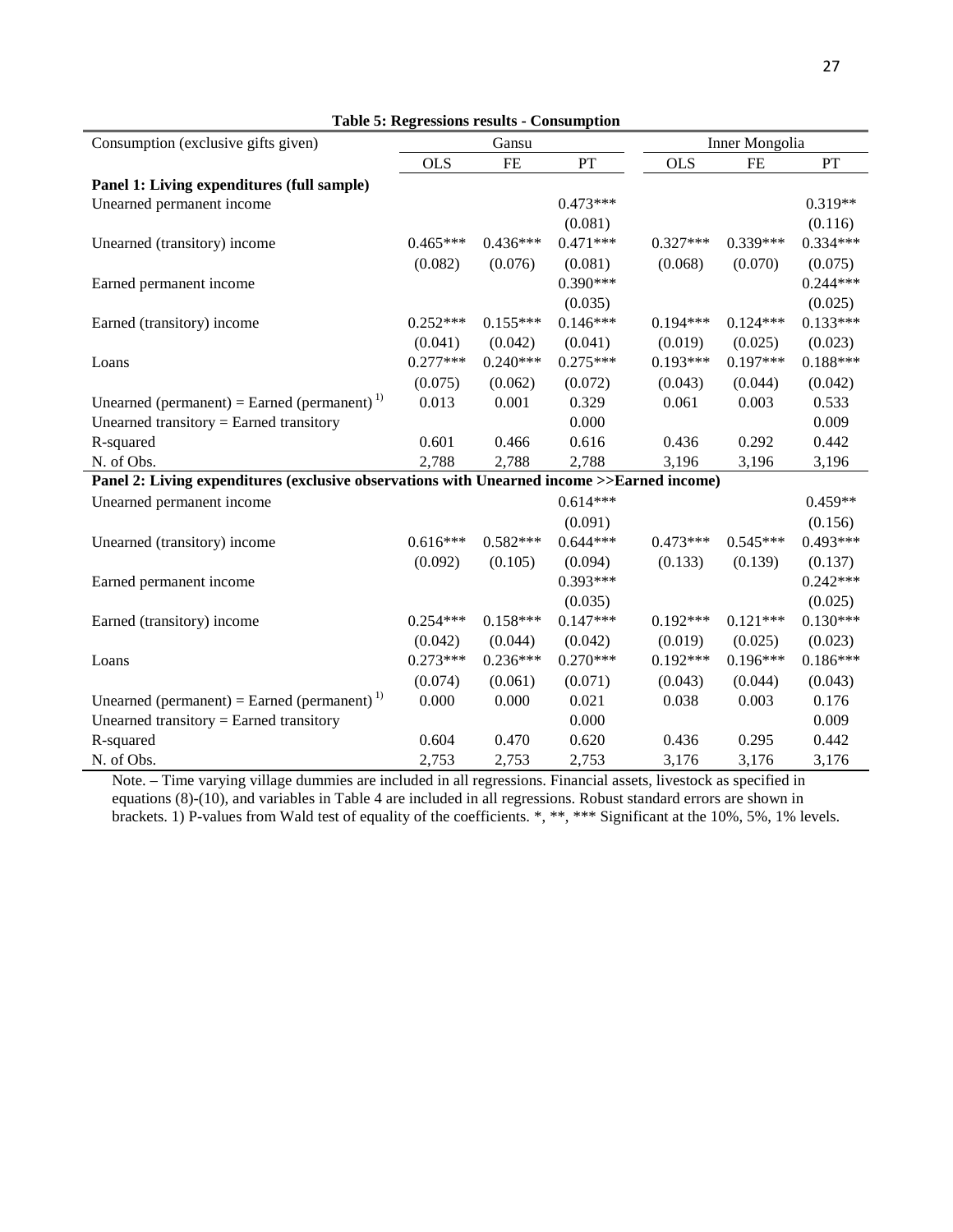|                                           | Gansu      |            |            |            | Inner Mongolia |            |
|-------------------------------------------|------------|------------|------------|------------|----------------|------------|
|                                           | <b>OLS</b> | FE         | PT         | <b>OLS</b> | FE             | PT         |
| <b>Business and investment</b>            |            |            |            |            |                |            |
| L.Unearned permanent income               |            |            | 0.064      |            |                | 0.048      |
|                                           |            |            | (0.047)    |            |                | (0.150)    |
| L.Unearned (transitory) income            | 0.039      | $-0.042$   | 0.039      | 0.001      | 0.008          | $-0.005$   |
|                                           | (0.044)    | (0.047)    | (0.040)    | (0.064)    | (0.071)        | (0.077)    |
| L.Earned permanent income                 |            |            | $0.259***$ |            |                | $0.527***$ |
|                                           |            |            | (0.049)    |            |                | (0.053)    |
| L.Earned (transitory) income              | $0.095**$  | 0.004      | $-0.025$   | $0.284***$ | $-0.032$       | $-0.023$   |
|                                           | (0.043)    | (0.021)    | (0.040)    | (0.031)    | (0.068)        | (0.048)    |
| Loans                                     | $0.269***$ | $0.291***$ | $0.251***$ | $0.471***$ | $0.478***$     | $0.425***$ |
|                                           | (0.054)    | (0.050)    | (0.051)    | (0.082)    | (0.088)        | (0.077)    |
| Unearned (permanent) = Earned (permanent) | 0.318      | 0.357      | 0.003      | 0.000      | 0.714          | 0.005      |
| Unearned transitory = Earned transitory   |            | 0.245      |            |            | 0.851          |            |
| R-squared                                 | 0.502      | 0.465      | 0.542      | 0.533      | 0.402          | 0.601      |
| N. of Obs.                                | 2,089      | 2,089      | 2,089      | 2,400      | 2,400          | 2,400      |
| <b>Saving in financial assets</b>         |            |            |            |            |                |            |
| Unearned permanent income                 |            |            | $0.225*$   |            |                | $-0.037$   |
|                                           |            |            | (0.120)    |            |                | (0.125)    |
| Unearned (transitory) income              | $0.279**$  | $0.420**$  | $0.304**$  | 0.063      | 0.125          | 0.098      |
|                                           | (0.129)    | (0.145)    | (0.132)    | (0.081)    | (0.091)        | (0.089)    |
| Earned permanent income                   |            |            | 0.043      |            |                | $0.055**$  |
|                                           |            |            | (0.030)    |            |                | (0.021)    |
| Earned (transitory) income                | $0.104***$ | $0.140**$  | $0.150***$ | $0.076***$ | $0.109***$     | $0.106***$ |
|                                           | (0.031)    | (0.043)    | (0.043)    | (0.017)    | (0.029)        | (0.023)    |
| Loans                                     | $-0.018$   | $-0.015$   | $-0.019$   | $-0.024$   | $-0.004$       | $-0.022$   |
|                                           | (0.012)    | (0.015)    | (0.012)    | (0.022)    | (0.029)        | (0.022)    |
| Unearned (permanent) = Earned (permanent) | 0.184      | 0.061      | 0.143      | 0.877      | 0.877          | 0.479      |
| Unearned transitory = Earned transitory   |            | 0.256      |            |            | 0.932          |            |
| R-squared                                 | 0.402      | 0.394      | 0.407      | 0.284      | 0.233          | 0.285      |
| N. of Obs.                                | 2,089      | 2,089      | 2,089      | 2,400      | 2,400          | 2,400      |

## **Table 6: Regression results – Investment and savings**

## **Panel 2: without observations with Unearned income >> Earned income**

| <b>Business and investment</b>            |            |            |            |            |            |            |
|-------------------------------------------|------------|------------|------------|------------|------------|------------|
| L. Unearned permanent income              |            |            | 0.044      |            |            | 0.075      |
|                                           |            |            | (0.091)    |            |            | (0.180)    |
| L. Unearned (transitory) income           | 0.009      | 0.000      | 0.020      | $-0.009$   | 0.042      | 0.030      |
|                                           | (0.094)    | (0.080)    | (0.089)    | (0.140)    | (0.152)    | (0.131)    |
| L. Earned permanent income                |            |            | $0.260***$ |            |            | $0.528***$ |
|                                           |            |            | (0.049)    |            |            | (0.054)    |
| L. Earned (transitory) income             | $0.094**$  | 0.004      | $-0.027$   | $0.284***$ | $-0.032$   | $-0.023$   |
|                                           | (0.043)    | (0.022)    | (0.040)    | (0.031)    | (0.069)    | (0.048)    |
| Loans                                     | $0.270***$ | $0.290***$ | $0.252***$ | $0.469***$ | $0.477***$ | $0.423***$ |
|                                           | (0.054)    | (0.050)    | (0.051)    | (0.082)    | (0.087)    | (0.076)    |
| Unearned (permanent) = Earned (permanent) | 0.409      | 0.963      | 0.035      | 0.042      | 0.694      | 0.022      |
| Unearned transitory $=$ Earned transitory |            |            | 0.644      |            |            | 0.716      |
| R-squared                                 | 0.503      | 0.466      | 0.544      | 0.533      | 0.404      | 0.602      |
| N. of Obs.                                | 2,058      | 2,058      | 2,058      | 2,382      | 2,382      | 2,382      |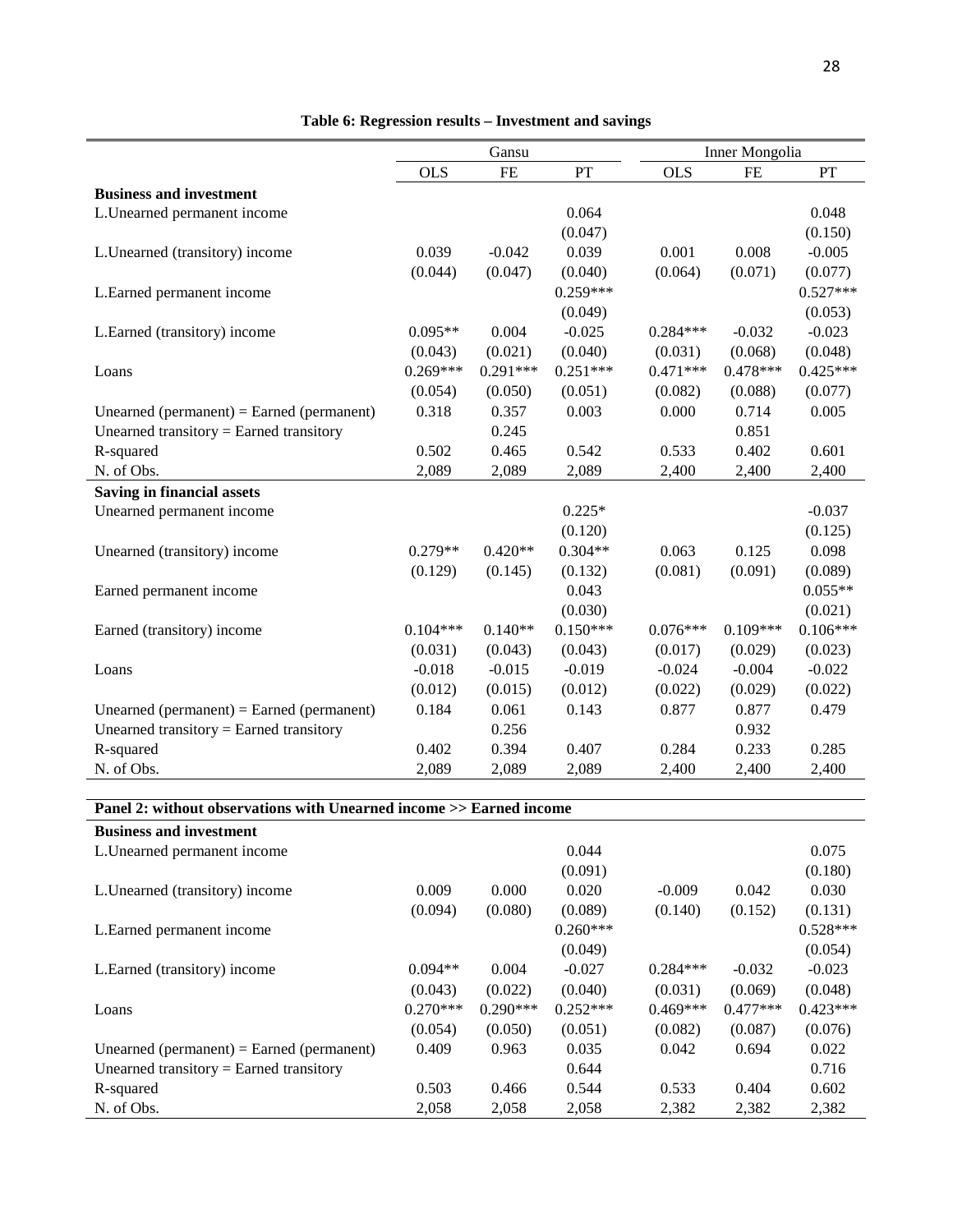|                                           | Gansu      |            |            |            | Inner Mongolia |            |
|-------------------------------------------|------------|------------|------------|------------|----------------|------------|
|                                           | <b>OLS</b> | FE         | PT         | <b>OLS</b> | FE             | PT         |
| <b>Saving in financial assets</b>         |            |            |            |            |                |            |
| Unearned permanent income                 |            |            | $-0.043$   |            |                | $-0.085$   |
|                                           |            |            | (0.080)    |            |                | (0.135)    |
| Unearned (transitory) income              | $-0.014$   | 0.04       | $-0.008$   | 0.008      | 0.044          | 0.041      |
|                                           | (0.078)    | (0.123)    | (0.081)    | (0.093)    | (0.140)        | (0.103)    |
| Earned permanent income                   |            |            | 0.047      |            |                | $0.058**$  |
|                                           |            |            | (0.030)    |            |                | (0.021)    |
| Earned (transitory) income                | $0.106***$ | $0.143***$ | $0.150***$ | $0.079***$ | $0.111***$     | $0.107***$ |
|                                           | (0.030)    | (0.042)    | (0.042)    | (0.017)    | (0.029)        | (0.023)    |
| Loans                                     | $-0.016$   | $-0.013$   | $-0.017$   | $-0.024$   | $-0.003$       | $-0.022$   |
|                                           | (0.012)    | (0.015)    | (0.012)    | (0.022)    | (0.030)        | (0.022)    |
| Unearned (permanent) = Earned (permanent) | 0.158      | 0.431      | 0.291      | 0.470      | 0.653          | 0.310      |
| Unearned transitory = Earned transitory   |            |            | 0.086      |            |                | 0.545      |
| R-squared                                 | 0.402      | 0.382      | 0.406      | 0.286      | 0.234          | 0.287      |
| N. of Obs.                                | 2,067      | 2,067      | 2,067      | 2,387      | 2,387          | 2,387      |

Note. – Time varying village dummies are included in all regressions. Financial assets, livestock as specified in equations (8)-(10), and variables in Table 4 are included in all regressions. Robust standard errors are shown in brackets. 1) P-values from Wald test of equality of the coefficients. \*, \*\*, \*\*\* Significant at the 10%, 5%, 1% levels.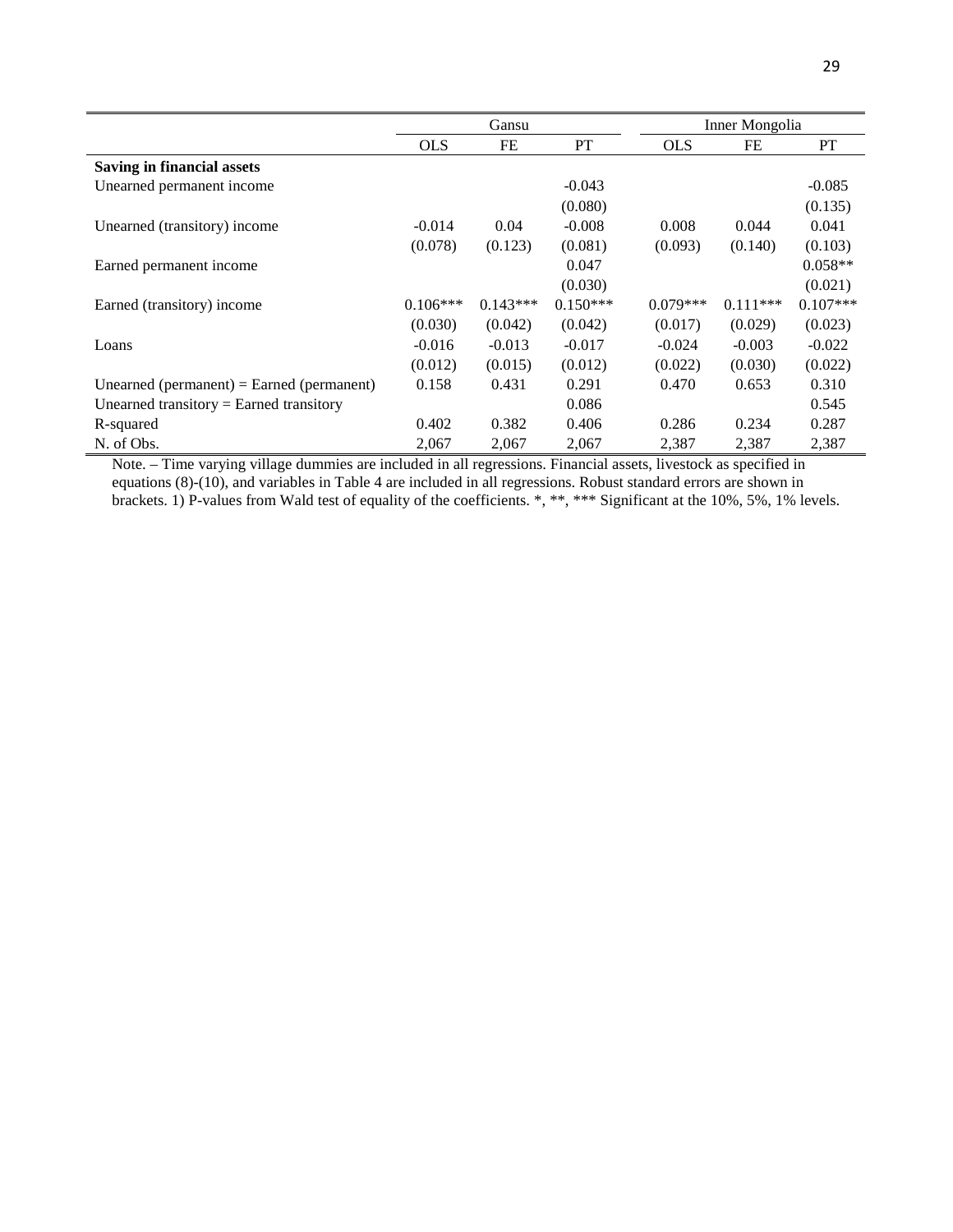|                                             | Table 7. Regressions of sub-categories | Gansu     |                      |            | Inner Mongolia |                      |
|---------------------------------------------|----------------------------------------|-----------|----------------------|------------|----------------|----------------------|
|                                             | <b>OLS</b>                             | <b>FE</b> | PT                   | <b>OLS</b> | <b>FE</b>      | PT                   |
| <b>Gifts</b>                                |                                        |           |                      |            |                |                      |
| Unearned permanent income                   |                                        |           | $0.051**$            |            |                | $0.354***$           |
|                                             |                                        |           |                      |            |                |                      |
|                                             | $0.059**$                              |           | (0.025)<br>$0.064**$ |            | $0.307***$     | (0.085)<br>$0.308**$ |
| Unearned (transitory) income                |                                        | $0.077**$ |                      | $0.320***$ |                |                      |
|                                             | (0.026)                                | (0.031)   | (0.028)              | (0.089)    | (0.091)        | (0.094)              |
| Earned permanent income                     |                                        |           | 0.015                |            |                | 0.003                |
|                                             |                                        |           | (0.016)              |            |                | (0.005)              |
| Earned (transitory) income                  | 0.006                                  | $-0.001$  | $-0.001$             | 0.002      | 0.001          | 0.001                |
|                                             | (0.006)                                | (0.007)   | (0.007)              | (0.004)    | (0.006)        | (0.006)              |
| Loans                                       | 0.040                                  | 0.045     | 0.040                | $0.046*$   | $0.050*$       | $0.046*$             |
|                                             | (0.029)                                | (0.031)   | (0.028)              | (0.025)    | (0.029)        | (0.025)              |
| Unearned income=Earned income <sup>1)</sup> | 0.043                                  | 0.010     |                      | 0.000      | 0.001          |                      |
| Unearned permanent $=$ Earned permanent     |                                        |           | 0.225                |            |                | 0.000                |
| Unearned transitory = Earned transitory     |                                        |           | 0.017                |            |                | 0.001                |
| R-squared                                   | 0.187                                  | 0.180     | 0.189                | 0.226      | 0.219          | 0.226                |
| N. of Obs.                                  | 2,788                                  | 2,788     | 2,788                | 3,196      | 3,196          | 3,196                |
| <b>Staple food</b>                          |                                        |           |                      |            |                |                      |
| Unearned permanent income                   |                                        |           | 0.010                |            |                | 0.013                |
|                                             |                                        |           | (0.008)              |            |                | (0.011)              |
| Unearned (transitory) income                | $0.014*$                               | $0.016**$ | $0.017**$            | 0.011      | 0.011          | 0.010                |
|                                             | (0.007)                                | (0.007)   | (0.007)              | (0.007)    | (0.007)        | (0.008)              |
| Earned permanent income                     |                                        |           | $0.015***$           |            |                | $0.009***$           |
|                                             |                                        |           | (0.004)              |            |                | (0.002)              |
| Earned (transitory) income                  | $0.008**$                              | 0.003     | 0.002                | $0.007***$ | $0.005**$      | $0.004**$            |
|                                             | (0.004)                                | (0.003)   | (0.005)              | (0.001)    | (0.002)        | (0.002)              |
| Loans                                       | $-0.002$                               | 0.000     | $-0.002$             | $-0.001$   | $-0.001$       | $-0.001$             |
|                                             | (0.002)                                | (0.002)   | (0.002)              | (0.002)    | (0.002)        | (0.002)              |
| Unearned income=Earned income               | 0.433                                  | 0.086     |                      | 0.569      | 0.371          |                      |
| Unearned permanent $=$ Earned permanent     |                                        |           | 0.522                |            |                | 0.121                |
| Unearned transitory = Earned transitory     |                                        |           |                      |            |                | 0.661                |
|                                             |                                        |           | 0.073                |            |                |                      |
| R-squared                                   | 0.679                                  | 0.570     | 0.681                | 0.593      | 0.537          | 0.594                |
| N. of Obs.                                  | 2,788                                  | 2,788     | 2,788                | 3,196      | 3,196          | 3,196                |
| Non-staple food                             |                                        |           |                      |            |                |                      |
| Unearned permanent income                   |                                        |           | $0.069***$           |            |                | $0.126***$           |
|                                             |                                        |           | (0.015)              |            |                | (0.030)              |
| Unearned (transitory) income                | $0.065***$                             | $0.045**$ | $0.067***$           | $0.103***$ | $0.094***$     | $0.095***$           |
|                                             | (0.013)                                | (0.016)   | (0.012)              | (0.024)    | (0.023)        | (0.025)              |
| Earned permanent income                     |                                        |           | $0.095***$           |            |                | $0.052***$           |
|                                             |                                        |           | (0.013)              |            |                | (0.005)              |
| Earned (transitory) income                  | $0.042***$                             | 0.001     | 0.001                | $0.039***$ | $0.021***$     | $0.023***$           |
|                                             | (0.010)                                | (0.008)   | (0.010)              | (0.003)    | (0.004)        | (0.004)              |
| Loans                                       | $0.024***$                             | $0.017**$ | $0.023***$           | $0.007*$   | $0.009**$      | 0.006                |
|                                             | (0.005)                                | (0.006)   | (0.004)              | (0.004)    | (0.004)        | (0.004)              |
| Unearned income=Earned income               | 0.110                                  | 0.008     |                      | 0.009      | 0.002          |                      |
| Unearned permanent $=$ Earned permanent     |                                        |           | 0.176                |            |                | 0.016                |
| Unearned transitory = Earned transitory     |                                        |           | 0.000                |            |                | 0.005                |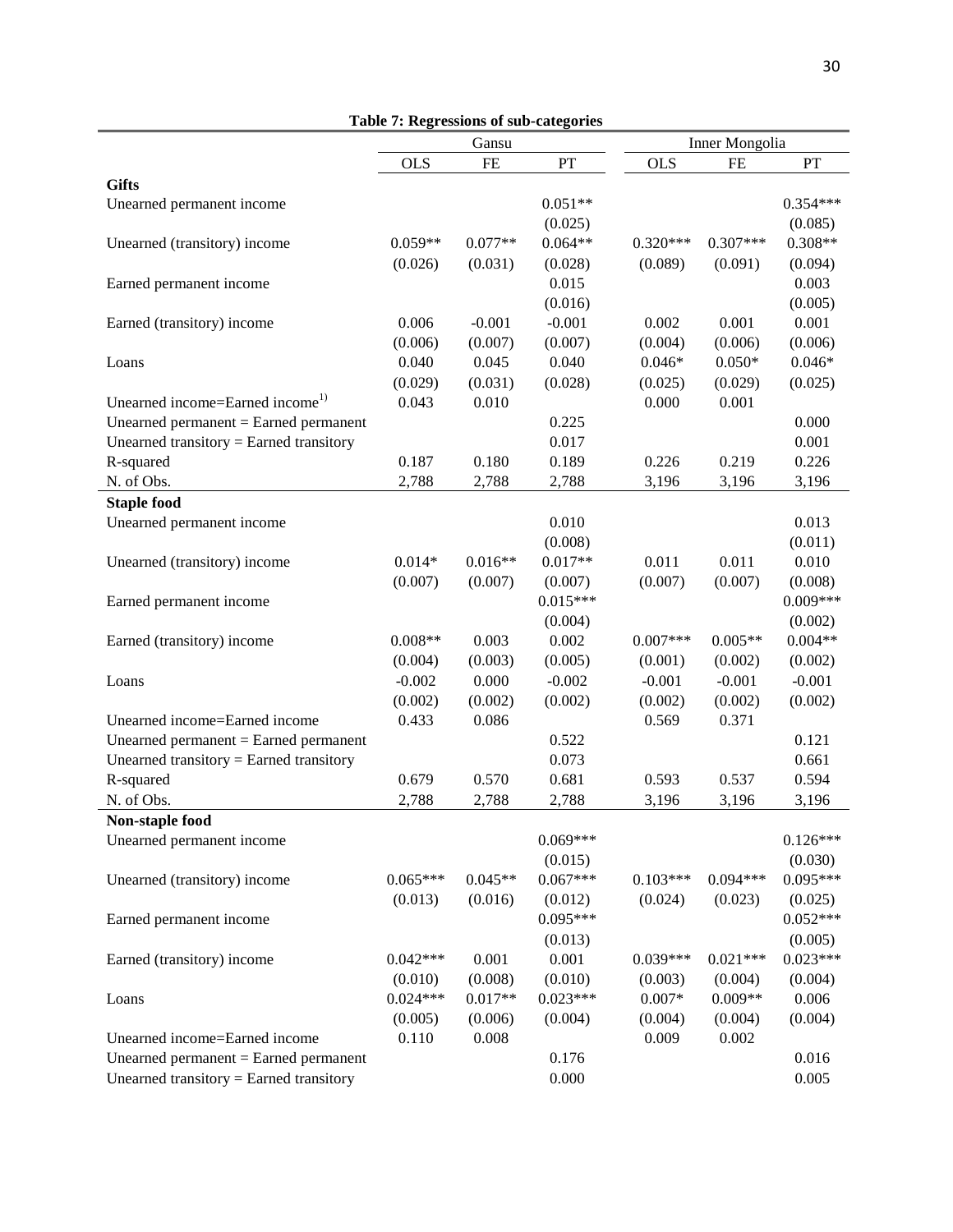|                                         |                      | Table 7 continued    |                      |                      |                |                      |
|-----------------------------------------|----------------------|----------------------|----------------------|----------------------|----------------|----------------------|
|                                         |                      | Gansu                |                      |                      | Inner Mongolia |                      |
|                                         | <b>OLS</b>           | FE                   | PT                   | <b>OLS</b>           | <b>FE</b>      | PT                   |
| R-squared                               | 0.664                | 0.557                | 0.691                | 0.537                | 0.379          | 0.545                |
| N. of Obs.                              | 2,788                | 2,788                | 2,788                | 3,196                | 3,196          | 3,196                |
| <b>Clothing</b>                         |                      |                      |                      |                      |                |                      |
| Unearned permanent income               |                      |                      | $0.009**$            |                      |                | 0.008                |
|                                         |                      |                      | (0.004)              |                      |                | (0.012)              |
| Unearned (transitory) income            | $0.010**$            | $0.012**$            | $0.011**$            | $0.020**$            | $0.025**$      | $0.025**$            |
|                                         | (0.004)              | (0.006)              | (0.004)              | (0.010)              | (0.010)        | (0.010)              |
| Earned permanent income                 |                      |                      | $0.014***$           |                      |                | $0.024***$           |
|                                         |                      |                      | (0.002)              |                      |                | (0.003)              |
| Earned (transitory) income              | $0.010***$           | $0.007**$            | $0.007**$            | $0.016***$           | $0.006**$      | $0.006**$            |
|                                         | (0.002)              | (0.002)              | (0.003)              | (0.002)              | (0.003)        | (0.003)              |
| Loans                                   | 0.004                | $0.005*$             | 0.004                | 0.001                | $-0.001$       | 0.000                |
|                                         | (0.003)              | (0.002)              | (0.003)              | (0.002)              | (0.002)        | (0.002)              |
| Unearned income=Earned income           | 0.960                | 0.367                |                      | 0.735                | 0.038          |                      |
| Unearned permanent $=$ Earned permanent |                      |                      | 0.234                |                      |                | 0.189                |
| Unearned transitory = Earned transitory |                      |                      | 0.331                |                      |                | 0.071                |
| R-squared                               | 0.456                | 0.293                | 0.459                | 0.346                | 0.171          | 0.361                |
| N. of Obs.                              | 2,788                | 2,788                | 2,788                | 3,196                | 3,196          | 3,196                |
| <b>Housing-durables</b>                 |                      |                      |                      |                      |                |                      |
| Unearned permanent income               |                      |                      | $0.149**$            |                      |                | 0.024                |
|                                         |                      |                      | (0.055)              |                      |                | (0.057)              |
| Unearned (transitory) income            | $0.152**$            | $0.137**$            | $0.154**$            | 0.037                | $0.046*$       | 0.042                |
|                                         | (0.051)              | (0.046)              | (0.050)              | (0.027)              | (0.024)        | (0.030)              |
| Earned permanent income                 |                      |                      | 0.012                |                      |                | $0.032**$            |
|                                         |                      |                      | (0.010)              |                      |                | (0.011)              |
| Earned (transitory) income              | 0.013                | 0.013                | 0.014                | $0.029***$           | $0.025**$      | $0.026**$            |
|                                         | (0.010)              | (0.011)              | (0.013)              | (0.008)              | (0.010)        | (0.010)              |
| Loans                                   | 0.042                | 0.052                | 0.042                | $0.058**$            | $0.061**$      | $0.058**$            |
|                                         | (0.030)              | (0.033)              | (0.030)              | (0.023)              | (0.023)        | (0.023)              |
| Unearned income=Earned income           | 0.007                | 0.008                |                      | 0.784                | 0.403          |                      |
| Unearned permanent $=$ Earned permanent |                      |                      | 0.013                |                      |                | 0.895                |
| Unearned transitory = Earned transitory |                      |                      | 0.007                |                      |                | 0.595                |
| R-squared                               | 0.241                | 0.214                | 0.241                | 0.182                | 0.153          | 0.182                |
| N. of Obs.                              | 2,788                | 2,788                | 2,788                | 3,196                | 3,196          | 3,196                |
| <b>Housing - non-durables</b>           |                      |                      |                      |                      |                |                      |
| Unearned permanent income               |                      |                      | $0.037**$            |                      |                | 0.018                |
|                                         |                      |                      | (0.014)              |                      |                | (0.021)              |
| Unearned (transitory) income            | $0.039**$            | $0.049**$            | $0.040**$            | 0.006                | 0.002          | 0.002                |
|                                         | (0.014)              | (0.020)              | (0.015)              | (0.010)              | (0.009)        | (0.012)              |
|                                         |                      |                      | $0.053***$           |                      |                | $0.028***$           |
| Earned permanent income                 |                      |                      | (0.013)              |                      |                | (0.005)              |
| Earned (transitory) income              | $0.058**$            | $0.064**$            | $0.062**$            | $0.025***$           | $0.019**$      | $0.020***$           |
|                                         |                      |                      |                      |                      | (0.006)        |                      |
|                                         | (0.018)<br>$0.028**$ | (0.024)<br>$0.024**$ | (0.023)<br>$0.028**$ | (0.005)<br>$0.020**$ | $0.023**$      | (0.006)<br>$0.020**$ |
| Loans                                   |                      |                      |                      |                      |                |                      |
|                                         | (0.010)              | (0.010)              | (0.010)              | (0.006)<br>0.094     | (0.007)        | (0.006)              |
| Unearned income=Earned income           | 0.265                | 0.522                |                      |                      | 0.131          |                      |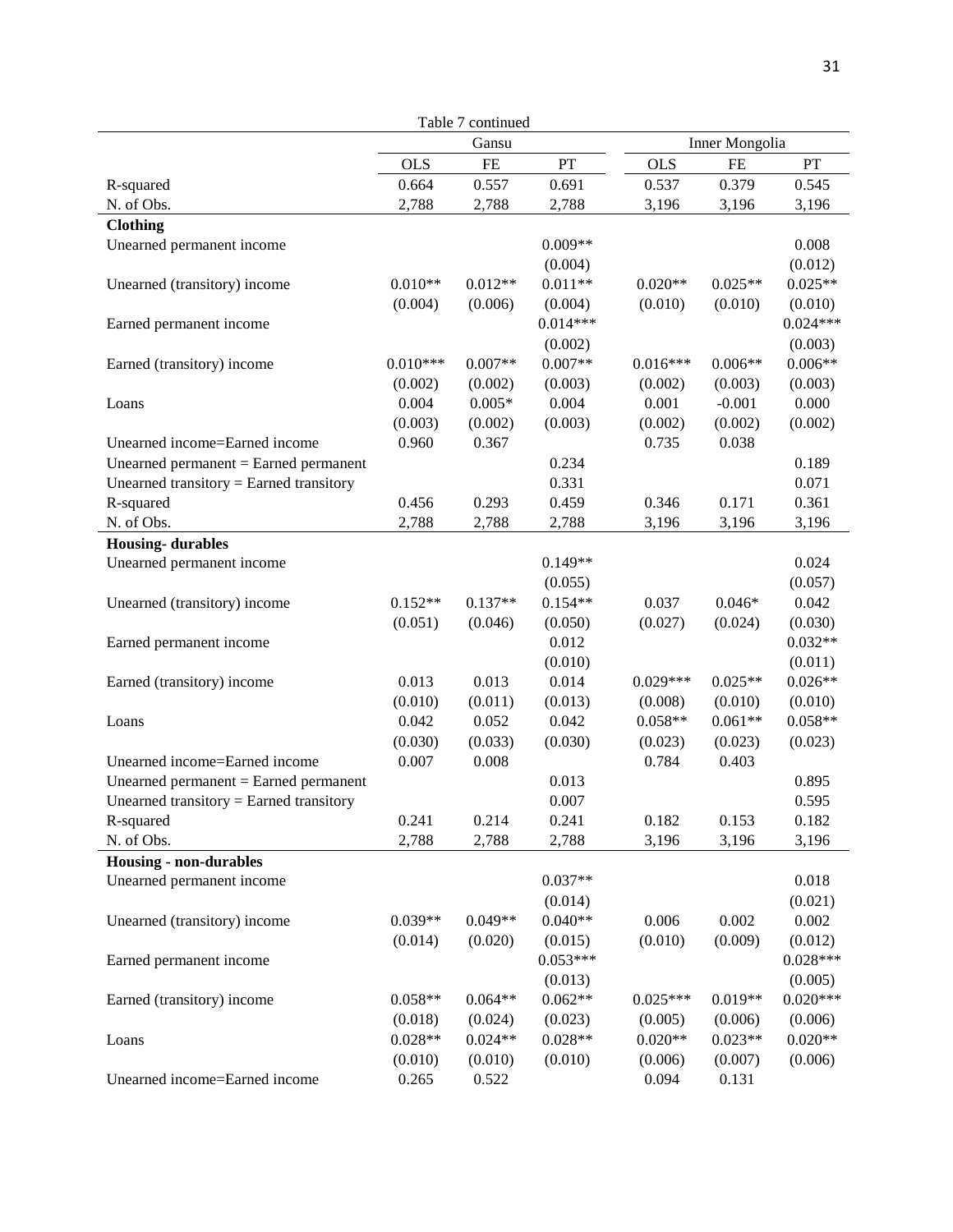|                                         |            | Table 7 continued |           |            |                |            |
|-----------------------------------------|------------|-------------------|-----------|------------|----------------|------------|
|                                         |            | Gansu             |           |            | Inner Mongolia |            |
|                                         | <b>OLS</b> | <b>FE</b>         | PT        | <b>OLS</b> | <b>FE</b>      | PT         |
| Unearned permanent $=$ Earned permanent |            |                   | 0.309     |            |                | 0.646      |
| Unearned transitory = Earned transitory |            |                   | 0.305     |            |                | 0.166      |
| R-squared                               | 0.500      | 0.456             | 0.500     | 0.353      | 0.211          | 0.354      |
| N. of Obs.                              | 2,788      | 2,788             | 2,788     | 3,196      | 3,196          | 3,196      |
| <b>Medicine</b>                         |            |                   |           |            |                |            |
| Unearned permanent income               |            |                   | 0.015     |            |                | 0.038      |
|                                         |            |                   | (0.015)   |            |                | (0.045)    |
| Unearned (transitory) income            | 0.014      | 0.021             | 0.015     | 0.042      | 0.047          | 0.044      |
|                                         | (0.014)    | (0.014)           | (0.013)   | (0.034)    | (0.029)        | (0.034)    |
| Earned permanent income                 |            |                   | 0.020     |            |                | 0.003      |
|                                         |            |                   | (0.014)   |            |                | (0.008)    |
| Earned (transitory) income              | 0.010      | 0.003             | 0.002     | $-0.001$   | $-0.009$       | $-0.005$   |
|                                         | (0.011)    | (0.012)           | (0.012)   | (0.005)    | (0.008)        | (0.007)    |
| Loans                                   | 0.051      | 0.052             | 0.051     | $0.053**$  | $0.057**$      | $0.053**$  |
|                                         | (0.035)    | (0.038)           | (0.035)   | (0.018)    | (0.017)        | (0.018)    |
| Unearned income=Earned income           | 0.790      | 0.323             |           | 0.231      | 0.078          |            |
| Unearned permanent $=$ Earned permanent |            |                   | 0.785     |            |                | 0.451      |
| Unearned transitory = Earned transitory |            |                   | 0.453     |            |                | 0.174      |
| R-squared                               | 0.157      | 0.122             | 0.158     | 0.169      | 0.167          | 0.169      |
| N. of Obs.                              | 2,788      | 2,788             | 2,788     | 3,196      | 3,196          | 3,196      |
| Transportation                          |            |                   |           |            |                |            |
| Unearned permanent income               |            |                   | $0.055**$ |            |                | $0.068**$  |
|                                         |            |                   | (0.024)   |            |                | (0.031)    |
| Unearned (transitory) income            | $0.052**$  | 0.038             | $0.050**$ | $0.047**$  | $0.038*$       | $0.040*$   |
|                                         | (0.022)    | (0.024)           | (0.022)   | (0.018)    | (0.020)        | (0.021)    |
| Earned permanent income                 |            |                   | $0.034**$ |            |                | $0.042***$ |
|                                         |            |                   | (0.011)   |            |                | (0.006)    |
| Earned (transitory) income              | $0.026**$  | $0.019**$         | $0.019*$  | $0.037***$ | $0.028***$     | $0.030***$ |
|                                         | (0.009)    | (0.008)           | (0.010)   | (0.005)    | (0.006)        | (0.007)    |
| Loans                                   | $0.027**$  | $0.027**$         | $0.026**$ | $0.020**$  | $0.021**$      | $0.020**$  |
|                                         | (0.011)    | (0.012)           | (0.012)   | (0.008)    | (0.009)        | (0.008)    |
| Unearned income=Earned income           | 0.256      | 0.461             |           | 0.573      | 0.626          |            |
| Unearned permanent $=$ Earned permanent |            |                   | 0.409     |            |                | 0.419      |
| Unearned transitory = Earned transitory |            |                   | 0.172     |            |                | 0.625      |
| R-squared                               | 0.233      | 0.178             | 0.234     | 0.237      | 0.194          | 0.238      |
| N. of Obs.                              | 2,788      | 2,788             | 2,788     | 3,196      | 3,196          | 3,196      |
| <b>Entertainment</b>                    |            |                   |           |            |                |            |
| Unearned permanent income               |            |                   | 0.012     |            |                | $-0.003$   |
|                                         |            |                   | (0.008)   |            |                | (0.011)    |
| Unearned (transitory) income            | 0.012      | 0.013             | 0.012     | 0.003      | 0.006          | 0.005      |
|                                         | (0.008)    | (0.011)           | (0.009)   | (0.007)    | (0.007)        | (0.007)    |
| Earned permanent income                 |            |                   | $0.009**$ |            |                | $0.008***$ |
|                                         |            |                   | (0.004)   |            |                | (0.002)    |
| Earned (transitory) income              | $0.008**$  | $0.007*$          | 0.007     | $0.005**$  | 0.003          | 0.003      |
|                                         | (0.004)    | (0.004)           | (0.005)   | (0.002)    | (0.002)        | (0.002)    |
| Loans                                   | 0.000      | 0.000             | 0.000     | $0.005**$  | 0.004          | $0.004**$  |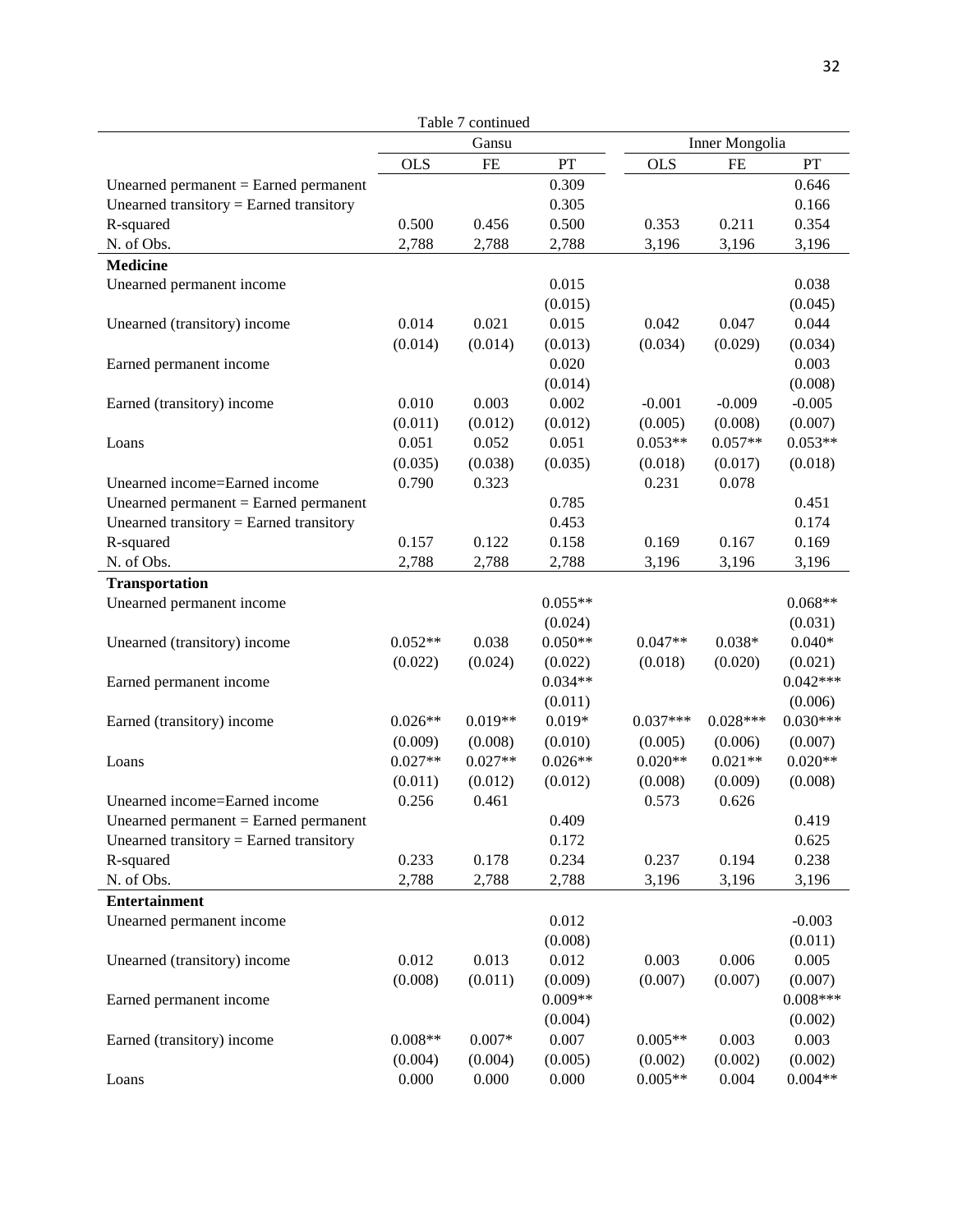|                                         |            | Table 7 continued |            |            |                |            |
|-----------------------------------------|------------|-------------------|------------|------------|----------------|------------|
|                                         | Gansu      |                   |            |            | Inner Mongolia |            |
|                                         | <b>OLS</b> | FE                | PT         | <b>OLS</b> | <b>FE</b>      | PT         |
|                                         | (0.002)    | (0.003)           | (0.002)    | (0.002)    | (0.002)        | (0.002)    |
| Unearned income=Earned income           | 0.660      | 0.647             |            | 0.706      | 0.713          |            |
| Unearned permanent $=$ Earned permanent |            |                   | 0.709      |            |                | 0.348      |
| Unearned transitory = Earned transitory |            |                   | 0.647      |            |                | 0.733      |
| R-squared                               | 0.205      | 0.173             | 0.205      | 0.206      | 0.163          | 0.207      |
| N. of Obs.                              | 2,788      | 2,788             | 2,788      | 3,196      | 3,196          | 3,196      |
| <b>Education</b>                        |            |                   |            |            |                |            |
| Unearned permanent income               |            |                   | $0.074*$   |            |                | $-0.019$   |
|                                         |            |                   | (0.040)    |            |                | (0.047)    |
| Unearned (transitory) income            | $0.065*$   | 0.065             | 0.064      | 0.012      | 0.022          | 0.024      |
|                                         | (0.039)    | (0.040)           | (0.040)    | (0.033)    | (0.025)        | (0.036)    |
| Earned permanent income                 |            |                   | $0.140***$ |            |                | $0.036***$ |
|                                         |            |                   | (0.026)    |            |                | (0.008)    |
| Earned (transitory) income              | $0.078***$ | $0.036**$         | 0.031      | $0.029***$ | $0.021**$      | $0.021**$  |
|                                         | (0.019)    | (0.015)           | (0.031)    | (0.007)    | (0.008)        | (0.009)    |
| Loans                                   | $0.098**$  | $0.060**$         | $0.097**$  | $0.030**$  | $0.028**$      | $0.029**$  |
|                                         | (0.044)    | (0.026)           | (0.043)    | (0.011)    | (0.010)        | (0.011)    |
| Unearned income=Earned income           | 0.751      | 0.498             |            | 0.614      | 0.967          |            |
| Unearned permanent $=$ Earned permanent |            |                   | 0.156      |            |                | 0.262      |
| Unearned transitory = Earned transitory |            |                   | 0.473      |            |                | 0.942      |
| R-squared                               | 0.269      | 0.177             | 0.284      | 0.193      | 0.149          | 0.194      |
| N. of Obs.                              | 2,788      | 2,788             | 2,788      | 3,196      | 3,196          | 3,196      |
| Liquor                                  |            |                   |            |            |                |            |
| Unearned permanent income               |            |                   | $0.010**$  |            |                | $0.030**$  |
|                                         |            |                   | (0.004)    |            |                | (0.009)    |
| Unearned (transitory) income            | $0.009**$  | $0.005**$         | $0.008**$  | $0.028***$ | $0.027***$     | $0.027***$ |
|                                         | (0.003)    | (0.003)           | (0.003)    | (0.007)    | (0.005)        | (0.007)    |
| Earned permanent income                 |            |                   | $0.010***$ |            |                | $0.006***$ |
|                                         |            |                   | (0.002)    |            |                | (0.001)    |
| Earned (transitory) income              | $0.006**$  | $0.003*$          | 0.003      | $0.005***$ | $0.002**$      | $0.003**$  |
|                                         | (0.002)    | (0.001)           | (0.002)    | (0.001)    | (0.001)        | (0.001)    |
| Loans                                   | $0.004**$  | $0.004***$        | $0.004**$  | 0.001      | 0.002          | 0.001      |
|                                         | (0.002)    | (0.001)           | (0.002)    | (0.001)    | (0.001)        | (0.001)    |
| Unearned income=Earned income           | 0.334      | 0.322             |            | 0.000      | 0.000          |            |
| Unearned permanent $=$ Earned permanent |            |                   | 0.830      |            |                | 0.015      |
| Unearned transitory = Earned transitory |            |                   | 0.086      |            |                | 0.000      |
| R-squared                               | 0.550      | 0.502             | 0.554      | 0.379      | 0.378          | 0.382      |
| N. of Obs.                              | 2,788      | 2,788             | 2,788      | 3,196      | 3,196          | 3,196      |
| <b>Tobacco</b>                          |            |                   |            |            |                |            |
| Unearned permanent income               |            |                   | $0.013**$  |            |                | $0.024**$  |
|                                         |            |                   | (0.006)    |            |                | (0.011)    |
| Unearned (transitory) income            | $0.014**$  | $0.012**$         | $0.014**$  | $0.025**$  | $0.026**$      | $0.026**$  |
|                                         | (0.005)    | (0.004)           | (0.005)    | (0.010)    | (0.010)        | (0.010)    |
| Earned permanent income                 |            |                   | $0.010***$ |            |                | $0.005***$ |
|                                         |            |                   | (0.002)    |            |                | (0.001)    |
| Earned (transitory) income              | $0.005**$  | 0.001             | 0.001      | $0.005***$ | $0.003***$     | $0.004***$ |
|                                         |            |                   |            |            |                |            |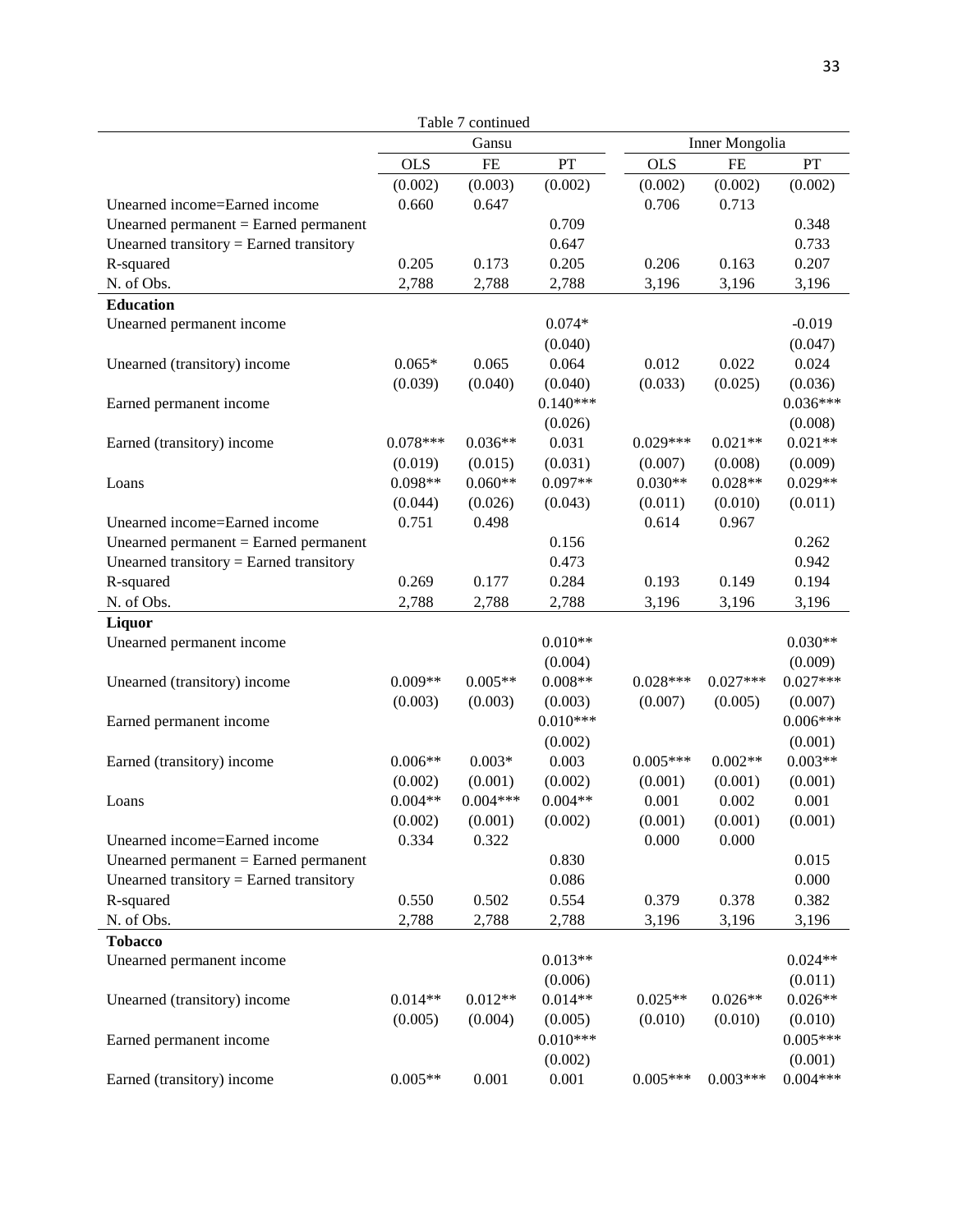| Table 7 continued                       |            |            |            |                |            |            |  |
|-----------------------------------------|------------|------------|------------|----------------|------------|------------|--|
|                                         | Gansu      |            |            | Inner Mongolia |            |            |  |
|                                         | <b>OLS</b> | $\rm FE$   | PT         | <b>OLS</b>     | $\rm FE$   | PT         |  |
|                                         | (0.002)    | (0.001)    | (0.002)    | (0.001)        | (0.001)    | (0.001)    |  |
| Loans                                   | $0.005***$ | $0.004**$  | $0.005***$ | 0.001          | $0.002*$   | 0.001      |  |
|                                         | (0.001)    | (0.002)    | (0.001)    | (0.001)        | (0.001)    | (0.001)    |  |
| Unearned income=Earned income           | 0.094      | 0.010      |            | 0.043          | 0.024      |            |  |
| Unearned permanent $=$ Earned permanent |            |            | 0.523      |                |            | 0.094      |  |
| Unearned transitory = Earned transitory |            |            | 0.012      |                |            | 0.031      |  |
| R-squared                               | 0.546      | 0.499      | 0.554      | 0.336          | 0.304      | 0.337      |  |
| N. of Obs.                              | 2,788      | 2,788      | 2,788      | 3,196          | 3,196      | 3,196      |  |
| <b>Family business</b>                  |            |            |            |                |            |            |  |
| L.Unearned permanent income             |            |            | $0.056*$   |                |            | 0.113      |  |
|                                         |            |            | (0.033)    |                |            | (0.128)    |  |
| L.Unearned (transitory) income          | 0.031      | $-0.045$   | 0.026      | $-0.053$       | $-0.108*$  | $-0.106*$  |  |
|                                         | (0.029)    | (0.036)    | (0.027)    | (0.046)        | (0.056)    | (0.060)    |  |
| L.Earned permanent income               |            |            | $0.198***$ |                |            | $0.438***$ |  |
|                                         |            |            | (0.039)    |                |            | (0.034)    |  |
| L.Earned (transitory) income            | $0.085**$  | 0.006      | 0.004      | $0.248***$     | 0.000      | 0.008      |  |
|                                         | (0.038)    | (0.020)    | (0.036)    | (0.024)        | (0.048)    | (0.034)    |  |
| Loans                                   | $0.220***$ | $0.238***$ | $0.208***$ | $0.110**$      | 0.046      | $0.073**$  |  |
|                                         | (0.063)    | (0.061)    | (0.062)    | (0.034)        | (0.034)    | (0.029)    |  |
| Unearned income=Earned income           | 0.202      | 0.215      |            | 0.000          | 0.164      |            |  |
| Unearned permanent $=$ Earned permanent |            |            | 0.004      |                |            | 0.016      |  |
| Unearned transitory = Earned transitory |            |            | 0.584      |                |            | 0.096      |  |
| R-squared                               | 0.537      | 0.475      | 0.569      | 0.543          | 0.304      | 0.634      |  |
| N. of Obs.                              | 2,089      | 2,089      | 2,089      | 2,400          | 2,400      | 2,400      |  |
| <b>Investment in productive assets</b>  |            |            |            |                |            |            |  |
| L.Unearned permanent income             |            |            | 0.009      |                |            | $-0.063$   |  |
|                                         |            |            | (0.024)    |                |            | (0.116)    |  |
| L.Unearned (transitory) income          | 0.009      | 0.002      | 0.013      | 0.055          | $0.117**$  | $0.102*$   |  |
|                                         | (0.022)    | (0.022)    | (0.021)    | (0.042)        | (0.054)    | (0.055)    |  |
| L.Earned permanent income               |            |            | $0.062**$  |                |            | $0.088**$  |  |
|                                         |            |            | (0.023)    |                |            | (0.030)    |  |
| L.Earned (transitory) income            | 0.010      | $-0.003$   | $-0.028$   | $0.035**$      | $-0.030$   | $-0.031$   |  |
|                                         | (0.012)    | (0.009)    | (0.018)    | (0.017)        | (0.029)    | (0.026)    |  |
| Loans                                   | 0.049      | 0.052      | 0.043      | $0.362***$     | $0.433***$ | $0.353***$ |  |
|                                         | (0.031)    | (0.033)    | (0.031)    | (0.074)        | (0.089)    | (0.074)    |  |
| Unearned income=Earned income           | 0.978      | 0.839      |            | 0.686          | 0.025      |            |  |
| Unearned permanent $=$ Earned permanent |            |            | 0.115      |                |            | 0.226      |  |
| Unearned transitory = Earned transitory |            |            | 0.148      |                |            | 0.044      |  |
| R-squared                               | 0.215      | 0.188      | 0.232      | 0.450          | 0.437      | 0.458      |  |
| N. of Obs.                              | 2,089      | 2,089      | 2,089      | 2,400          | 2,400      | 2,400      |  |

Note. – Time varying village dummies are included in all regressions. Financial assets, livestock as specified in equation (15), and variables in Table 4 are included in all regressions. Robust standard errors are shown in brackets. 1) P-values from Wald test of equality of the coefficients.

\* Significant at the 10% level.

\*\* Significant at the 5% level.

\*\*\* Significant at the 1% level.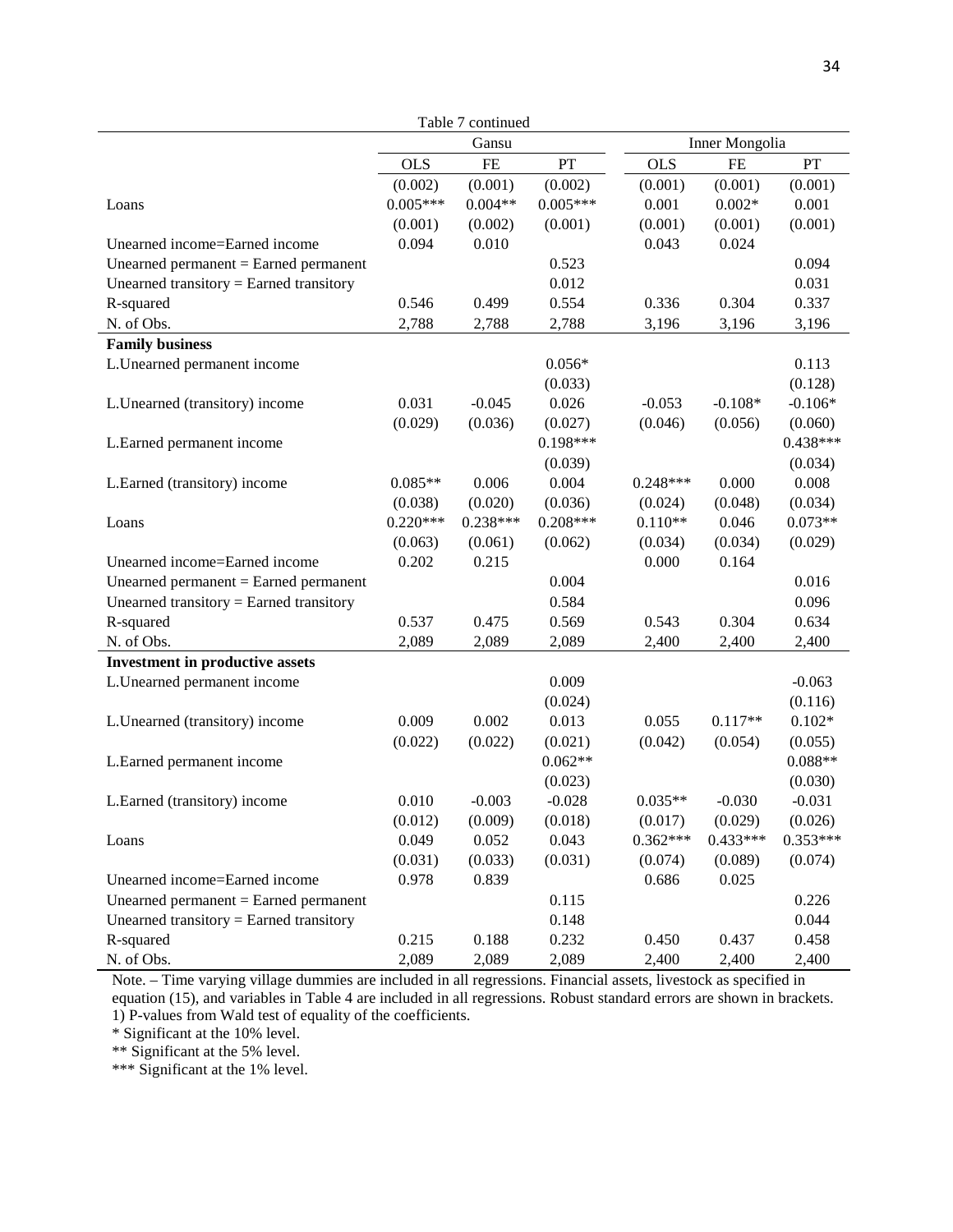|                                            | Gansu      |            | <b>Inner Mongolia</b> |            |
|--------------------------------------------|------------|------------|-----------------------|------------|
|                                            | <b>OLS</b> | FE         | <b>OLS</b>            | FE         |
| <b>Living expenditures</b>                 |            |            |                       |            |
| Unearned income poorest 25 percentiles     | 0.064      | $0.301**$  | 0.204                 | 0.306      |
|                                            | (0.145)    | (0.147)    | (0.299)               | (0.322)    |
| Unearned income middle 50 percentiles      | $0.346***$ | $0.416***$ | $0.491**$             | $0.626***$ |
|                                            | (0.094)    | (0.108)    | (0.160)               | (0.165)    |
| Unearned income top 25 percentiles         | $0.433***$ | $0.400***$ | $0.274***$            | $0.265***$ |
|                                            | (0.098)    | (0.086)    | (0.066)               | (0.064)    |
| Earned income poorest 25 percentiles       | 0.021      | 0.029      | 0.066                 | 0.026      |
|                                            | (0.089)    | (0.086)    | (0.061)               | (0.068)    |
| Earned income middle 50 percentiles        | $0.133**$  | 0.064      | $0.159***$            | $0.096**$  |
|                                            | (0.057)    | (0.058)    | (0.032)               | (0.038)    |
| Earned income top 25 percentiles           | $0.227***$ | $0.147**$  | $0.188***$            | $0.124***$ |
|                                            | (0.041)    | (0.045)    | (0.022)               | (0.028)    |
| Loans poorest 25 percentiles               | $0.444***$ | $0.343**$  | $0.349**$             | $0.336**$  |
|                                            | (0.123)    | (0.129)    | (0.113)               | (0.121)    |
| Loans middle 50 percentiles                | 0.383**    | $0.356**$  | $0.191**$             | $0.194**$  |
|                                            | (0.138)    | (0.133)    | (0.065)               | (0.063)    |
| Loans top 25 percentiles                   | $0.227**$  | $0.195***$ | $0.153**$             | $0.156**$  |
|                                            | (0.075)    | (0.057)    | (0.050)               | (0.054)    |
| Bottom p25: Unearned = $\text{Earned}^{1}$ | 0.748      | 0.049      | 0.641                 | 0.386      |
| Middle $50p$ : Unearned = Earned           | 0.012      | 0.000      | 0.039                 | 0.002      |
| Top $25p$ : Unearned = Earned              | 0.041      | 0.006      | 0.210                 | 0.039      |
| R-squared                                  | 0.609      | 0.477      | 0.441                 | 0.300      |
| N. of Obs.                                 | 2,788      | 2,788      | 3,196                 | 3,196      |
| <b>Business and investment</b>             |            |            |                       |            |
| L.Unearned income poorest 25               |            |            |                       |            |
| percentiles                                | 0.006      | 0.113      | 0.181                 | 0.213      |
|                                            | (0.113)    | (0.123)    | (0.315)               | (0.360)    |
| L.Unearned income middle 50                |            |            |                       |            |
| percentiles                                | 0.013      | $-0.009$   | 0.028                 | $-0.026$   |
|                                            | (0.072)    | (0.086)    | (0.119)               | (0.147)    |
| L. Unearned income top 25 percentiles      | 0.027      | $-0.064$   | $-0.035$              | 0.002      |
|                                            | (0.055)    | (0.056)    | (0.072)               | (0.080)    |
| L.Earned income poorest 25 percentiles     | 0.057      | $-0.028$   | $0.150**$             | $-0.147$   |
|                                            | (0.084)    | (0.041)    | (0.072)               | (0.136)    |
| L.Earned income middle 50 percentiles      | 0.073      | $-0.007$   | $0.217***$            | $-0.052$   |
|                                            | (0.057)    | (0.027)    | (0.042)               | (0.089)    |
| L.Earned income top 25 percentiles         | $0.089*$   | 0.004      | $0.252***$            | $-0.036$   |
|                                            | (0.046)    | (0.022)    | (0.033)               | (0.075)    |
| Loans poorest 25 percentiles               | $0.360**$  | $0.467**$  | 0.169                 | $0.256**$  |
|                                            | (0.135)    | (0.150)    | (0.114)               | (0.120)    |
| Loans middle 50 percentiles                | $0.088**$  | $0.128**$  | $0.355***$            | $0.376***$ |
|                                            | (0.043)    | (0.055)    | (0.091)               | (0.104)    |
| Loans top 25 percentiles                   | $0.284***$ | $0.298***$ | $0.650***$            | $0.646***$ |
|                                            | (0.062)    | (0.057)    | (0.096)               | (0.098)    |
| Bottom $p25$ : Unearned = Earned           | 0.635      | 0.259      | 0.920                 | 0.292      |
| Middle $50p$ : Unearned = Earned           | 0.336      | 0.981      | 0.120                 | 0.867      |

**Table 8: Regression results with percentiles of income per capita**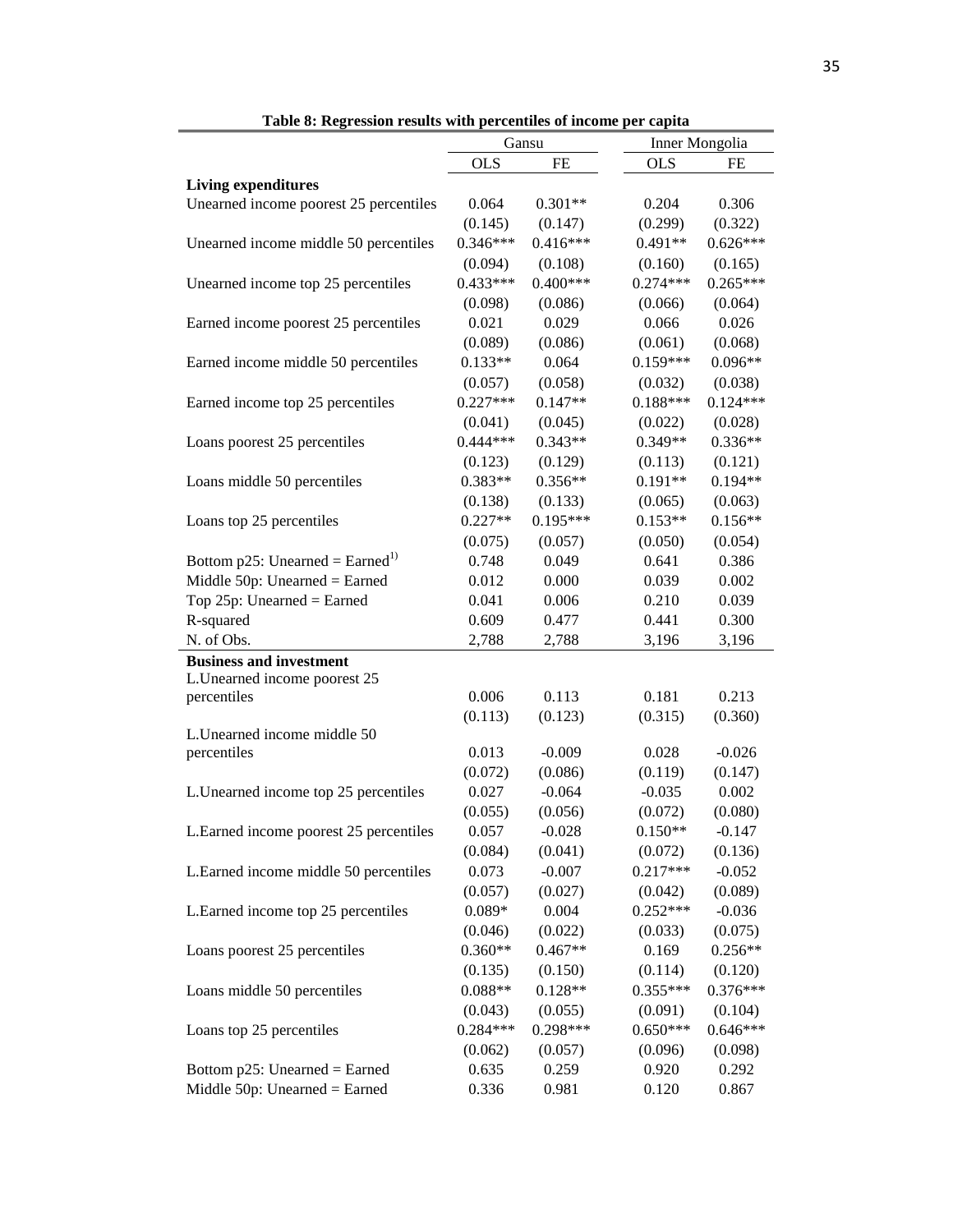| Table 8 continued                      |            |            |                |           |  |
|----------------------------------------|------------|------------|----------------|-----------|--|
|                                        | Gansu      |            | Inner Mongolia |           |  |
|                                        | <b>OLS</b> | <b>FE</b>  | <b>OLS</b>     | FE        |  |
| Top $25p$ : Unearned = Earned          | 0.355      | 0.271      | 0.000          | 0.757     |  |
| R-squared                              | 0.508      | 0.476      | 0.549          | 0.420     |  |
| N. of Obs.                             | 2,089      | 2,089      | 2,400          | 2,400     |  |
| <b>Saving in financial assets</b>      |            |            |                |           |  |
| Unearned income poorest 25 percentiles | 0.231      | 0.329      | 0.421          | 0.615     |  |
|                                        | (0.161)    | (0.280)    | (0.305)        | (0.454)   |  |
| Unearned income middle 50 percentiles  | 0.297**    | $0.535**$  | 0.048          | 0.114     |  |
|                                        | (0.119)    | (0.163)    | (0.134)        | (0.182)   |  |
| Unearned income top 25 percentiles     | $0.275*$   | $0.395**$  | 0.046          | 0.092     |  |
|                                        | (0.158)    | (0.176)    | (0.091)        | (0.101)   |  |
| Earned income poorest 25 percentiles   | 0.021      | 0.031      | $-0.042$       | $-0.060$  |  |
|                                        | (0.088)    | (0.112)    | (0.059)        | (0.079)   |  |
| Earned income middle 50 percentiles    | $0.111**$  | $0.155**$  | $0.055*$       | 0.046     |  |
|                                        | (0.052)    | (0.064)    | (0.032)        | (0.044)   |  |
| Earned income top 25 percentiles       | $0.102**$  | $0.141**$  | $0.068***$     | $0.094**$ |  |
|                                        | (0.035)    | (0.048)    | (0.021)        | (0.031)   |  |
| Loans poorest 25 percentiles           | $0.137**$  | $0.216***$ | $-0.013$       | 0.005     |  |
|                                        | (0.055)    | (0.056)    | (0.086)        | (0.105)   |  |
| Loans middle 50 percentiles            | 0.005      | $-0.026$   | $-0.006$       | 0.030     |  |
|                                        | (0.043)    | (0.058)    | (0.024)        | (0.031)   |  |
| Loans top 25 percentiles               | $-0.035*$  | $-0.033**$ | $-0.052$       | $-0.051$  |  |
|                                        | (0.018)    | (0.016)    | (0.035)        | (0.045)   |  |
| Bottom $p25$ : Unearned = Earned       | 0.210      | 0.334      | 0.140          | 0.153     |  |
| Middle $50p$ : Unearned = Earned       | 0.109      | 0.013      | 0.959          | 0.708     |  |
| Top 25p: Unearned = Earned             | 0.281      | 0.165      | 0.822          | 0.989     |  |
| R-squared                              | 0.406      | 0.402      | 0.286          | 0.237     |  |
| N. of Obs.                             | 2,089      | 2.089      | 2,400          | 2,400     |  |

Note. – Time varying village dummies are included in all regressions. Financial assets, livestock as specified in equations (8)-(10), and variables in Table 4 are included in all regressions. Robust standard errors are shown in brackets. The 25<sup>th</sup> percentile of income per capita is 876 Yuan and 1599 Yuan in Gansu and Inner Mongolia respectively. The  $75<sup>th</sup>$  percentile of income per capita is 1677 Yuan and 3378 Yuan in Gansu and Inner Mongolia respectively.

1) P-values from Wald test of equality of the coefficients.

\* Significant at the 10% level.

\*\* Significant at the 5% level.

\*\*\* Significant at the 1% level.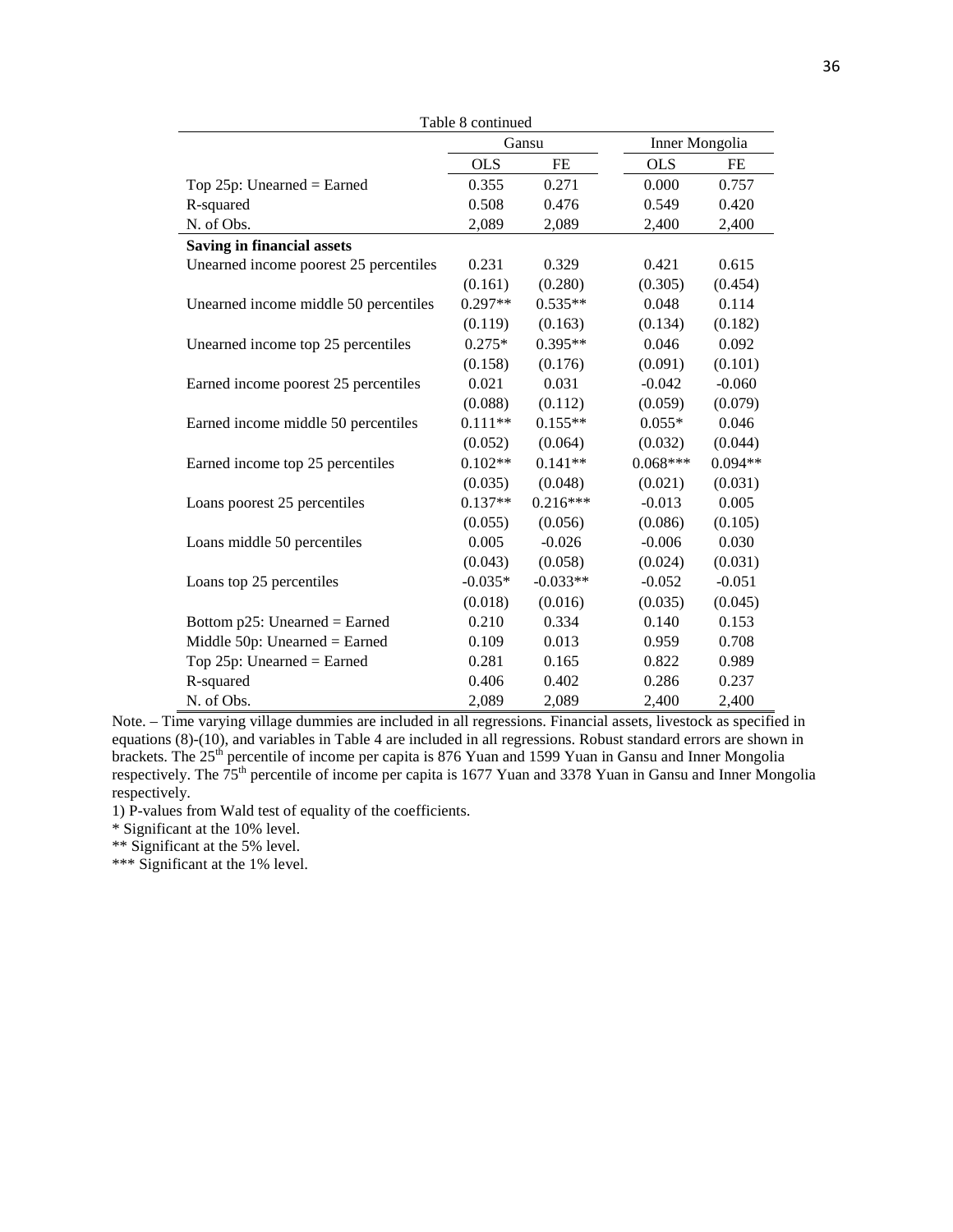|                                                        | Gansu      |            | Inner Mongolia |            |
|--------------------------------------------------------|------------|------------|----------------|------------|
|                                                        | <b>OLS</b> | <b>FE</b>  | <b>OLS</b>     | FE         |
| <b>Living expenditures</b>                             |            |            |                |            |
| Unearned income                                        | $0.386**$  | $0.485**$  | $0.593**$      | $0.684**$  |
|                                                        | (0.190)    | (0.191)    | (0.217)        | (0.225)    |
| Unearned income*female labor ratio                     |            |            |                |            |
| $16 \leq$ age $\leq$ = 60                              | 0.151      | $-0.108$   | $-0.480$       | $-0.626*$  |
|                                                        | (0.369)    | (0.376)    | (0.344)        | (0.352)    |
| Earned income                                          | $0.295***$ | $0.259**$  | $0.163***$     | $0.146**$  |
|                                                        | (0.069)    | (0.086)    | (0.046)        | (0.061)    |
| Earned income*female labor ratio 16<=age<=60           | $-0.094$   | $-0.226$   | 0.063          | $-0.048$   |
|                                                        | (0.123)    | (0.162)    | (0.085)        | (0.106)    |
| Loans                                                  | 0.161      | 0.033      | 0.140          | $0.197*$   |
|                                                        | (0.176)    | (0.157)    | (0.111)        | (0.119)    |
| Loans*female labor ratio 16 <= age <= 60               | 0.261      | 0.465      | 0.109          | $-0.003$   |
|                                                        | (0.460)    | (0.409)    | (0.224)        | (0.233)    |
| Ratio=p25: Unearned income=Earned income <sup>1)</sup> | 0.030      | 0.001      | 0.035          | 0.005      |
| Ratio=p75: Unearned income=Earned income               | 0.012      | 0.000      | 0.037          | 0.001      |
| R-squared                                              | 0.601      | 0.470      | 0.437          | 0.294      |
| N. of Obs.                                             | 2,788      | 2,788      | 3,196          | 3,196      |
| <b>Business and investment</b>                         |            |            |                |            |
| L.Unearned income                                      | $-0.041$   | $-0.324**$ | $-0.351$       | 0.197      |
|                                                        | (0.072)    | (0.123)    | (0.284)        | (0.256)    |
| L.Unearned income*female labor ratio                   |            |            |                |            |
| $16 \leq$ age $\leq$ = 60                              | 0.164      | $0.576**$  | 0.627          | $-0.339$   |
|                                                        | (0.113)    | (0.210)    | (0.458)        | (0.431)    |
| L.Earned income                                        | $0.192**$  | $0.109*$   | $0.297***$     | $-0.18$    |
|                                                        | (0.069)    | (0.059)    | (0.076)        | (0.131)    |
| L.Earned income*female labor ratio 16<=age<=60         | $-0.199**$ | $-0.205**$ | $-0.025$       | $0.311*$   |
|                                                        | (0.096)    | (0.096)    | (0.122)        | (0.176)    |
| Loans                                                  | $-0.300*$  | $-0.333**$ | $0.515**$      | $0.627***$ |
|                                                        | (0.158)    | (0.158)    | (0.173)        | (0.175)    |
| Loans*female labor ratio 16 <= age <= 60               | 1.217***   | 1.338***   | $-0.091$       | $-0.29$    |
|                                                        | (0.322)    | (0.329)    | (0.330)        | (0.304)    |
| Ratio=p25: Unearned income=Earned income               | 0.138      | 0.037      | 0.004          | 0.352      |
| Ratio=p75: Unearned income=Earned income               | 0.348      | 0.348      | 0.000          | 0.643      |
| R-squared                                              | 0.521      | 0.498      | 0.534          | 0.408      |
| N. of Obs.                                             | 2,089      | 2,089      | 2,400          | 2,400      |
| <b>Saving in financial assets</b>                      |            |            |                |            |
| Unearned income                                        | 0.146      | 0.129      | 0.335          | 0.445      |
|                                                        | (0.175)    | (0.252)    | (0.270)        | (0.393)    |
| Unearned income*female labor ratio                     |            |            |                |            |
| $16 \leq$ age $\leq$ = 60                              | 0.271      | 0.587      | $-0.490$       | $-0.575$   |
|                                                        | (0.370)    | (0.532)    | (0.452)        | (0.655)    |
| Earned income                                          | $0.144**$  | $0.239**$  | 0.060          | 0.067      |
|                                                        | (0.060)    | (0.091)    | (0.045)        | (0.070)    |
| Earned income*female labor ratio 16<=age<=60           | $-0.086$   | $-0.216$   | 0.033          | 0.087      |
|                                                        | (0.108)    | (0.167)    | (0.083)        | (0.133)    |
| Loans                                                  | $-0.026$   | $-0.01$    | $-0.069$       | 0.024      |

**Table 9: Regression results with female labor ratio**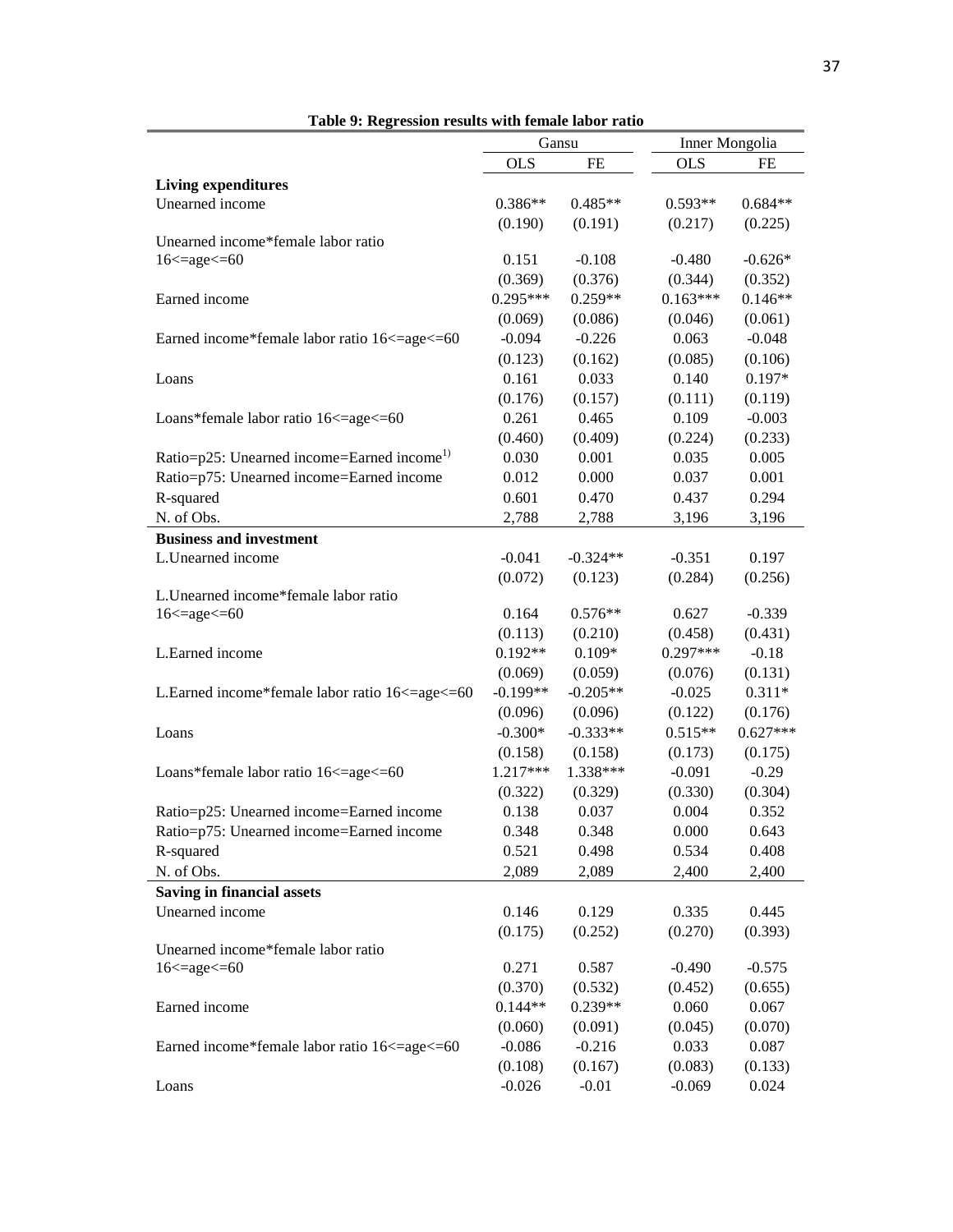| Table 9 continued                                  |            |          |                |          |  |
|----------------------------------------------------|------------|----------|----------------|----------|--|
|                                                    | Gansu      |          | Inner Mongolia |          |  |
|                                                    | <b>OLS</b> | FE       | <b>OLS</b>     | FE       |  |
|                                                    | (0.068)    | (0.096)  | (0.079)        | (0.116)  |  |
| Loans*female labor ratio $16 \leq$ =age $\leq$ =60 | 0.018      | $-0.007$ | 0.089          | $-0.059$ |  |
|                                                    | (0.142)    | (0.202)  | (0.148)        | (0.215)  |  |
| Ratio=p25: Unearned income=Earned income           | 0.227      | 0.114    | 0.451          | 0.409    |  |
| Ratio=p75: Unearned income=Earned income           | 0.168      | 0.044    | 0.868          | 0.652    |  |
| R-squared                                          | 0.402      | 0.396    | 0.284          | 0.233    |  |
| N. of Obs.                                         | 2.089      | 2.089    | 2.400          | 2.400    |  |

Note. – Time varying village dummies are included in all regressions. Financial assets, livestock as specified in equations (8)-(10), and variables in Table 4 are included in all regressions. Robust standard errors are shown in brackets. The 25<sup>th</sup> and 75<sup>th</sup> percentiles of female labor ratio in Gansu are 0.4 and 0.5 respectively. In Inner Mongolia they are 0.33 and 0.5 respectively.

1) P-values from Wald test of equality of the coefficients.

\* Significant at the 10% level.

\*\* Significant at the 5% level.

\*\*\* Significant at the 1% level.